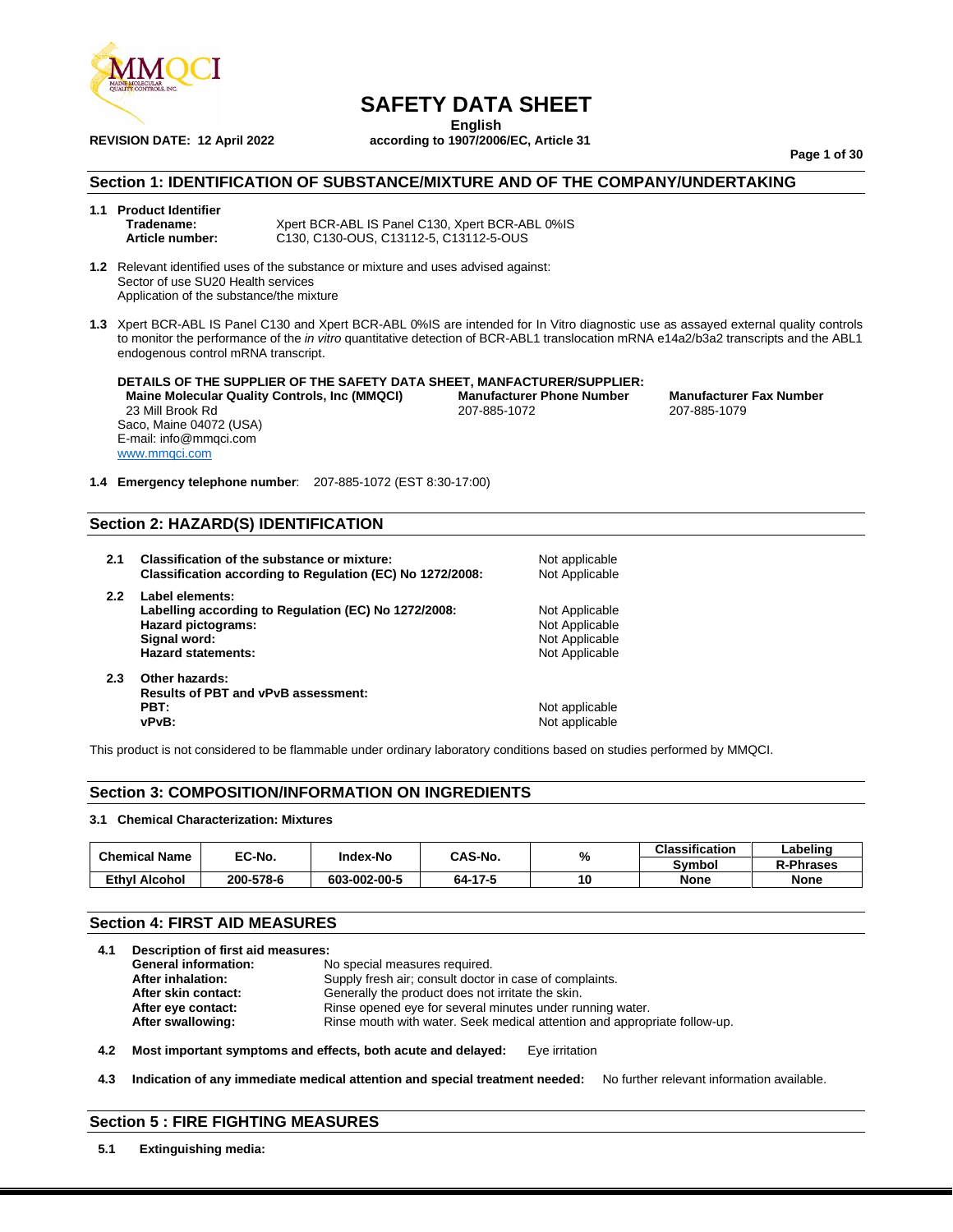

### **English**

|      | REVISION DATE: 12 April 2022                                                                                                                                                                                                                                                                                                                                                                                                                                          |                                                           | according to 1907/2006/EC, Article 31                                                                                                                                                                                                                                                                                                                                                                      |                                                                       |  |
|------|-----------------------------------------------------------------------------------------------------------------------------------------------------------------------------------------------------------------------------------------------------------------------------------------------------------------------------------------------------------------------------------------------------------------------------------------------------------------------|-----------------------------------------------------------|------------------------------------------------------------------------------------------------------------------------------------------------------------------------------------------------------------------------------------------------------------------------------------------------------------------------------------------------------------------------------------------------------------|-----------------------------------------------------------------------|--|
|      | Suitable extinguishing media:<br>Unsuitable extinguishing media:                                                                                                                                                                                                                                                                                                                                                                                                      |                                                           | Dry powder, Dry sand<br>Do NOT use water jet.                                                                                                                                                                                                                                                                                                                                                              | Page 2 of 30                                                          |  |
| 5.2  |                                                                                                                                                                                                                                                                                                                                                                                                                                                                       | Special hazards arising from the substance or mixture:    | Carbon oxides                                                                                                                                                                                                                                                                                                                                                                                              |                                                                       |  |
| 5.3  | <b>Advice for firefighters:</b>                                                                                                                                                                                                                                                                                                                                                                                                                                       |                                                           | Wear self-contained breathing apparatus for firefighting if<br>necessary.                                                                                                                                                                                                                                                                                                                                  |                                                                       |  |
| 5.4  | <b>Further information:</b>                                                                                                                                                                                                                                                                                                                                                                                                                                           |                                                           | Use water spray to cool unopened containers.                                                                                                                                                                                                                                                                                                                                                               |                                                                       |  |
|      |                                                                                                                                                                                                                                                                                                                                                                                                                                                                       | <b>Section 6: ACCIDENTAL RELEASE MEASURES</b>             |                                                                                                                                                                                                                                                                                                                                                                                                            |                                                                       |  |
| 6.1  | <b>Personal Precautions:</b>                                                                                                                                                                                                                                                                                                                                                                                                                                          |                                                           | Wear appropriate protective clothing.                                                                                                                                                                                                                                                                                                                                                                      |                                                                       |  |
| 6.2  | <b>Environmental Precautions:</b>                                                                                                                                                                                                                                                                                                                                                                                                                                     |                                                           | Wipe up with appropriate absorbent material.                                                                                                                                                                                                                                                                                                                                                               |                                                                       |  |
| 6.3  |                                                                                                                                                                                                                                                                                                                                                                                                                                                                       | Methods and Material for Containment and Cleaning Up:     | Normal disposal container                                                                                                                                                                                                                                                                                                                                                                                  |                                                                       |  |
| 6.4. | <b>Reference to Other sections:</b>                                                                                                                                                                                                                                                                                                                                                                                                                                   |                                                           | Section 13 Disposal                                                                                                                                                                                                                                                                                                                                                                                        |                                                                       |  |
|      | <b>Section 7: HANDLING AND STORAGE</b>                                                                                                                                                                                                                                                                                                                                                                                                                                |                                                           |                                                                                                                                                                                                                                                                                                                                                                                                            |                                                                       |  |
| 7.1  | <b>Precaution for Safe Handling:</b>                                                                                                                                                                                                                                                                                                                                                                                                                                  |                                                           | Handle per package insert instructions.                                                                                                                                                                                                                                                                                                                                                                    |                                                                       |  |
| 7.2  | <b>Conditions for Safe Storage:</b>                                                                                                                                                                                                                                                                                                                                                                                                                                   |                                                           | Store at -25°C to -15°C.                                                                                                                                                                                                                                                                                                                                                                                   |                                                                       |  |
| 7.3  | <b>Specific End Use(s):</b>                                                                                                                                                                                                                                                                                                                                                                                                                                           |                                                           | No further relevant information available                                                                                                                                                                                                                                                                                                                                                                  |                                                                       |  |
|      |                                                                                                                                                                                                                                                                                                                                                                                                                                                                       | <b>Section 8: EXPOSURE CONTROLS / PERSONAL PROTECTION</b> |                                                                                                                                                                                                                                                                                                                                                                                                            |                                                                       |  |
| 8.1  | <b>Exposure Limit Values:</b>                                                                                                                                                                                                                                                                                                                                                                                                                                         |                                                           | None                                                                                                                                                                                                                                                                                                                                                                                                       |                                                                       |  |
| 8.2  | <b>Exposure Controls:</b>                                                                                                                                                                                                                                                                                                                                                                                                                                             |                                                           | This product is not expected to require special ventilation<br>controls. Facilities storing or using this product should be<br>equipped with an eyewash station.                                                                                                                                                                                                                                           |                                                                       |  |
|      | <b>PERSONAL PROTECTIVE EQUIPMENT:</b><br><b>Respiratory Protection:</b><br><b>Skin Protection:</b><br><b>Ventilation:</b>                                                                                                                                                                                                                                                                                                                                             | None required<br>Lab coat, gloves<br>Normal               | <b>Eye Protection:</b><br>Work / Hygiene Practices:<br><b>Other Protective Equipment:</b>                                                                                                                                                                                                                                                                                                                  | Safety glasses<br>Standard laboratory<br>precautions<br>None required |  |
|      |                                                                                                                                                                                                                                                                                                                                                                                                                                                                       | <b>Section 9 - PHYSICAL AND CHEMICAL PROPERTIES</b>       |                                                                                                                                                                                                                                                                                                                                                                                                            |                                                                       |  |
| 9.1  | Appearance:<br>Odour:<br><b>Odour Threshold:</b><br>pH:<br>Melting point/freezing point:<br>Initial boiling point and boiling range:<br>Flash point:<br><b>Evaporation rate:</b><br>Flammability (solid, gas):<br>Upper/lower flammability or explosive limits:<br>Vapour pressure:<br>Vapour density:<br><b>Relative density:</b><br>Water solubility:<br>Partition coefficient: n-octanol/water:<br>Auto-ignition temperature:<br><b>Decomposition temperature:</b> | Information on basic physical and chemical properties:    | Aqueous solution No data available<br>Fruity<br>No data available<br>No data available<br>No data available<br>86°C (186.8°F) (10% ethanol)<br>44 °C (111 °F) - closed cup (10% ethanol)<br>No data available<br>No data available<br>No data available<br>No data available<br>No data available<br>No data available<br>No data available<br>No data available<br>No data available<br>No data available |                                                                       |  |

**Explosive properties:** No data available **Oxidizing properties:** No data available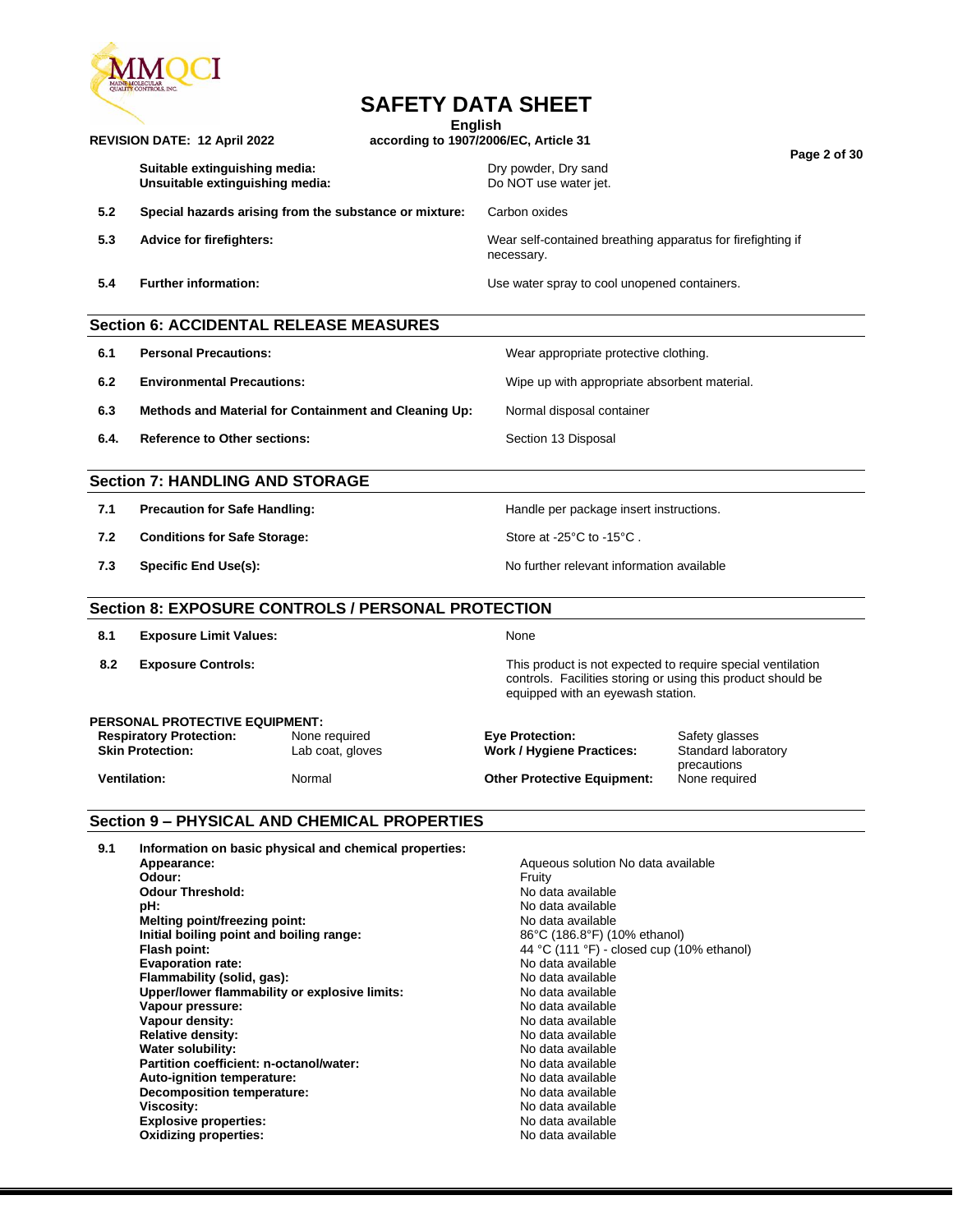

**English**

**REVISION DATE: 12 April 2022 according to 1907/2006/EC, Article 31**

**9.2 Other information:**  $\qquad \qquad \qquad$  No data available

Based on available data, the classification criteria are not met.

**Page 3 of 30**

|      | <b>Section 10 - STABILITY AND REACTIVITY</b>                            |                                                       |  |  |  |  |  |
|------|-------------------------------------------------------------------------|-------------------------------------------------------|--|--|--|--|--|
| 10.1 | <b>Reactivity:</b>                                                      | No further relevant information available.            |  |  |  |  |  |
| 10.2 | Chemical stability Thermal decomposition / conditions to<br>be avoided: | No decomposition if used according to specifications. |  |  |  |  |  |
| 10.3 | Possibility of hazardous reactions:                                     | No dangerous reactions known.                         |  |  |  |  |  |
| 10.4 | Conditions to avoid:                                                    | No further relevant information available.            |  |  |  |  |  |
| 10.5 | Incompatible materials:                                                 | No further relevant information available.            |  |  |  |  |  |
| 10.6 | Hazardous decomposition products:                                       | No dangerous decomposition products known.            |  |  |  |  |  |
|      |                                                                         |                                                       |  |  |  |  |  |

#### **Section 11 – TOXICOLOGICAL INFORMATION**

| 11.1 | Information on toxicological effects:<br>Acute toxicity:                                                                              | Based on available data, the classification criteria are not met.                                                                                                                                           |
|------|---------------------------------------------------------------------------------------------------------------------------------------|-------------------------------------------------------------------------------------------------------------------------------------------------------------------------------------------------------------|
| 11.2 | <b>Primary irritant effect:</b><br>Skin corrosion/irritation:<br>Serious eye damage/irritation:<br>Respiratory or skin sensitization: | Based on available data, the classification criteria are not met.<br>Based on available data, the classification criteria are not met.<br>Based on available data, the classification criteria are not met. |
| 11.2 | CMR effects (carcinogenity, mutagenicity and toxicity for reproduction):                                                              |                                                                                                                                                                                                             |
|      | Germ cell mutagenicity:                                                                                                               | Based on available data, the classification criteria are not met.                                                                                                                                           |
|      | Carcinogenicity:                                                                                                                      | Based on available data, the classification criteria are not met.                                                                                                                                           |
|      | Reproductive toxicity:                                                                                                                | Based on available data, the classification criteria are not met.                                                                                                                                           |
|      | STOT-single exposure:                                                                                                                 | Based on available data, the classification criteria are not met.                                                                                                                                           |

STOT-repeated exposure: Based on available data, the classification criteria are not met.<br>Aspiration hazard: Based on available data, the classification criteria are not met.

#### **Section 12 – ECOLOGICAL INFORMATION**

| 12.1 | Toxicity:<br><b>Aquatic toxicity:</b>                       | Regarded as having low toxicity to aquatic organisms.                                                                                                      |
|------|-------------------------------------------------------------|------------------------------------------------------------------------------------------------------------------------------------------------------------|
| 12.2 | Persistence and degradability:                              | Readily biodegradable.                                                                                                                                     |
| 12.3 | <b>Bioaccumulative potential:</b>                           | Low bioaccumulation potential.                                                                                                                             |
| 12.4 | Mobility in soil:                                           | Water soluble, will partition to agueous phase. Lost within short period through<br>evaporation and dissolution. Poorly absorbed into soils and sediments. |
| 12.5 | <b>Results of PBT and vPvB assessment:</b><br>PBT:<br>vPvB: | Not applicable.<br>Not applicable.                                                                                                                         |
| 12.6 | Other adverse effects:                                      | No further relevant information available.                                                                                                                 |

#### **Section 13: DISPOSAL CONSIDERATIONS**

| 13.1 | <b>Waste Treatment Methods:</b>                                                | Dispose of unused product, spilled substance and waste in normal disposal<br>container.                |
|------|--------------------------------------------------------------------------------|--------------------------------------------------------------------------------------------------------|
| 13.2 | Uncleaned packaging:<br><b>Recommendation:</b><br>Recommended cleansing agent: | Disposal must be made according to official regulations.<br>Water, if necessary with cleansing agents. |

#### **Section 14: TRANSPORT INFORMATION**

**14.1 UN-Number: ADR, ADN, IMDG, IATA:** Not Regulated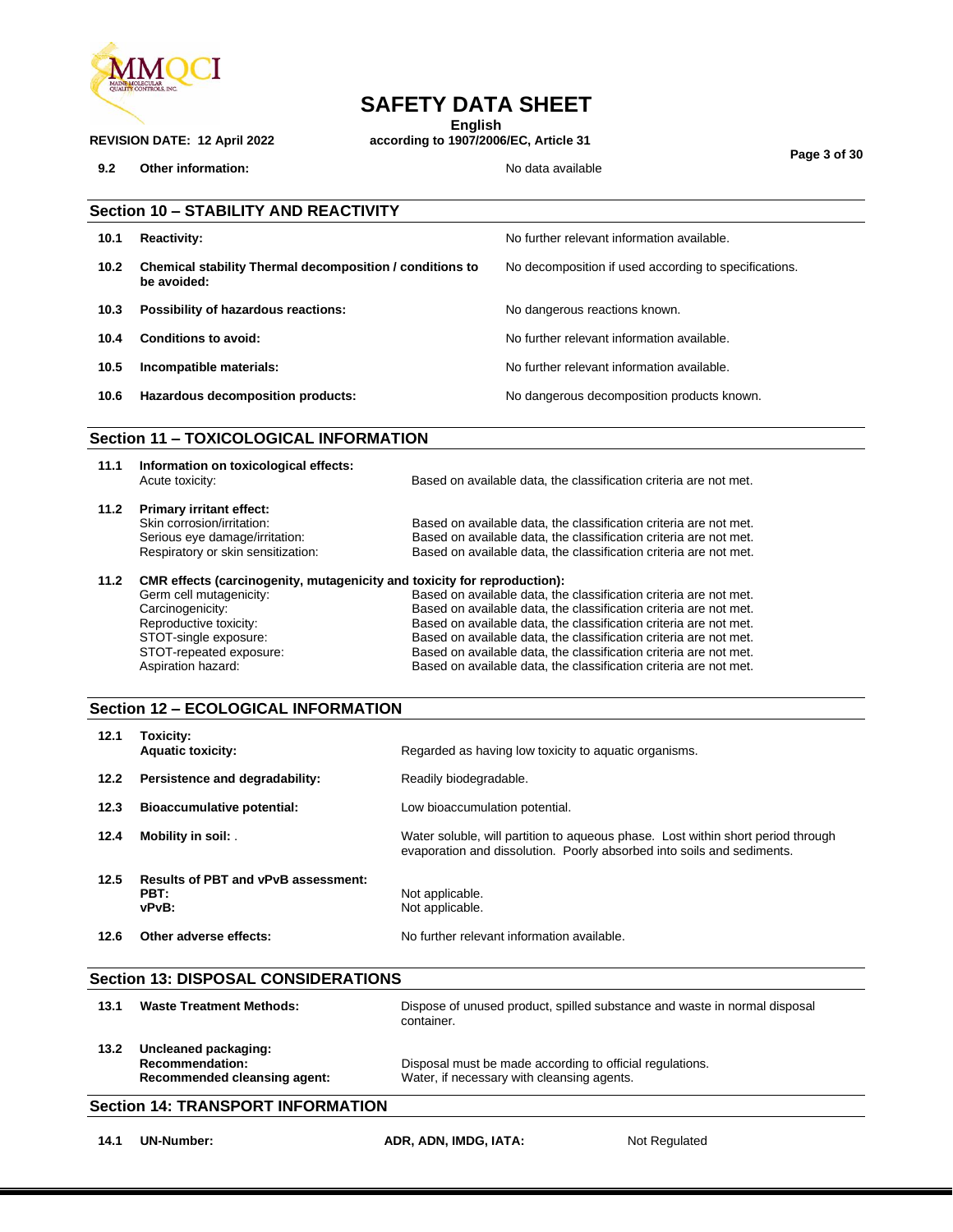

**English REVISION DATE: 12 April 2022 according to 1907/2006/EC, Article 31**

|      |                                                                     |                             |                | Page 4 of 30 |
|------|---------------------------------------------------------------------|-----------------------------|----------------|--------------|
| 14.2 | UN proper shipping name:                                            | ADR, ADN, IMDG, IATA:       | Not Regulated  |              |
| 14.3 | Transport hazard class(es):                                         | ADR, ADN, IMDG, IATA Class: | Not Regulated  |              |
| 14.4 | Packing group:                                                      | ADR, IMDG, IATA:            | Not Regulated  |              |
| 14.5 | <b>Environmental hazards:</b>                                       | Marine pollutant:           | No.            |              |
| 14.6 | Special precautions for user:                                       |                             | Not applicable |              |
| 14.7 | Transport in bulk according to Annex II of Marpol and the IBC Code: |                             | Not applicable |              |

#### **Section 15: REGULATORY INFORMATION**

**15.1 Safety, health and environmental regulations/legislation specific for the substance or mixture: Directive 2012/18/EU: Named dangerous substances - ANNEX I:** None of the ingredients are listed. **National regulations:** Water hazard class: **Water hazard class 1** (Self-assessment): slightly hazardous for water.

**15.2 Chemical safety assessment:** A Chemical Safety Assessment has not been carried out.

| <b>Chemical</b> | EC-No.    | Index-No     | CAS-No. |    | %           | <b>Classification</b> | Labelinɑ |
|-----------------|-----------|--------------|---------|----|-------------|-----------------------|----------|
| <b>Name</b>     |           |              |         |    | Symbol      | <b>R-Phrases</b>      |          |
| Ethyl           | 200-578-6 | 603-002-00-5 | 64-17-5 | 10 | <b>None</b> | <b>None</b>           |          |
| Alcohol         |           |              |         |    |             |                       |          |

**California Proposition 65:** This product does not contain any substances listed on California's listing of known or potential carcinogens. **Chemical Safety Assessment:** Observe general laboratory safety regulations when handling chemicals.

#### **Section 16: OTHER INFORMATION**

SDS Prepared by: MMQCI<br>Preparation Date: April 2022 Preparation Date:

Disclaimer: The information contained in this SDS is provided only for use as a guide. The SDS was carefully prepared based on references and tests believed to be reliable; however, MMQCI makes no guarantee of the accuracy and completeness of the data. Any use of the data must be in accordance with applicable federal, state and local regulations.

#### *Abbreviations and acronyms:*

*ADR: Accord européen sur le transport des marchandises dangereuses par Route (European Agreement concerning the International Carriage of Dangerous Goods by Road)*

- *IMDG: International Maritime Code for Dangerous Goods*
- 
- *IATA: International Air Transport Association* Globally Harmonised System of Classification and Labelling of Chemicals
- *EINECS: European Inventory of Existing Commercial Chemical Substances*
- *ELINCS: European List of Notified Chemical Substances*
- *CAS: Chemical Abstracts Service (division of the American Chemical Society)*
- *PBT: Persistent, Bioaccumulative and Toxic*
- *vPvB: very Persistent and very Bioaccumulative*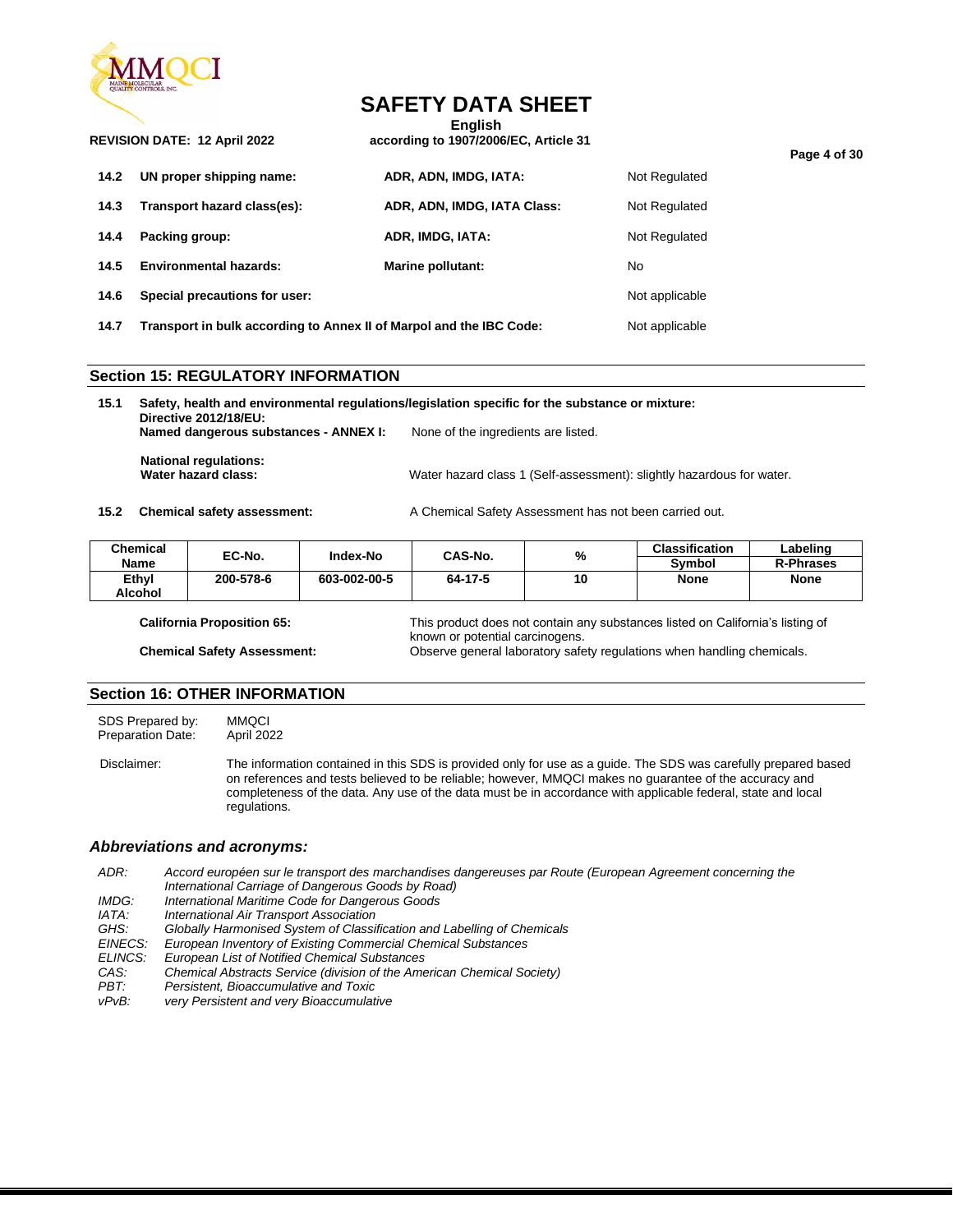

**Français DATE DE RÉVISION : 12 Avril 2022 conformément à 1907/2006/CE, article 31**

**Page 5 sur 30**

#### **Rubrique 1 : IDENTIFICATION DE LA SUBSTANCE/DU MELANGE ET DE LA SOCIETE/ENTREPRISE**

**1.1 Identifiant du produit Nom de marque :** Xpert BCR-ABL IS Panel C130, Xpert BCR-ABL 0 %IS<br>**Numéro d'article :** C130, C130-OUS, C13112-5, C13112-5-OUS **Numéro d'article :** C130, C130-OUS, C13112-5, C13112-5-OUS

**1.2** Utilisations pertinentes de la substance ou du mélange et utilisations déconseillées : Domaine d'utilisation SU20 Services de santé Application de la substance/du mélange

**1.3** Xpert BCR-ABL IS Panel C130 et Xpert BCR-ABL 0 %IS sont conçus pour être utilisés dans le cadre d'un diagnostic *in vitro* en tant que contrôles de qualité externes pour suivre les performances de la détection quantitative in vitro des transcrits ARNm de la translocation BCR-ABL1 e14a2/b3a2 et du transcrit ARNm de contrôle endogène ABL1.

**LES COORDONNÉES DU FOURNISSEUR DE LA FICHE DE DONNÉES DE SÉCURITÉ, FABRICANT/FOURNISSEUR : Maine Molecular Quality Controls, Inc (MMQCI) Numéro de téléphone du fabricant Numéro de fa**<br>207-885-1072 207-885-1079 23 Mill Brook Rd Saco, Maine 04072 (USA) E-mail : info@mmqci.com [www.mmqci.com](http://www.mmqci.com/)

**1.4 Numéro de téléphone d'urgence** : 207-885-1072 (EST 8:30-17:00)

#### **Rubrique 2 : IDENTIFICATION DU (DES) DANGER(S)**

| 2.1 Classification de la substance ou du mélange :<br>Classification selon le règlement (CE) n° 1272/2008 :                                                    | Sans objet<br>Sans objet                             |
|----------------------------------------------------------------------------------------------------------------------------------------------------------------|------------------------------------------------------|
| 2.2 Éléments d'étiquetage :<br>Étiquetage selon le règlement (CE) n° 1272/2008 :<br>Pictogrammes de danger :<br>Mot de signalisation :<br>Mentions de danger : | Sans objet<br>Sans objet<br>Sans objet<br>Sans objet |

**2.3 Autres dangers : Résultats de l'évaluation PBT et vPvB : PBT** : Sans objet<br>**vPvB** : Sans objet **Sans objet** 

Ce produit n'est pas considéré comme inflammable dans des conditions habituelles de laboratoire, selon les études réalisées par le MMQCI.

#### **Rubrique 3 : COMPOSITION/INFORMATIONS SUR LES INGRÉDIENTS**

#### **3.1 Caractérisation chimique : Mélanges**

| Nom chimique               | Numéro CE | Index-No     | $N^{\circ}$ CAS | %  | <b>Classification</b><br><b>Symbole</b> | <b>Etiquetage</b><br><b>Phrases R</b> |
|----------------------------|-----------|--------------|-----------------|----|-----------------------------------------|---------------------------------------|
| <b>Alcool</b><br>éthvliaue | 200-578-6 | 603-002-00-5 | 64-17-5         | 10 | Aucun                                   | Aucun                                 |

#### **Rubrique 4 : PREMIERS SECOURS**

| 4.1 Description des mesures de premiers secours :       |                                                                                         |  |  |  |
|---------------------------------------------------------|-----------------------------------------------------------------------------------------|--|--|--|
| Informations générales :                                | Aucune mesure particulière n'est requise.                                               |  |  |  |
| En cas d'inhalation :                                   | Veillez à ce qu'il y ait de l'air frais ; consultez un médecin en cas de besoin.        |  |  |  |
| En cas de contact avec la peau :                        | En général, le produit n'irrite pas la peau.                                            |  |  |  |
| En cas de contact avec les yeux :                       | Rincez l'œil ouvert pendant plusieurs minutes sous l'eau courante.                      |  |  |  |
| En cas d'ingestion :                                    | Rincez la bouche avec de l'eau. Demandez une assistance médicale et un suivi approprié. |  |  |  |
| 4.2 Principaux symptômes et effets, aigus et différés : | Irritation des yeux                                                                     |  |  |  |

**4.3 Indication des éventuels soins médicaux immédiats et traitements particuliers nécessaires :** Aucune autre information pertinente n'est disponible.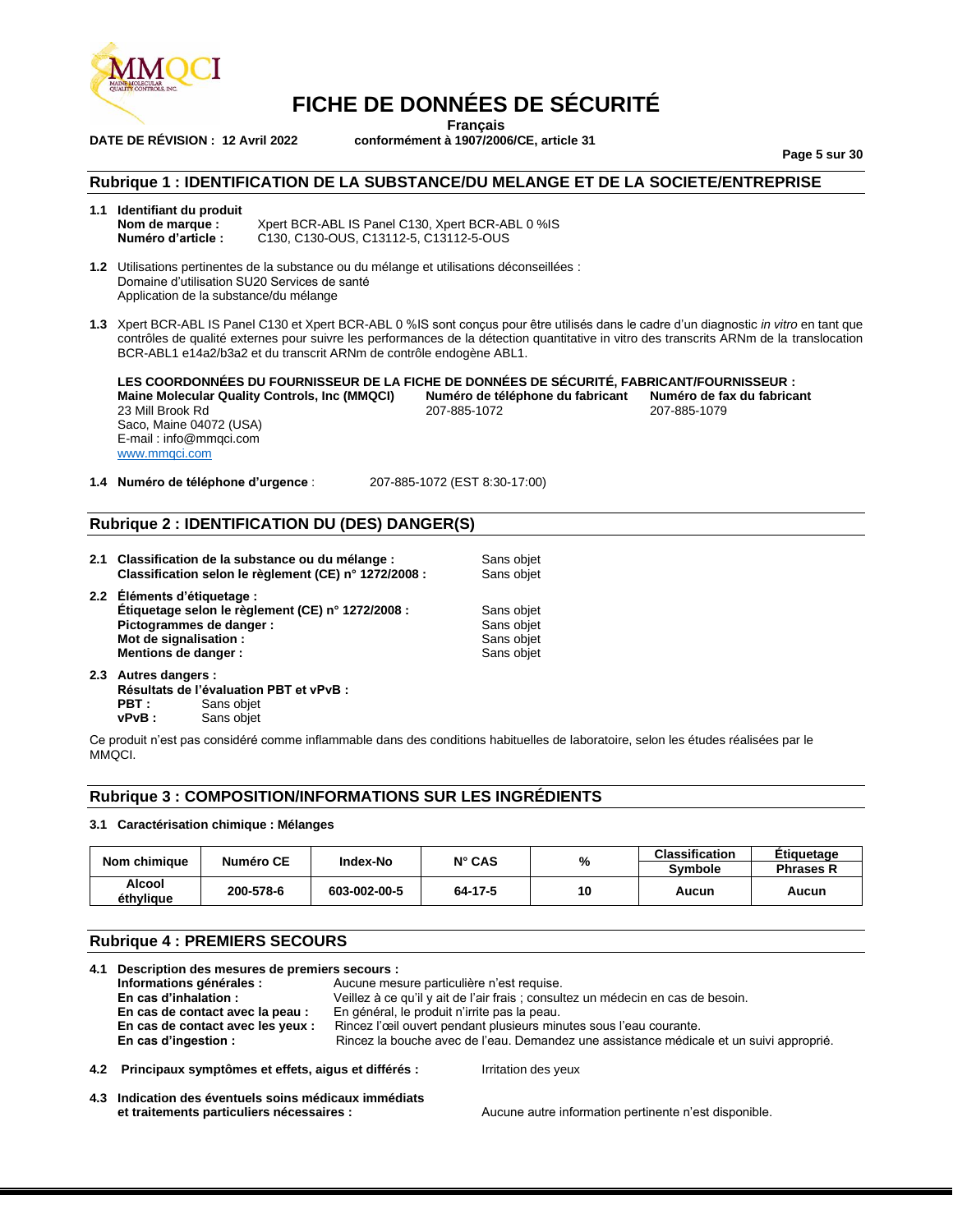

**Français**

**DATE DE RÉVISION : 12 Avril 2022 conformément à 1907/2006/CE, article 31**

**Page 6 sur 30**

#### **Rubrique 5 : MESURES DE LUTTE CONTRE L'INCENDIE**

| 5.1 | Moyens d'extinction :<br>Moyens d'extinction appropriés :<br>Moyen d'extinction inapproprié : | Poudre sèche, sable sec<br>N'utilisez PAS de jet d'eau.                                  |
|-----|-----------------------------------------------------------------------------------------------|------------------------------------------------------------------------------------------|
| 5.2 | Dangers particuliers résultant de la substance ou du mélange :                                | Oxydes de carbone                                                                        |
| 5.3 | Conseils pour les pompiers :                                                                  | Portez un appareil respiratoire autonome pour lutter contre<br>l'incendie si nécessaire. |
| 5.4 | Pour plus d'informations :                                                                    | Utilisez de l'eau pulvérisée pour refroidir les récipients<br>non ouverts.               |
|     | Section 6 : MESURES A PRENDRE EN CAS DE DISPERSION ACCIDENTELLE                               |                                                                                          |

#### **SECTIONAL EN CAS DE DISPERSION ACCIDENT EN CAS DE DISPERSION ACCIDENT**

| 6.1  | Précautions personnelles :                            | Portez des vêtements de protection appropriés. |
|------|-------------------------------------------------------|------------------------------------------------|
| 6.2  | Précautions environnementales :                       | Essuyez avec un matériau absorbant approprié.  |
| 6.3  | Méthodes et matériel de confinement et de nettoyage : | Récipient d'élimination standard               |
| 6.4. | Référence à d'autres rubriques :                      | Rubrique 13 Elimination                        |

#### **Rubrique 7 : MANIPULATION ET STOCKAGE**

| 7.1 | Précautions à prendre pour une manipulation sans danger : | Manipulez selon les instructions de la notice d'emballage. |
|-----|-----------------------------------------------------------|------------------------------------------------------------|
| 7.2 | Conditions d'un stockage sûr :                            | A conserver entre -25 °C et -15 °C.                        |
| 7.3 | Utilisation(s) finale(s) particulière(s) :                | Aucune autre information pertinente n'est disponible       |

#### **Rubrique 8 : CONTRÔLE DE L'EXPOSITION / PROTECTION INDIVIDUELLE**

**8.1 Valeurs limites d'exposition :** Aucune

**8.2 Contrôle de l'exposition :** Ce produit ne devrait pas nécessiter de contrôles de ventilation particuliers. Les installations stockant ou utilisant ce produit doivent être équipées d'un rince œil.

#### **ÉQUIPEMENT DE PROTECTION INDIVIDUELLE :**

| atoires : | Non requise                  |
|-----------|------------------------------|
|           | Blouse de laboratoire, gants |
|           |                              |

**Protection des voies respiratoires :** Non requise **interprotection des yeux** : **Lunettes de sécurité**<br>**Protection de la peau :** Blouse de laboratoire, gants **Pratiques de travail / d'hygiène :** Précautions standard de Pratiques de travail / d'hygiène : **Ventilation :** Standard **Autre équipement de protection :** Non requis

laboratoire

#### **Rubrique 9 : PROPRIÉTÉS PHYSIQUES ET CHIMIQUES**

| Informations sur les propriétés physiques et chimiques essentielles : |                                                  |
|-----------------------------------------------------------------------|--------------------------------------------------|
| Apparence:                                                            | Solution aqueuse. Aucune donnée disponible       |
| Odeur :                                                               | Fruité                                           |
| Seuil olfactif:                                                       | Aucune donnée disponible                         |
|                                                                       | Aucune donnée disponible                         |
| Point de fusion/point de congélation :                                | Aucune donnée disponible                         |
| Point initial d'ébullition et intervalle d'ébullition :               | 86 °C (186,8 °F) (10 % d'éthanol)                |
| Point d'éclair :                                                      | 4 °C (111 °F) — en coupe fermée (10 % d'éthanol) |
| Taux d'évaporation :                                                  | Aucune donnée disponible                         |
| Inflammabilité (solide, gaz) :                                        | Aucune donnée disponible                         |
| Limites supérieures/inférieures d'inflammabilité ou d'explosivité :   | Aucune donnée disponible                         |
| Pression de vapeur :                                                  | Aucune donnée disponible                         |
| Densité de vapeur :                                                   | Aucune donnée disponible                         |
|                                                                       | Aucune donnée disponible                         |
| Solubilité dans l'eau :                                               | Aucune donnée disponible                         |
| Coefficient de partage : n-octanol/eau :                              | Aucune donnée disponible                         |
| Température d'auto-inflammation :                                     | Aucune donnée disponible                         |
| Température de décomposition :                                        | Aucune donnée disponible                         |
|                                                                       | Densité relative :                               |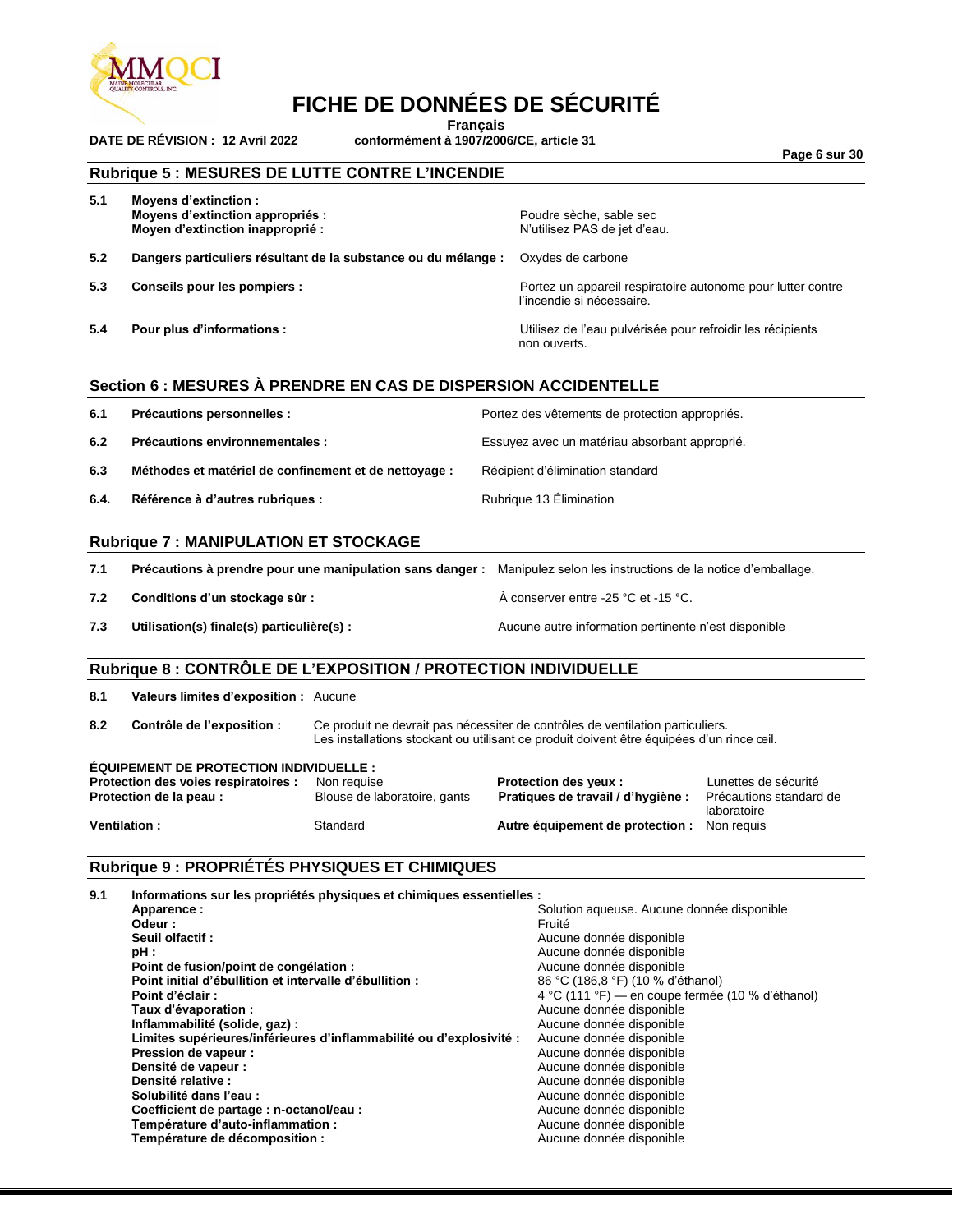

**Français**

**DATE DE RÉVISION : 12 Avril 2022 conformément à 1907/2006/CE, article 31**

**Page 7 sur 30**

**Viscosité :**<br> **Propriétés explosives :**<br> **Propriétés explosives :**<br> **Aucune donnée disponible Propriétés oxydantes :** 

**9.2 Autres informations : Aucune donnée disponible Aucune donnée disponible** 

**Propriétés explosives :**<br> **Propriétés oxydantes :**<br> **Propriétés oxydantes :**<br> **Aucune donnée disponible** 

#### **Rubrique 10 : STABILITÉ ET RÉACTIVITÉ**

| 10.1 | <b>Réactivité :</b>                                                         | Aucune autre information pertinente n'est disponible.                  |
|------|-----------------------------------------------------------------------------|------------------------------------------------------------------------|
|      | 10.2 Stabilité chimique, décomposition thermique<br>/ conditions à éviter : | Pas de décomposition si l'utilisation est conforme aux spécifications. |
| 10.3 | Possibilité de réactions dangereuses :                                      | Aucune réaction dangereuse connue.                                     |
| 10.4 | Conditions à éviter :                                                       | Aucune autre information pertinente n'est disponible.                  |
| 10.5 | Matériaux incompatibles :                                                   | Aucune autre information pertinente n'est disponible.                  |
| 10.6 | Produits de décomposition dangereux :                                       | Aucun produit de décomposition dangereux connu.                        |

#### **Rubrique 11 : INFORMATIONS TOXICOLOGIQUES**

| 11.1 | Informations sur les effets toxicologiques :<br>Toxicité aiquë:                                                             | Sur la base des données disponibles, les critères de classification ne sont pas remplis.                                                                                             |
|------|-----------------------------------------------------------------------------------------------------------------------------|--------------------------------------------------------------------------------------------------------------------------------------------------------------------------------------|
| 11.2 | Effet primaire d'irritation :                                                                                               |                                                                                                                                                                                      |
|      | Corrosion/irritation cutanée :<br>Lésions oculaires graves/irritation oculaire :<br>Sensibilisation des voies respiratoires | Sur la base des données disponibles, les critères de classification ne sont pas remplis.<br>Sur la base des données disponibles, les critères de classification ne sont pas remplis. |
|      | ou de la peau :                                                                                                             | Sur la base des données disponibles, les critères de classification ne sont pas remplis.                                                                                             |

Sur la base des données disponibles, les critères de classification ne sont pas remplis.

### **11.2 Effets CMR (cancérogénicité, mutagénicité et toxicité pour la reproduction) :**

Mutagénicité sur les cellules germinales : Sur la base des données disponibles, les critères de classification ne sont pas remplis.<br>Cancérogénicité : Sur la base des données disponibles, les critères de classification ne s Cancérogénicité : Sur la base des données disponibles, les critères de classification ne sont pas remplis.<br>Toxicité pour la reproduction : Sur la base des données disponibles, les critères de classification ne sont pas rem Toxicité pour la reproduction : Sur la base des données disponibles, les critères de classification ne sont pas remplis.<br>Simple exposition STOT : Sur la base des données disponibles, les critères de classification ne sont Simple exposition STOT : Sur la base des données disponibles, les critères de classification ne sont pas remplis.<br>Exposition répétée STOT : Sur la base des données disponibles, les critères de classification ne sont pas re Sur la base des données disponibles, les critères de classification ne sont pas remplis. Danger par aspiration : Sur la base des données disponibles, les critères de classification ne sont pas remplis.

#### **Rubrique 12 : INFORMATIONS ÉCOLOGIQUES**

| 12.1 | Toxicité:<br>Toxicité aquatique :                                                          | Considéré comme ayant une faible toxicité pour les organismes aquatiques.                                                                                  |
|------|--------------------------------------------------------------------------------------------|------------------------------------------------------------------------------------------------------------------------------------------------------------|
| 12.2 | Persistance et dégradabilité :                                                             | Facilement biodégradable.                                                                                                                                  |
| 12.3 | Potentiel de bioaccumulation :                                                             | Faible potentiel de bioaccumulation.                                                                                                                       |
| 12.4 | Mobilité dans le sol :                                                                     | Soluble dans l'eau, passe en phase aqueuse. Disparaît rapidement par<br>l'évaporation et la dissolution. Faiblement absorbé par les sols et les sédiments. |
| 12.5 | Résultats de l'évaluation PBT et vPvB :<br>PBT :<br>Sans objet.<br>Sans obiet.<br>$vPvB$ : |                                                                                                                                                            |
| 12.6 | Autres effets indésirables :                                                               | Aucune autre information pertinente n'est disponible.                                                                                                      |

#### **Rubrique 13 : CONSIDÉRATIONS RELATIVES À L'ÉLIMINATION**

| 13.1 | Méthodes de traitement des déchets :                                           | Eliminer le produit non utilisé, la substance déversée et les déchets dans un récipient<br>d'élimination standard.          |
|------|--------------------------------------------------------------------------------|-----------------------------------------------------------------------------------------------------------------------------|
| 13.2 | <b>Emballages souillés:</b><br>Recommandation:<br>Agent nettoyant recommandé : | L'élimination doit se faire conformément aux réglementations officielles.<br>Eau, si nécessaire avec des agents nettoyants. |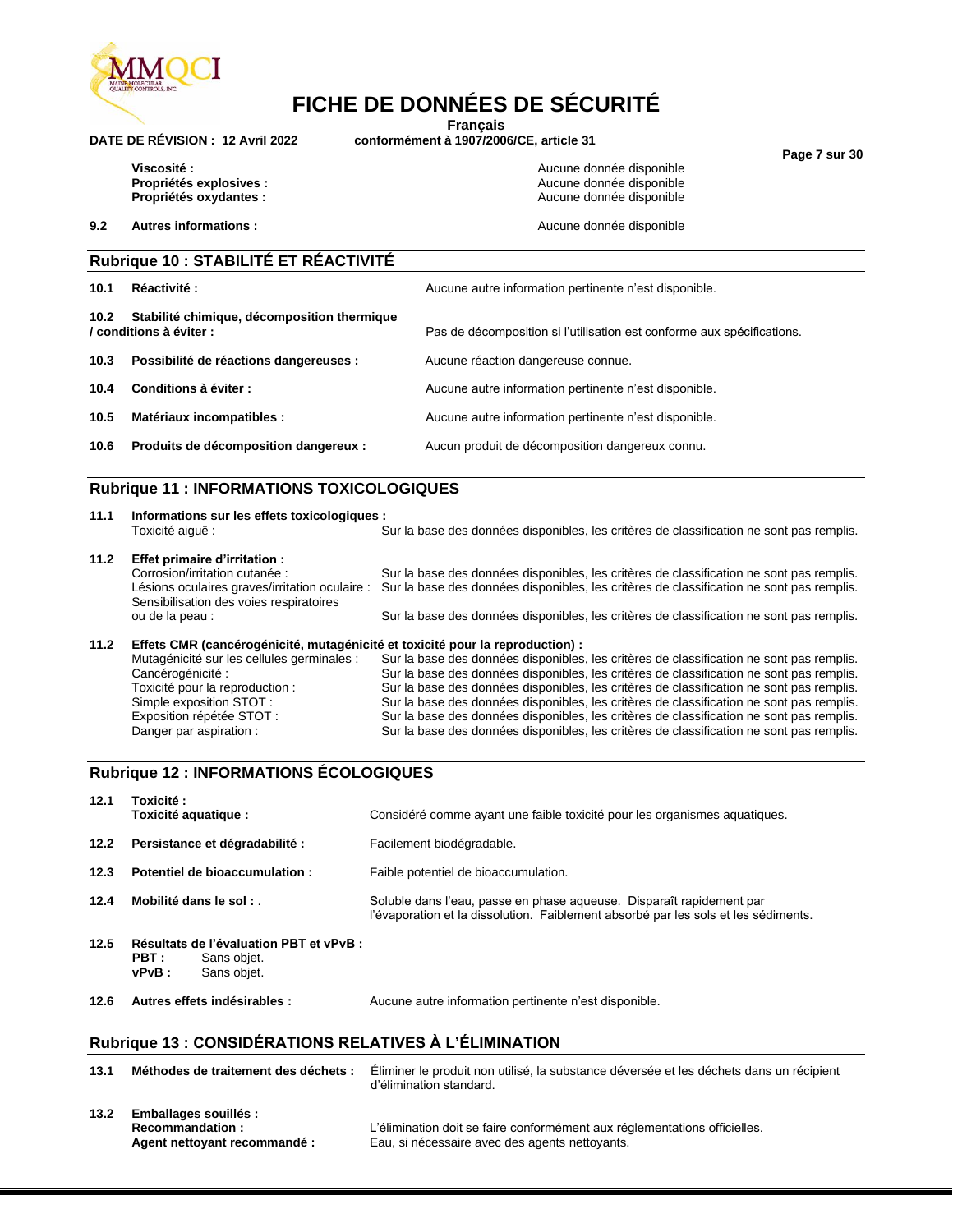

**Français**

**DATE DE RÉVISION : 12 Avril 2022 conformément à 1907/2006/CE, article 31**

**Page 8 sur 30**

#### **Rubrique 14 : INFORMATION RELATIVES AU TRANSPORT**

| 14.1 | Numéro ONU :                                   | ADR, ADN, IMDG, IATA:        | Non réglementé |
|------|------------------------------------------------|------------------------------|----------------|
| 14.2 | Nom d'expédition propre à l'ONU :              | ADR, ADN, IMDG, IATA:        | Non réglementé |
| 14.3 | Classe(s) de danger pour le transport :        | Classe ADR, ADN, IMDG, IATA: | Non réglementé |
| 14.4 | Groupe d'emballage :                           | ADR, IMDG, IATA:             | Non réglementé |
| 14.5 | Dangers pour l'environnement :                 | <b>Polluant marin:</b>       | <b>Non</b>     |
| 14.6 | Précautions particulières pour l'utilisateur : |                              | Sans objet     |

**14.7 Transport en vrac conformément à l'annexe II de Marpol et au code IBC :** Sans objet

#### **Rubrique 15 : INFORMATIONS RÉGLEMENTAIRES**

**15.1 Réglementation/législation en matière de sécurité, de santé et d'environnement spécifique à la substance ou au mélange : Directive 2012/18/EU : Substances dangereuses désignées — ANNEXE I :** Aucun des ingrédients n'est répertorié.

**Réglementations nationales :**

**Classe de danger pour l'eau :** Classe 1 de danger pour l'eau (auto-évaluation) : légèrement dangereux pour l'eau.

**15.2 Évaluation de la sécurité chimique :** Une évaluation de la sécurité chimique n'a pas été effectuée.

| <b>Nom</b>          | Numéro CE | Index-No     | $N^{\circ}$ CAS | %  | <b>Classification</b> | Etiquetage       |
|---------------------|-----------|--------------|-----------------|----|-----------------------|------------------|
| chimiaue            |           |              |                 |    | <b>Symbole</b>        | <b>Phrases R</b> |
| Alcool<br>éthylique | 200-578-6 | 603-002-00-5 | 64-17-5         | 10 | Aucune                | Aucun            |

**Proposition 65 de la Californie :** Ce produit ne contient aucune substance figurant sur la liste californienne des substances cancérogènes connues ou potentielles. **Évaluation de la sécurité chimique :** Respectez les règles générales de sécurité en laboratoire lors

de la manipulation de produitschimiques.

#### **Rubrique 16 : AUTRES INFORMATIONS**

FDS préparée par : MMQCI<br>Date de préparation : Avril 2022 Date de préparation :

Avis de non-responsabilité : les informations contenues dans cette FDS sont fournies uniquement à titre indicatif. La FDS a été soigneusement préparée sur la base de références et de tests jugés fiables ; toutefois, le MMQCI ne garantit pas l'exactitude et l'exhaustivité des données. Toute utilisation des données doit être conforme aux réglementations fédérales, nationales et locales en vigueur.

#### *Abréviations et acronymes :*

- *ADR : European Agreement concerning the International Carriage of Dangerous Goods by Road (Accord européen sur le transport des marchandises dangereuses par route)*
- *IMDG : International Maritime Code for Dangerous Goods (Code maritime international des marchandises dangereuses)*
- *IATA : International Air Transport Association (Association internationale du transport aérien)*

*GHS : Globally Harmonised System of Classification and Labelling of Chemicals (Système général harmonisé de classification et d'étiquetage des produits chimiques)*

*EINECS : European Inventory of Existing Commercial Chemical Substances (Inventaire européen des substances chimiques commerciales existantes)*

*ELINCS : European List of Notified Chemical Substances (Liste européenne des substances chimiques notifiées)*

- *CAS : Chemical Abstracts Service (Service des résumés chimiques)*
- *PBT : Persistent, Bioaccumulative and Toxic (Persistant, bioaccumulable et toxique)*

*very Persistent and very Bioaccumulative (très persistant et très bioaccumulable)*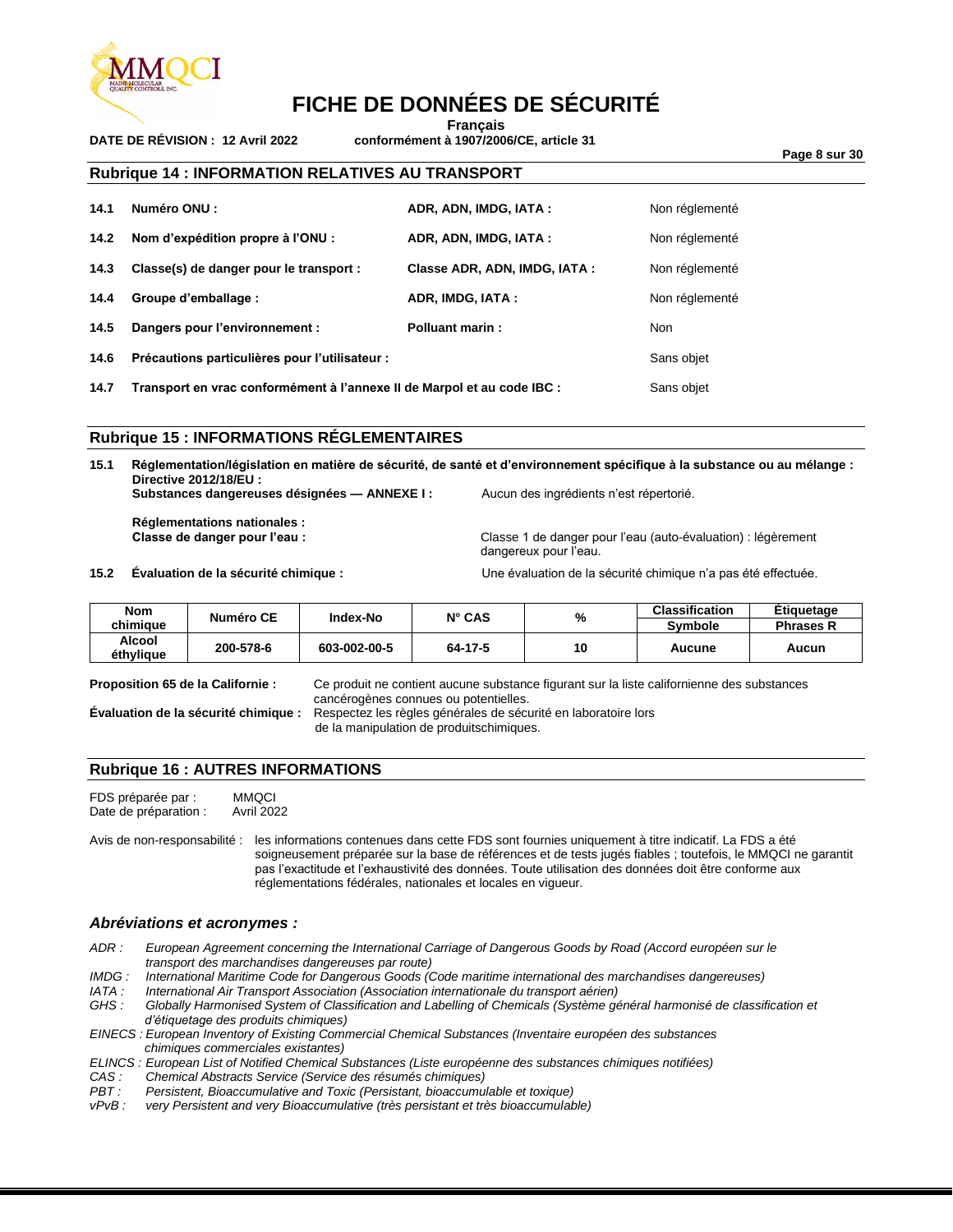

**REVISIONSDATUM: 12. April 2022** 

### **SICHERHEITSDATENBLATT**

**Deutsch**<br>131 aemäß 1907/2006/EG. Artikel

**Seite 9 von 30**

#### **Abschnitt 1: BEZEICHNUNG DES STOFFS BZW. DES GEMISCHS UND DES UNTERNEHMENS**

#### **1.1 Produktidentifikator Handelsname:**  $X$ pert BCR-ABL IS-Panel C130, Xpert BCR-ABL 0 % IS<br> **Artikelnummer:** C130, C130-OUS, C13112-5, C13112-5-OUS **Artikelnummer:** C130, C130-OUS, C13112-5, C13112-5-OUS

- **1.2** Relevante ermittelte Verwendungszwecke des Stoffs oder Gemischs und Verwendungszwecke, von denen abgeraten wird Verwendungssektor US-Gesundheitsbehörde SU20 Verwendung des Stoffs bzw. des Gemischs
- **1.3** Das Xpert BCR-ABL IS-Panel C130 und Xpert BCR-ABL 0 % IS sind für die In-vitro-Diagnostik als geprüfte externe Qualitätskontrollen zur Überwachung der Leistung des quantitativen *In-vitro*-Nachweises von BCR-ABL1-Translokations-mRNA-e14a2/b3a2-Transkripten und des endogenen ABL1-Kontroll-mRNA-Transkripts bestimmt.

**EINZELHEITEN ZUM HERSTELLER/LIEFERANTEN, DER DAS SICHERHEITSDATENBLATT BEREITSTELLT: Maine Molecular Quality Controls, Inc (MMQCI) Telefonnummer des Herstellers Faxnummer des Herstellers** 23 Mill Brook Rd Saco, Maine 04072 (USA) E-Mail: info@mmqci.com [www.mmqci.com](http://www.mmqci.com/)

**1.4 Notfallrufnummer**: 207-885-1072 (EST 8.30–17.00 Uhr)

#### **Abschnitt 2: MÖGLICHE GEFAHR(EN)**

- **2.1 Einstufung des Stoffs oder Gemischs: Nicht anwendbar. Nicht anwendbar. Einstufung gemäß der Verordnung (EG) Nr. 1272/2008:** Nicht anwendbar. **2.2 Elemente der Kennzeichnung: Kennzeichnung gemäß der Verordnung (EG) Nr. 1272/2008:** Nicht anwendbar.
- Gefahrenpiktogramme:<br>Signalwort: Nicht anwendbar.<br>Nicht anwendbar. Gefahrenhinweise: **2.3 Sonstige Gefahren:**
- **Ergebnis der PBT- und vPvB-Beurteilung: PBT:** Nicht anwendbar.<br> **vPvB:** Nicht anwendbar. Nicht anwendbar.

Dieses Produkt gilt basierend auf von MMQCI durchgeführten Studien unter normalen Laborbedingungen als nicht entflammbar.

#### **Abschnitt 3: ZUSAMMENSETZUNG/ANGABEN ZU BESTANDTEILEN**

#### **3.1 Chemische Identität: Gemische**

| <b>Chemische</b>    | EG-Nr.    | Index-Nr.    | CAS-Nr. |    | Klassifizierung | Kennzeichnung |
|---------------------|-----------|--------------|---------|----|-----------------|---------------|
| Bezeichnung         |           |              |         | %  | Svmbol          | R-Sätze       |
| <b>Ethvlalkohol</b> | 200-578-6 | 603-002-00-5 | 64-17-5 | 10 | Keine           | Keine         |

#### **Abschnitt 4: ERSTE-HILFE-MAẞNAHMEN**

| 4.1 Beschreibung der Erste-Hilfe-Maßnahmen                                                               |                                                                                        |  |  |
|----------------------------------------------------------------------------------------------------------|----------------------------------------------------------------------------------------|--|--|
| Allgemeine Informationen:                                                                                | Keine besonderen Maßnahmen erforderlich.                                               |  |  |
| <b>Bei Einatmen:</b><br>Frischluft zuführen; bei Beschwerden Arzt aufsuchen.                             |                                                                                        |  |  |
| Berührung mit der Haut:                                                                                  | In der Regel ruft das Produkt keine Hautreizungen hervor.                              |  |  |
| Bei Kontakt mit den Augen:<br>Das geöffnete Auge mehrere Minuten lang unter fließendem Wasser ausspülen. |                                                                                        |  |  |
| <b>Bei Verschlucken:</b>                                                                                 | Mund mit Wasser ausspülen. Arzt aufsuchen und entsprechend behandeln lassen.           |  |  |
|                                                                                                          | 4.2 Wichtigste akute und verzögert auftretende Symptome und Wirkungen:<br>Augenreizung |  |  |

**4.3 Hinweise auf ärztliche Soforthilfe oder Spezialbehandlung:** Keine weiteren relevanten Informationen verfügbar.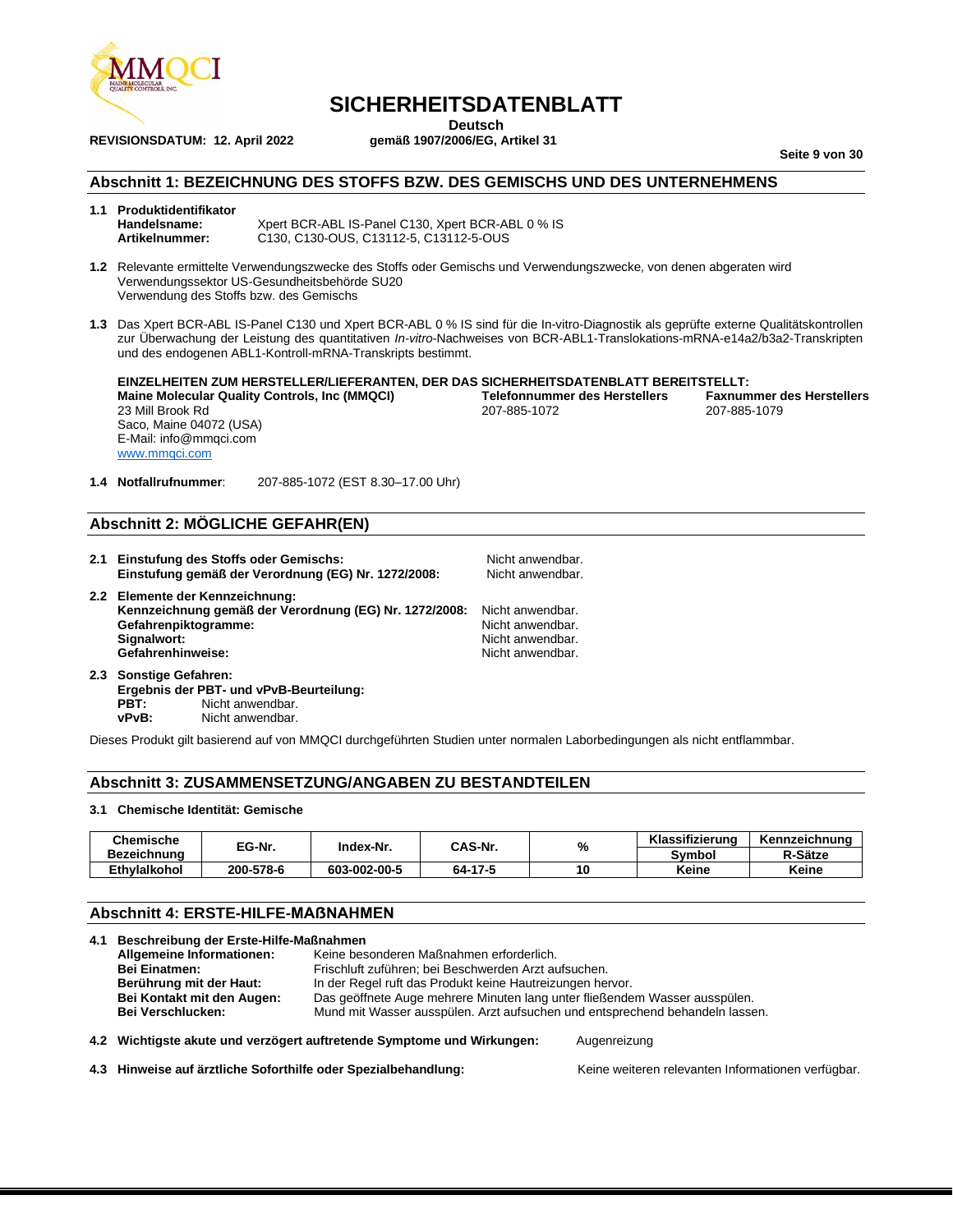

**REVISIONSDATUM: 12. April 2022** 

### **SICHERHEITSDATENBLATT**

Deutsch<br>gemäß 1907/2006/EG, Artikel 31

**Seite 10 von 30**

#### **Abschnitt 5: MAẞNAHMEN ZUR BRANDBEKÄMPFUNG**

| 5.1 | Löschmittel:<br>Geeignete Löschmittel:<br>Ungeeignete Löschmittel:     | Löschpulver, trockener Sand<br>KEINEN Wasserstrahl verwenden.      |
|-----|------------------------------------------------------------------------|--------------------------------------------------------------------|
| 5.2 | Besondere vom Stoff oder Gemisch ausgehende Gefahren: Kohlenstoffoxide |                                                                    |
| 5.3 | Hinweise für die Brandbekämpfung:                                      | Erforderlichenfalls ein umluftunabhängiges Atemschutzgerät tragen. |
| 5.4 | <b>Weitere Angaben:</b>                                                | Ungeöffnete Behälter mit Wassersprühstrahl kühlen.                 |
|     |                                                                        |                                                                    |
|     | <b>Abschnitt 6: MAßNAHMEN BEI UNBEABSICHTIGTER FREISETZUNG</b>         |                                                                    |
| 6.1 | Personenbezogene Vorsichtsmaßnahmen:                                   | Bei der Arbeit geeignete Schutzkleidung tragen.                    |
| 6.2 | Umweltschutzmaßnahmen:                                                 | Mit geeignetem saugfähigem Material aufwischen.                    |
| 6.3 | Methoden und Material für Rückhaltung und Reinigung:                   | Normaler Entsorgungsbehälter                                       |
|     |                                                                        |                                                                    |

**6.4. Verweis auf andere Abschnitte:** Abschnitt 13 Entsorgung

#### **Abschnitt 7: HANDHABUNG UND LAGERUNG**

| 7.1 | Schutzmaßnahmen zur sicheren Handhabung: | Gemäß den Anweisungen in der Packungsbeilage handhaben. |
|-----|------------------------------------------|---------------------------------------------------------|
|     |                                          |                                                         |

- **7.2 Bedingungen zur sicheren Lagerung:** Bei -25 °C bis -15 °C lagern.
- **7.3 Spezifische Endanwendung(en):** Keine weiteren relevanten Informationen verfügbar.

#### **Abschnitt 8: BEGRENZUNG UND ÜBERWACHUNG DER EXPOSITION/PERSÖNLICHE SCHUTZAUSRÜSTUNGEN**

**8.1 Grenzwerte für die Exposition:**Keine

**8.2 Begrenzung und Überwachung der Exposition:** Es ist nicht zu erwarten, dass dieses Produkt besondere Belüftungsmaßnahmen erfordert. Einrichtungen, in denen dieses Produkt Produkt gelagert oder verwendet wird, sollten mit einer Augenwaschstation ausgestattet sein.

#### **PERSÖNLICHE SCHUTZAUSRÜSTUNG:**

| Atemschutz: | Nicht erforderlich      | Augenschutz:           |
|-------------|-------------------------|------------------------|
| Hautschutz: | Laborkittel, Handschuhe | Arbeits-/Hygien        |
| Belüftuna:  | Normal                  | <b>Sonstige Schutz</b> |

**Atemans erform and Schutzbrille**<br>**Atemschiff errors:** Standard-Vo **Hautschuld Example Hautschung Chandard-Vorsichtsmaßnahmen im Labor<br>Lausrüstung: Standard-Nicht erforderlichtsmaßnahmen im Labor Nicht erforderlich.** 

#### **Abschnitt 9 – PHYSIKALISCHE UND CHEMISCHE EIGENSCHAFTEN**

| 9.1 | Angaben zu den grundlegenden physikalischen und chemischen Eigenschaften |                                                         |
|-----|--------------------------------------------------------------------------|---------------------------------------------------------|
|     | Aussehen:                                                                | Wässrige Lösung. Keine Daten verfügbar.                 |
|     | Geruch:                                                                  | Fruchtig.                                               |
|     | Geruchsschwelle:                                                         | Keine Daten verfügbar.                                  |
|     | pH:                                                                      | Keine Daten verfügbar.                                  |
|     | Schmelzpunkt/Gefrierpunkt:                                               | Keine Daten verfügbar.                                  |
|     | Siedebeginn und Siedebereich:                                            | 86 °C (186,8 °F) (10%iges Ethanol)                      |
|     | Flammpunkt:                                                              | 44 °C (111 °F) – geschlossener Tiegel (10%iges Ethanol) |
|     | Verdampfungsgeschwindigkeit:                                             | Keine Daten verfügbar.                                  |
|     | Entzündbarkeit (fest, gasförmig):                                        | Keine Daten verfügbar.                                  |
|     | Obere/untere Entzündbarkeits- oder Explosionsgrenzen:                    | Keine Daten verfügbar.                                  |
|     | Dampfdruck:                                                              | Keine Daten verfügbar.                                  |
|     | Dampfdichte:                                                             | Keine Daten verfügbar.                                  |
|     | <b>Relative Dichte:</b>                                                  | Keine Daten verfügbar.                                  |
|     | Wasserlöslichkeit:                                                       | Keine Daten verfügbar.                                  |
|     | Verteilungskoeffizient: n-Octanol/Wasser:                                | Keine Daten verfügbar.                                  |
|     | Selbstentzündungstemperatur:                                             | Keine Daten verfügbar.                                  |
|     | Zersetzungstemperatur:                                                   | Keine Daten verfügbar.                                  |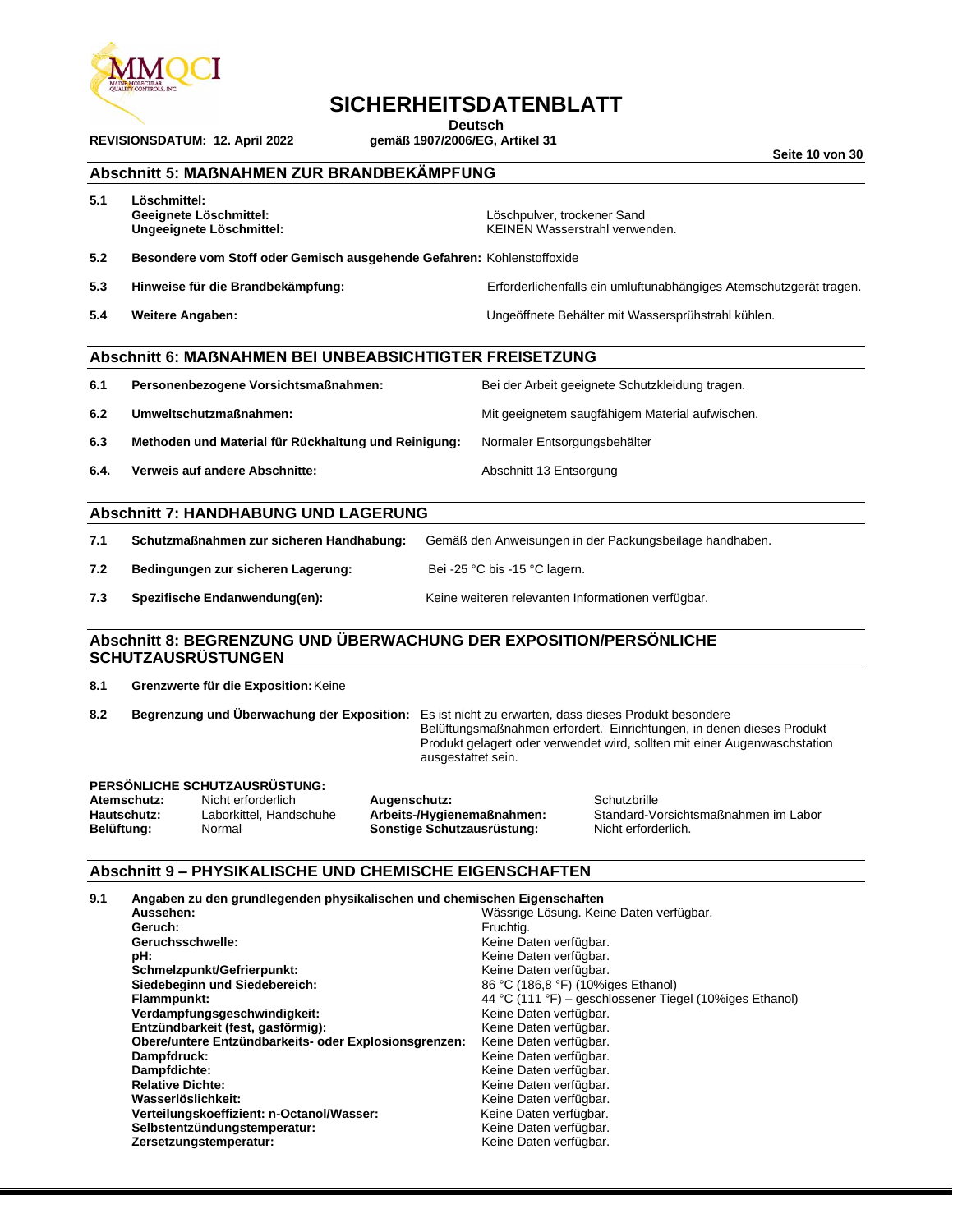

**SICHERHEITSDATENBLATT**

Deutsch<br>gemäß 1907/2006/EG, Artikel 31

**Seite 11 von 30**

Viskosität:<br>
Explosive Eigenschaften:<br>
Keine Daten verfügbar.<br>
Keine Daten verfügbar. Explosive Eigenschaften: **Explosive Eigenschaften:** Keine Daten verfügbar.<br> **Cxidierende Eigenschaften:** Keine Daten verfügbar. **Oxidierende Eigenschaften:** 

**REVISIONSDATUM: 12. April 2022** 

**9.2 Sonstige Angaben: Constigue Angaben: Keine Daten verfügbar.** 

#### **Abschnitt 10 – STABILITÄT UND REAKTIVITÄT**

| 10.1 | Reaktivität:                                                                     | Keine weiteren relevanten Informationen verfügbar.  |
|------|----------------------------------------------------------------------------------|-----------------------------------------------------|
| 10.2 | <b>Chemische Stabilität Thermische</b><br>Zersetzung/zu vermeidende Bedingungen: | Keine Zersetzung bei bestimmungsgemäßer Verwendung. |
| 10.3 | Möglichkeit gefährlicher Reaktionen:                                             | Keine gefährlichen Reaktionen bekannt.              |
| 10.4 | Zu vermeidende Bedingungen:                                                      | Keine weiteren relevanten Informationen verfügbar.  |
| 10.5 | Unverträgliche Materialien:                                                      | Keine weiteren relevanten Informationen verfügbar.  |
| 10.6 | Gefährliche Zersetzungsprodukte:                                                 | Keine gefährlichen Zersetzungsprodukte bekannt.     |

#### **Abschnitt 11 – ANGABEN ZUR TOXIKOLOGIE**

| 11.1 | Angaben zu toxikologischen Wirkungen<br>Akute Toxizität:                                                                                                                                                                                                                                                 | Auf der Grundlage der verfügbaren Daten werden die Einstufungskriterien nicht erfüllt.                                                                                                                                                                                                                                                                                                                                                                                                                                                                   |
|------|----------------------------------------------------------------------------------------------------------------------------------------------------------------------------------------------------------------------------------------------------------------------------------------------------------|----------------------------------------------------------------------------------------------------------------------------------------------------------------------------------------------------------------------------------------------------------------------------------------------------------------------------------------------------------------------------------------------------------------------------------------------------------------------------------------------------------------------------------------------------------|
| 11.2 | Primäre Reizwirkung:<br>Ätz-/Reizwirkung auf die Haut:<br>Schwere Augenschädigung/-reizung:<br>Sensibilisierung der Atemwege/Haut:                                                                                                                                                                       | Auf der Grundlage der verfügbaren Daten werden die Einstufungskriterien nicht erfüllt.<br>Auf der Grundlage der verfügbaren Daten werden die Einstufungskriterien nicht erfüllt.<br>Auf der Grundlage der verfügbaren Daten werden die Einstufungskriterien nicht erfüllt.                                                                                                                                                                                                                                                                               |
| 11.2 | CMR-Wirkungen (Karzinogenität, Mutagenität und Reproduktionstoxizität):<br>Keimzell-Mutagenität:<br>Karzinogenität:<br>Reproduktionstoxizität:<br>Spezifische Zielorgan-Toxizität bei<br>einmaliger Exposition:<br>Spezifische Zielorgan-Toxizität bei<br>wiederholter Exposition:<br>Aspirationsgefahr: | Auf der Grundlage der verfügbaren Daten werden die Einstufungskriterien nicht erfüllt.<br>Auf der Grundlage der verfügbaren Daten werden die Einstufungskriterien nicht erfüllt.<br>Auf der Grundlage der verfügbaren Daten werden die Einstufungskriterien nicht erfüllt.<br>Auf der Grundlage der verfügbaren Daten werden die Einstufungskriterien nicht erfüllt.<br>Auf der Grundlage der verfügbaren Daten werden die Einstufungskriterien nicht erfüllt.<br>Auf der Grundlage der verfügbaren Daten werden die Einstufungskriterien nicht erfüllt. |

#### **Abschnitt 12 – ANGABEN ZUR ÖKOLOGIE**

| 12.1                                                                          | Toxizität:<br><b>Aquatische Toxizität:</b>                                                       | Gilt als geringfügig toxisch für Wasserorganismen.                                                                                                                              |
|-------------------------------------------------------------------------------|--------------------------------------------------------------------------------------------------|---------------------------------------------------------------------------------------------------------------------------------------------------------------------------------|
| 12.2                                                                          | <b>Persistenz und Abbaubarkeit:</b>                                                              | Leicht biologisch abbaubar.                                                                                                                                                     |
| 12.3<br>Bioakkumulationspotenzial:<br>Geringes Potenzial zur Bioakkumulation. |                                                                                                  |                                                                                                                                                                                 |
| 12.4                                                                          | Mobilität im Boden:                                                                              | Wasserlöslich, geht in die wässrige Phase über. Verflüchtigt sich innerhalb kurzer Zeit durch<br>Verdunstung und Auflösung. Wird schlecht von Böden und Sedimenten aufgenommen. |
| 12.5                                                                          | Ergebnis der PBT- und vPvB-Beurteilung:<br>PBT:<br>Nicht anwendbar.<br>vPvB:<br>Nicht anwendbar. |                                                                                                                                                                                 |
| 12.6                                                                          | Andere schädliche Wirkungen:                                                                     | Keine weiteren relevanten Informationen verfügbar.                                                                                                                              |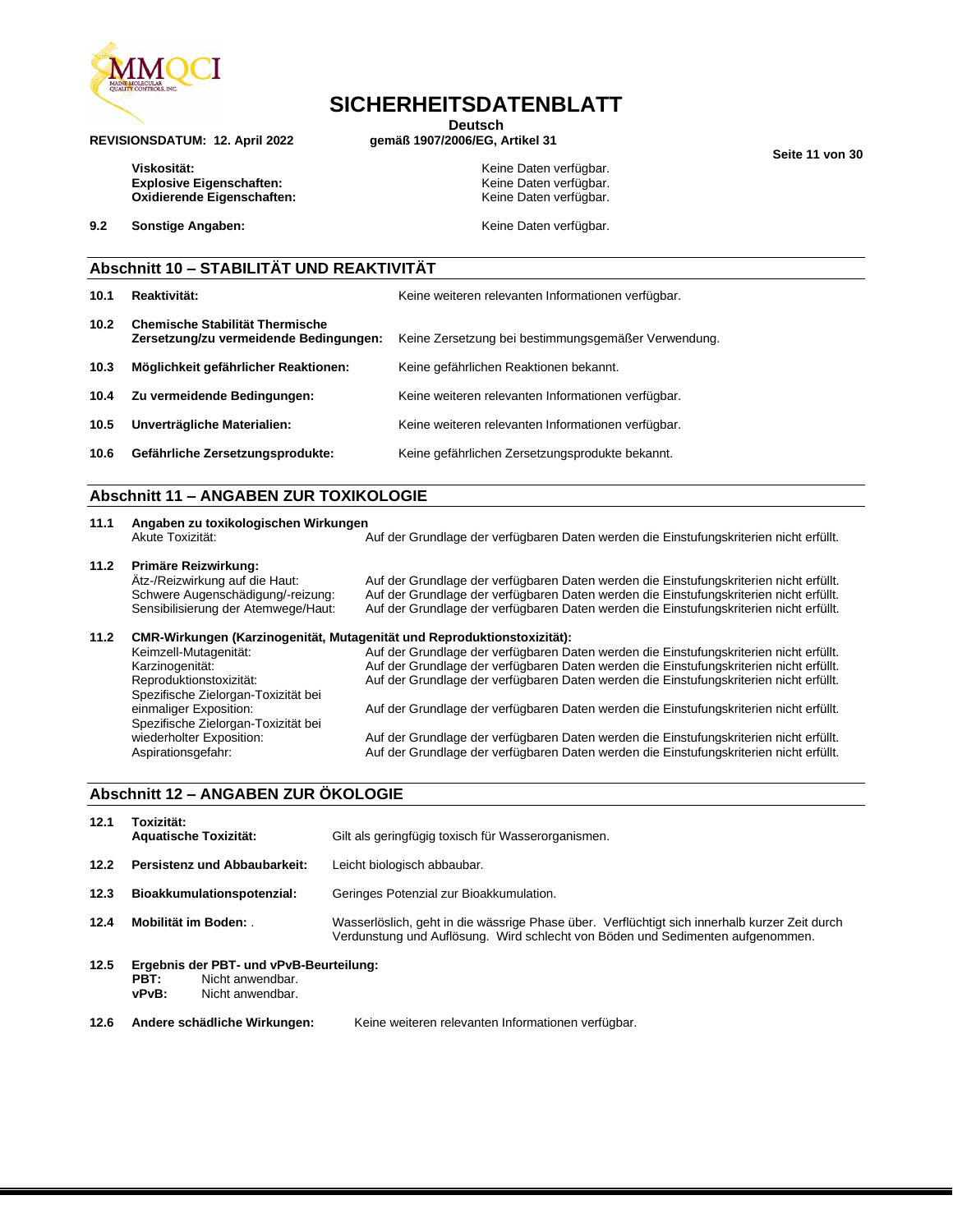

### **SICHERHEITSDATENBLATT**

**Deutsch**<br>gemäß 1907/2006/EG, Artikel 31

**Seite 12 von 30**

#### **Abschnitt 13: HINWEISE ZUR ENTSORGUNG**

**13.1 Verfahren zur Abfallbehandlung:** Nicht verwendetes Produkt, verschütteten Stoff und Abfälle in normalen Entsorgungsbehältern entsorgen.

**13.2 Verschmutzte Verpackungen:**

**Empfehlung:** Die Entsorgung muss gemäß den behördlichen Vorschriften erfolgen. Wasser, ggf. mit Reinigungsmitteln.

#### **Abschnitt 14: ANGABEN ZUM TRANSPORT**

| 14.1 | <b>UN-Nummer:</b>                                                                  | ADR, ADN, IMDG, IATA:        | Nicht reglementiert. |
|------|------------------------------------------------------------------------------------|------------------------------|----------------------|
| 14.2 | Ordnungsgemäße UN-Versandbezeichnung:                                              | ADR, ADN, IMDG, IATA:        | Nicht reglementiert. |
| 14.3 | Transportgefahrenklasse(n):                                                        | Klasse ADR, ADN, IMDG, IATA: | Nicht reglementiert. |
| 14.4 | Verpackungsgruppe:                                                                 | ADR, IMDG, IATA:             | Nicht reglementiert. |
| 14.5 | Umweltgefahren:                                                                    | Meeresverschmutzend:         | Nein.                |
| 14.6 | Besondere Vorsichtsmaßnahmen für den Verwender:                                    | Nicht anwendbar.             |                      |
| 14.7 | Massengutbeförderung gemäß Anhang II des Marpol-Übereinkommens und gemäß IBC-Code: |                              | Nicht anwendbar.     |

#### **Abschnitt 15: RECHTSVORSCHRIFTEN**

**15.1 Vorschriften zu Sicherheit, Gesundheits- und Umweltschutz/spezifische Rechtsvorschriften für den Stoff oder das Gemisch Richtlinie 2012/18/EU: Benannte gefährliche Stoffe – ANHANG I:** Keiner der Bestandteile ist aufgeführt.

**Nationale Vorschriften:**

Wassergefährdungsklasse 1 (Selbsteinstufung): schwach wassergefährdend. **15.2 Stoffsicherheitsbeurteilung:** Es wurde keine Stoffsicherheitsbeurteilung vorgenommen.

| Chemische          | EG-Nr.    | Index-Nr.    | CAS-Nr. | 0/ | Klassifizierung | Kennzeichnung |
|--------------------|-----------|--------------|---------|----|-----------------|---------------|
| <b>Bezeichnung</b> |           |              |         | 70 | Svmbol          | R-Sätze       |
| Ethvlalkohol       | 200-578-6 | 603-002-00-5 | 64-17-5 | 10 | Keine           | Keine         |

| Kalifornisches Gesetz Proposition 65: | Dieses Produkt enthält keine Stoffe, die auf der kalifornischen Liste der bekannten oder |
|---------------------------------------|------------------------------------------------------------------------------------------|
|                                       | potenziellen Karzinogene aufgeführt sind.                                                |
| Stoffsicherheitsbeurteilung:          | Halten Sie sich beim Umgang mit Chemikalien an die allgemeinen                           |
|                                       | Sicherheitsbestimmungen im Labor.                                                        |

#### **Abschnitt 16: SONSTIGE ANGABEN**

| SDB erstellt von: | <b>MMQCI</b> |
|-------------------|--------------|
| Erstellungsdatum: | April 2022   |

Haftungsausschluss: Die in diesem Sicherheitsdatenblatt enthaltenen Informationen dienen lediglich als Leitfaden. Das Sicherheitsdatenblatt wurde sorgfältig auf der Grundlage von Referenzen und Tests erstellt, die als zuverlässig gelten; MMQCI übernimmt jedoch keine Garantie für die Richtigkeit und Vollständigkeit der Daten. Jegliche Verwendung der Daten muss im Einklang mit den geltenden Bundes-, Landes- und Kommunalvorschriften stehen.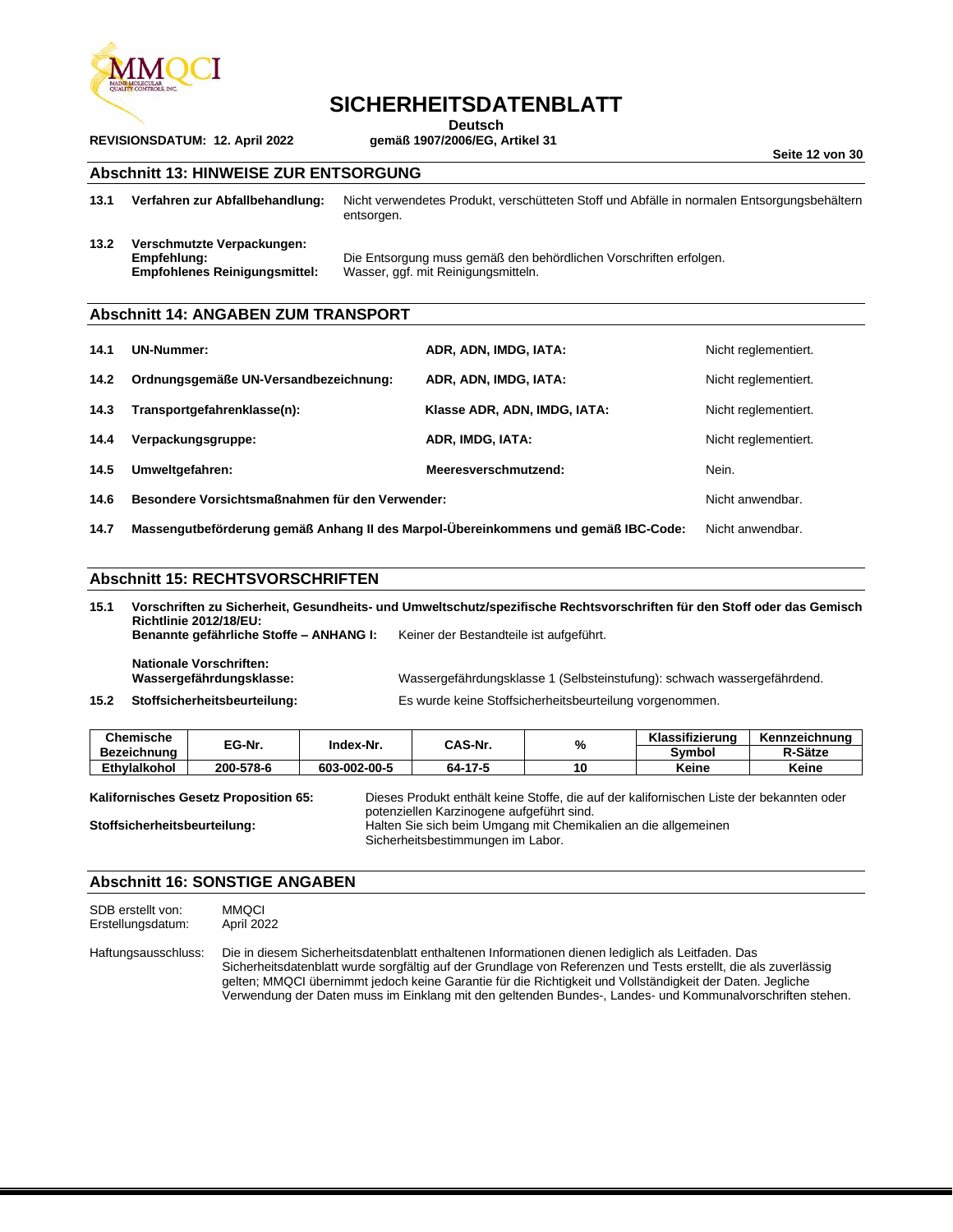

### **SICHERHEITSDATENBLATT**

#### **REVISIONSDATUM: 12. April 2022**

**Deutsch**<br>gemäß 1907/2006/EG, Artikel 31

**Seite 13 von 30**

#### *Abkürzungen und Akronyme:*

*ADR: Accord européen sur le transport des marchandises dangereuses par Route (Europäisches Übereinkommen über die internationale* 

- *Beförderung gefährlicher Güter auf dem Landweg)*
- *IMDG: International Maritime Code for Dangerous Goods (Internationaler Code für den Seeschiffstransport gefährlicher Güter)*
- *IATA: International Air Transportation Association (Internationale Flugtransport-Vereinigung)*
- *GHS: Globally Harmonised System of Classification and Labelling of Chemicals (Globales Harmonisiertes System zur Einstufung und Kennzeichnung von Chemikalien)*
- *EINECS: European Inventory of Existing Commercial Chemical Substances (Europäisches Inventar der auf dem Markt vorhandenen chemischen Stoffe)*
- *ELINCS: European List of Notified Chemical Substances (Europäische Liste der angemeldeten chemischen Stoffe)*
- *CAS: Chemical Abstracts Service (Abteilung der American Chemical Society)*
- *PBT: Persistent, Bioaccumulative and Toxic (Persistent, bioakkumulierend und toxisch)*
- very Persistent and very Bioaccumulative (Sehr persistent und sehr bioakkumulierend)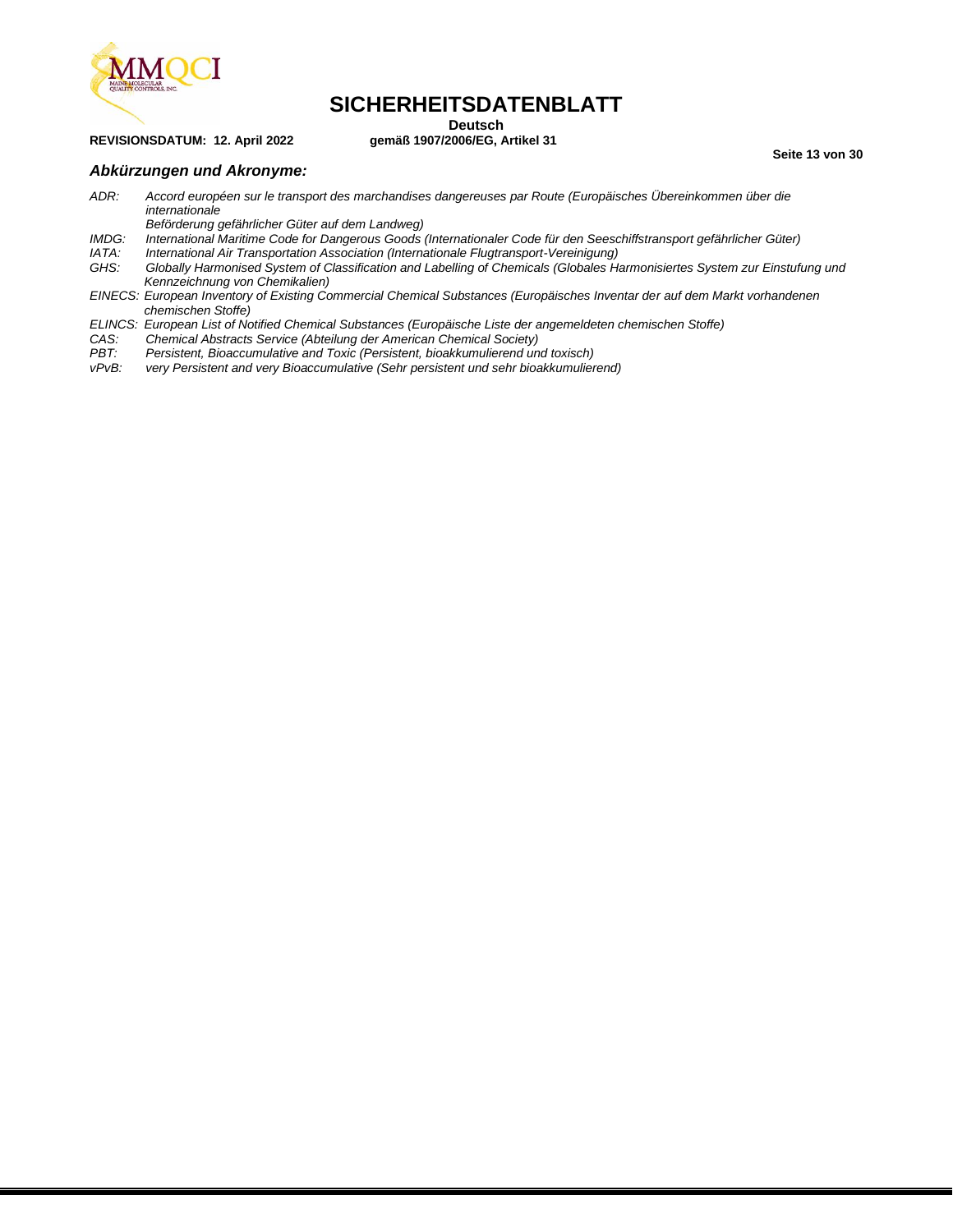

**DATA DI REVISIONE: 12 Aprile 2022** 

### **SCHEDA DATI DI SICUREZZA**

**Italiano**<br>**ITALIANO Secondo 1907/2006/CE, articolo 31** 

**Pagina 14 di 30**

#### **Sezione 1: IDENTIFICAZIONE DELLA SOSTANZA/MISCELA E DELLA SOCIETÀ/IMPRESA**

### **1.1 Identificatore del prodotto**

**Nome commerciale:** Xpert BCR-ABL IS Panel C130, Xpert BCR-ABL 0%IS<br>**Numero di articolo:** C130. C130-OUS. C13112-5. C13112-5-OUS **Numero di articolo:** C130, C130-OUS, C13112-5, C13112-5-OUS

**1.2** Utilizzi pertinenti identificati della sostanza o miscela e utilizzi sconsigliati: Settore di utilizzo SU20 Servizi sanitari Applicazione della sostanza/della miscela

**1.3** Xpert BCR-ABL IS Panel C130 e Xpert BCR-ABL 0%IS sono destinati all'uso diagnostico in vitro come controlli di qualità esterni analizzati per monitorare le prestazioni del rilevamento quantitativo *in vitro* di trascrizioni e14a2/b3a2 nell'mRNA di traslocazione BCR-ABL1 e della trascrizione nell'mRNA del controllo endogeno ABL1.

**DETTAGLI DEL FORNITORE DELLA SCHEDA DATI DI SICUREZZA, PRODUTTORE/FORNITORE: Maine Molecular Quality Controls, Inc (MMQCI) Numero di telefono del produttore Numero di fax del produttore Numero di fax del produttore numero di fax del produttore di fax del produttore di fax del produttor** 23 Mill Brook Rd Saco, Maine 04072 (USA) E-mail: info@mmqci.com [www.mmqci.com](http://www.mmqci.com/)

**1.4 Numero di telefono di emergenza**: 207-885-1072 (EST 8:30-17:00)

#### **Sezione 2: IDENTIFICAZIONE DEI PERICOLI**

- **2.1 Classificazione della sostanza o miscela:** Non applicabile **Classificazione secondo la normativa (CE) N. 1272/2008:** Non applicabile
- **2.2 Elementi dell'etichetta: Etichettatura secondo la normativa (CE) N. 1272/2008:** Non applicabile<br>**Pittogrammi di pericolo:** Non applicabile **Pittogrammi di pericolo:** Non applicabile<br> **Pittogrammi di segnalazione:** Non applicabile<br>
Non applicabile **Termine di segnalazione:** Non applicabile<br> **Indicazioni di pericolo:** Non applicabile<br>
Non applicabile **Indicazioni di pericolo:**

**2.3 Altri pericoli: Risultati della valutazione PBT e vPvB: PBT:** Non applicabile<br>vPvB: Non applicabile Non applicabile

Questo prodotto non è considerato infiammabile in condizioni di laboratorio ordinarie sulla base di studi effettuati da MMQCI.

#### **Sezione 3: COMPOSIZIONE/INFORMAZIONI SUGLI INGREDIENTI**

#### **3.1 Caratterizzazione chimica: Miscele**

| Nome chimico   | N. CE     | N. indice    | N. CAS  |    |                | %              | <b>Classificazione</b> | <b>Marcatura</b> |
|----------------|-----------|--------------|---------|----|----------------|----------------|------------------------|------------------|
|                |           |              |         |    | <b>Simbolo</b> | Frasi R        |                        |                  |
| Alcool etilico | 200-578-6 | 603-002-00-5 | 64-17-5 | 10 | <b>Nessuno</b> | <b>Nessuno</b> |                        |                  |

#### **Sezione 4: MISURE DI PRONTO SOCCORSO**

|  | 4.1 Descrizione delle misure di pronto soccorso:                                                                            |                                                                                                        |                                                    |  |  |
|--|-----------------------------------------------------------------------------------------------------------------------------|--------------------------------------------------------------------------------------------------------|----------------------------------------------------|--|--|
|  | Informazioni generali:                                                                                                      | Non sono necessarie misure speciali.<br>Fornire aria fresca; consultare il medico in caso di disturbi. |                                                    |  |  |
|  | In caso di inalazione:                                                                                                      |                                                                                                        |                                                    |  |  |
|  | In caso di contatto con la pelle:                                                                                           |                                                                                                        | Generalmente, il prodotto non irrita la pelle.     |  |  |
|  | In caso di contatto con gli occhi:                                                                                          | Tenere gli occhi aperti e sciacquare per diversi minuti sotto l'acqua corrente.                        |                                                    |  |  |
|  | Sciacquare la bocca con acqua. Richiedere l'intervento di un medico e un follow-up appropriato.<br>In caso di deglutizione: |                                                                                                        |                                                    |  |  |
|  | 4.2 Sintomi ed effetti più importanti, sia acuti sia ritardati:                                                             |                                                                                                        | Irritazione agli occhi                             |  |  |
|  | 4.3 Indicazione di eventuale intervento immediato<br>di un medica a trattamente ancelale:                                   |                                                                                                        | Non cono dicocolbili oltro informazioni nortinonti |  |  |

**di un medico e trattamento speciale:** Non sono disponibili altre informazioni pertinenti.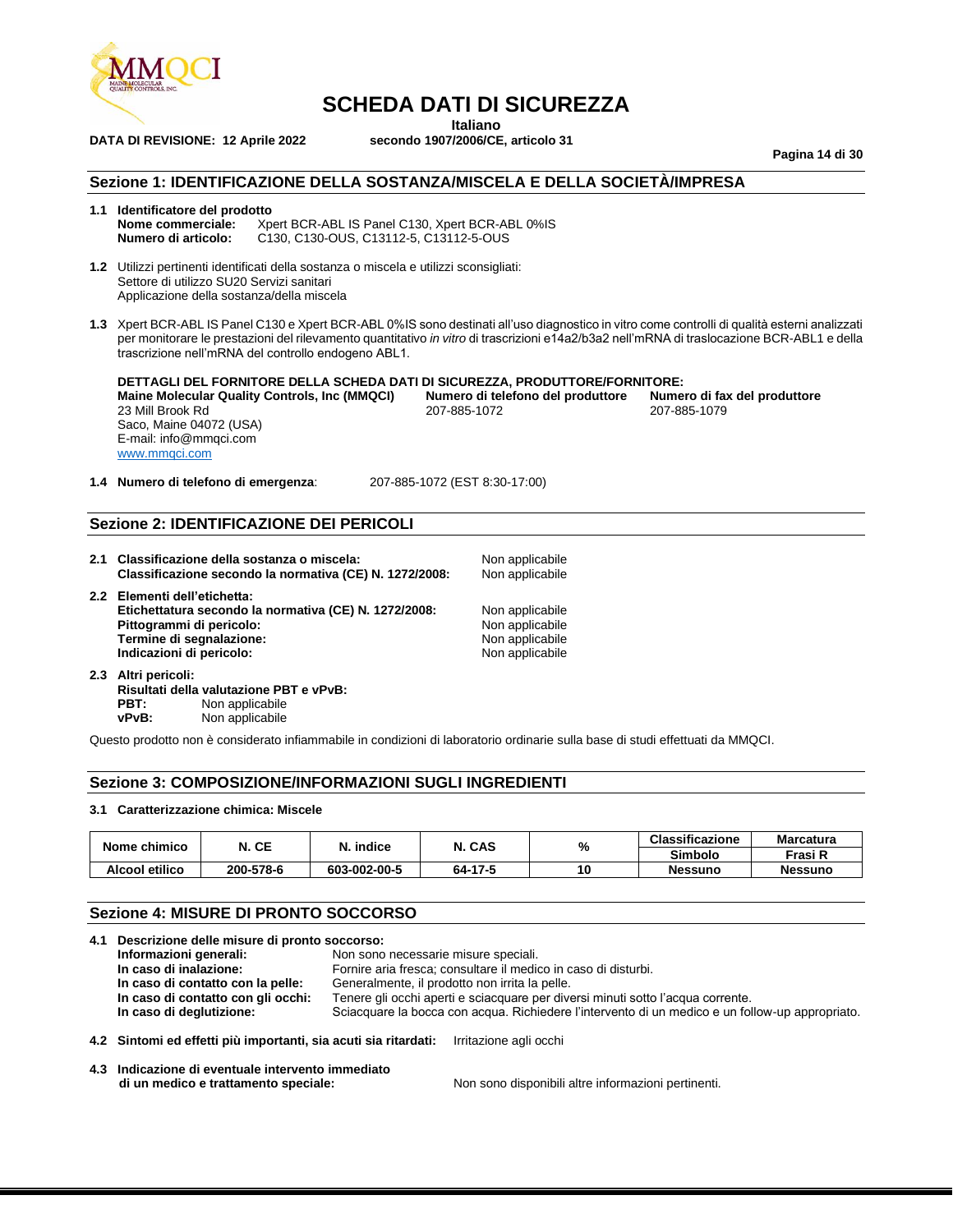

### **SCHEDA DATI DI SICUREZZA**

**Italiano**<br>**Interiory Secondo 1907/2006/CE**, articolo 31

**Pagina 15 di 30**

#### **Sezione 5: MISURE ANTINCENDIO**

**DATA DI REVISIONE: 12 Aprile 2022** 

| 5.1                                                                                                                                                                                    | Mezzi estinguenti:<br>Materiali da utilizzare per lo spegnimento:<br>Mezzi estinguenti non adatti:                                                                                                                                |                                                                                                                                                                                                                             | Polvere secca, sabbia secca<br>NON utilizzare getti d'acqua.                                                                                                                                                        |                                                                                                                                                                                                                                                                                                                                                                                                                                |                                                                            |  |
|----------------------------------------------------------------------------------------------------------------------------------------------------------------------------------------|-----------------------------------------------------------------------------------------------------------------------------------------------------------------------------------------------------------------------------------|-----------------------------------------------------------------------------------------------------------------------------------------------------------------------------------------------------------------------------|---------------------------------------------------------------------------------------------------------------------------------------------------------------------------------------------------------------------|--------------------------------------------------------------------------------------------------------------------------------------------------------------------------------------------------------------------------------------------------------------------------------------------------------------------------------------------------------------------------------------------------------------------------------|----------------------------------------------------------------------------|--|
| 5.2                                                                                                                                                                                    |                                                                                                                                                                                                                                   | Pericoli speciali derivanti dalla sostanza o miscela: Ossidi di carbonio                                                                                                                                                    |                                                                                                                                                                                                                     |                                                                                                                                                                                                                                                                                                                                                                                                                                |                                                                            |  |
| 5.3                                                                                                                                                                                    | Consigli per i vigili del fuoco:                                                                                                                                                                                                  |                                                                                                                                                                                                                             |                                                                                                                                                                                                                     |                                                                                                                                                                                                                                                                                                                                                                                                                                | In caso di incendio, indossare un autorespiratore autonomo, se necessario. |  |
| 5.4                                                                                                                                                                                    | Ulteriori informazioni:                                                                                                                                                                                                           |                                                                                                                                                                                                                             |                                                                                                                                                                                                                     | Utilizzare acqua nebulizzata per raffreddare i contenitori non aperti.                                                                                                                                                                                                                                                                                                                                                         |                                                                            |  |
|                                                                                                                                                                                        |                                                                                                                                                                                                                                   | Sezione 6: MISURE IN CASO DI RILASCIO ACCIDENTALE                                                                                                                                                                           |                                                                                                                                                                                                                     |                                                                                                                                                                                                                                                                                                                                                                                                                                |                                                                            |  |
| 6.1                                                                                                                                                                                    | Precauzioni personali:                                                                                                                                                                                                            |                                                                                                                                                                                                                             | Indossare indumenti protettivi appropriati.                                                                                                                                                                         |                                                                                                                                                                                                                                                                                                                                                                                                                                |                                                                            |  |
| 6.2                                                                                                                                                                                    | Precauzioni per l'ambiente:                                                                                                                                                                                                       |                                                                                                                                                                                                                             |                                                                                                                                                                                                                     | Asciugare con materiale assorbente appropriato.                                                                                                                                                                                                                                                                                                                                                                                |                                                                            |  |
| 6.3                                                                                                                                                                                    |                                                                                                                                                                                                                                   | Metodi e materiali per il contenimento e la pulizia:                                                                                                                                                                        |                                                                                                                                                                                                                     | Contenitore dei rifiuti normale                                                                                                                                                                                                                                                                                                                                                                                                |                                                                            |  |
| 6.4.                                                                                                                                                                                   | Riferimento ad altre sezioni:                                                                                                                                                                                                     |                                                                                                                                                                                                                             |                                                                                                                                                                                                                     | Sezione 13 Smaltimento                                                                                                                                                                                                                                                                                                                                                                                                         |                                                                            |  |
|                                                                                                                                                                                        |                                                                                                                                                                                                                                   | Sezione 7: MANIPOLAZIONE E CONSERVAZIONE                                                                                                                                                                                    |                                                                                                                                                                                                                     |                                                                                                                                                                                                                                                                                                                                                                                                                                |                                                                            |  |
| 7.1                                                                                                                                                                                    |                                                                                                                                                                                                                                   | Precauzione per una manipolazione sicura:                                                                                                                                                                                   | Manipolare secondo le istruzioni riportate nel foglietto illustrativo.                                                                                                                                              |                                                                                                                                                                                                                                                                                                                                                                                                                                |                                                                            |  |
| 7.2                                                                                                                                                                                    | Condizioni per una conservazione sicura:                                                                                                                                                                                          |                                                                                                                                                                                                                             | Conservare a una temperatura compresa tra -25 °C e -15 °C.                                                                                                                                                          |                                                                                                                                                                                                                                                                                                                                                                                                                                |                                                                            |  |
| 7.3                                                                                                                                                                                    | Utilizzi finali specifici:                                                                                                                                                                                                        |                                                                                                                                                                                                                             | Non sono disponibili altre informazioni pertinenti                                                                                                                                                                  |                                                                                                                                                                                                                                                                                                                                                                                                                                |                                                                            |  |
|                                                                                                                                                                                        |                                                                                                                                                                                                                                   |                                                                                                                                                                                                                             |                                                                                                                                                                                                                     | Sezione 8: CONTROLLI RELATIVI ALL'ESPOSIZIONE/PROTEZIONE DEL PERSONALE                                                                                                                                                                                                                                                                                                                                                         |                                                                            |  |
| 8.1                                                                                                                                                                                    | Valori limite di esposizione:                                                                                                                                                                                                     |                                                                                                                                                                                                                             | Nessuno                                                                                                                                                                                                             |                                                                                                                                                                                                                                                                                                                                                                                                                                |                                                                            |  |
| 8.2                                                                                                                                                                                    | Controlli relativi all'esposizione:                                                                                                                                                                                               |                                                                                                                                                                                                                             | Non si prevede che questo prodotto richieda controlli speciali della<br>ventilazione. Le strutture che conservano o utilizzano questo prodotto devono<br>essere dotate di una stazione per il lavaggio degli occhi. |                                                                                                                                                                                                                                                                                                                                                                                                                                |                                                                            |  |
| DISPOSITIVI DI PROTEZIONE INDIVIDUALE:<br>Protezione respiratoria:<br>Nessuna richiesta<br>Protezione della pelle:<br>Camice da laboratorio, guanti<br><b>Ventilazione:</b><br>Normale |                                                                                                                                                                                                                                   |                                                                                                                                                                                                                             | Protezione per gli occhi:<br>Pratiche di lavoro/igiene:<br>Altri dispositivi di protezione: Nessuno richiesto                                                                                                       | Occhiali di sicurezza<br>Precauzioni standard di laboratorio                                                                                                                                                                                                                                                                                                                                                                   |                                                                            |  |
|                                                                                                                                                                                        |                                                                                                                                                                                                                                   | Sezione 9: PROPRIETÀ FISICHE E CHIMICHE                                                                                                                                                                                     |                                                                                                                                                                                                                     |                                                                                                                                                                                                                                                                                                                                                                                                                                |                                                                            |  |
| 9.1                                                                                                                                                                                    | Aspetto:<br>Odore:<br>Soglia di odore:<br>pH:<br>Punto di infiammabilità:<br>Tasso di evaporazione:<br>Infiammabilità (solido, gas):<br>Pressione del vapore:<br>Densità del vapore:<br>Densità relativa:<br>Solubilità in acqua: | Informazioni sulle proprietà fisiche e chimiche di base:<br>Punto di fusione/punto di congelamento:<br>Punto di ebollizione iniziale e intervallo di ebollizione:<br>Limiti massimi/minimi di infiammabilità o esplosività: |                                                                                                                                                                                                                     | Soluzione acquosa Nessun dato disponibile<br>Fruttato<br>Nessun dato disponibile<br>Nessun dato disponibile<br>Nessun dato disponibile<br>86 °C (186,8 °F) (etanolo al 10%)<br>44 °C (111 °F), recipiente chiuso (etanolo al 10%)<br>Nessun dato disponibile<br>Nessun dato disponibile<br>Nessun dato disponibile<br>Nessun dato disponibile<br>Nessun dato disponibile<br>Nessun dato disponibile<br>Nessun dato disponibile |                                                                            |  |

**Coefficiente di ripartizione: n-ottanolo/acqua: Messun dato disponibile Temperatura di ignizione automatica:** Nessun dato disponibile<br> **Temperatura di decomposizione:** Nessun dato disponibile

**Viscosità:** Nessun dato disponibile e di un proportato disponibile e di un proportato disponibile e di un propor **Proprietà esplosive:** Nessun dato disponibile Proprietà ossidanti: **Nessun dato disponibile** 

Temperatura di decomposizione:<br>Viscosità: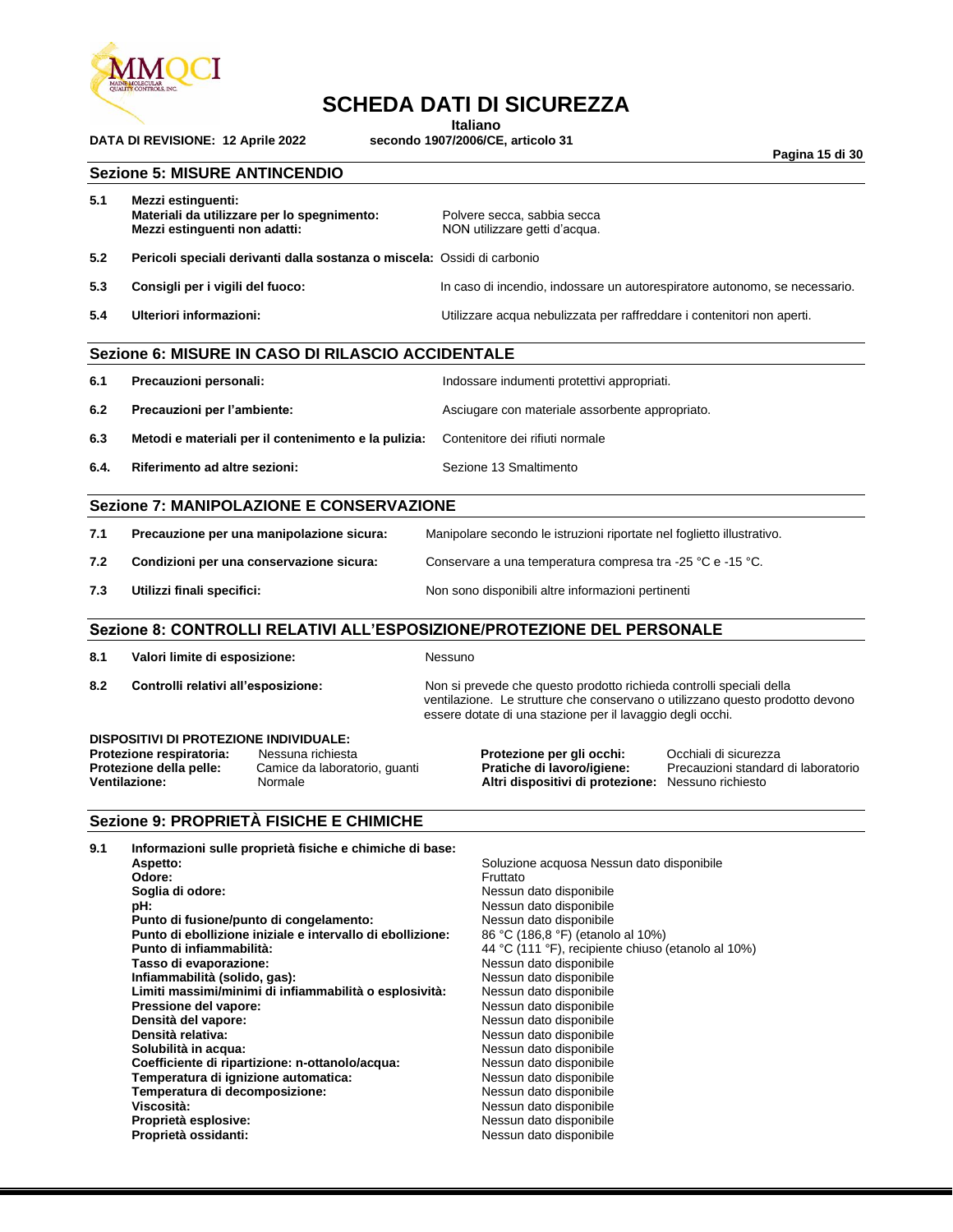

## **SCHEDA DATI DI SICUREZZA**

**Italiano**<br>**Interiory Secondo 1907/2006/CE**, articolo 31

**9.2 Altre informazioni:**  $\qquad$  **Nessun dato disponibile** 

**DATA DI REVISIONE: 12 Aprile 2022** 

**Pagina 16 di 30**

| 10.1              | Reattività:                                                         | Non sono disponibili altre informazioni pertinenti.         |
|-------------------|---------------------------------------------------------------------|-------------------------------------------------------------|
| 10.2 <sub>1</sub> | Stabilità chimica Decomposizione termica/<br>condizioni da evitare: | Nessuna decomposizione se utilizzato secondo le specifiche. |
| 10.3              | Possibilità di reazioni pericolose:                                 | Non sono note reazioni pericolose.                          |
| 10.4              | Condizioni da evitare:                                              | Non sono disponibili altre informazioni pertinenti.         |
| 10.5              | Materiali incompatibili:                                            | Non sono disponibili altre informazioni pertinenti.         |
| 10.6              | Prodotti pericolosi della decomposizione:                           | Non si conoscono prodotti pericolosi della decomposizione.  |

|      | Tossicità acuta:                                                             | Sulla base dei dati disponibili, i criteri di classificazione non sono soddisfatti. |  |  |  |
|------|------------------------------------------------------------------------------|-------------------------------------------------------------------------------------|--|--|--|
| 11.2 | Effetto irritante primario:                                                  |                                                                                     |  |  |  |
|      | Corrosione/irritazione della pelle:                                          | Sulla base dei dati disponibili, i criteri di classificazione non sono soddisfatti. |  |  |  |
|      | Gravi danni/irritazioni oculari:                                             | Sulla base dei dati disponibili, i criteri di classificazione non sono soddisfatti. |  |  |  |
|      | Sensibilizzazione a livello respiratorio o cutaneo:                          | Sulla base dei dati disponibili, i criteri di classificazione non sono soddisfatti. |  |  |  |
| 11.2 | Effetti CMR (cancerogenicità, mutagenicità e tossicità per la riproduzione): |                                                                                     |  |  |  |
|      | Mutagenicità delle cellule germinali:                                        | Sulla base dei dati disponibili, i criteri di classificazione non sono soddisfatti. |  |  |  |
|      | Cancerogenicità:                                                             | Sulla base dei dati disponibili, i criteri di classificazione non sono soddisfatti. |  |  |  |
|      | Tossicità riproduttiva:                                                      | Sulla base dei dati disponibili, i criteri di classificazione non sono soddisfatti. |  |  |  |
|      | Tossicità specifica per organi bersaglio,                                    |                                                                                     |  |  |  |
|      | esposizione singola:                                                         | Sulla base dei dati disponibili, i criteri di classificazione non sono soddisfatti. |  |  |  |
|      | Tossicità specifica per organi bersaglio,                                    |                                                                                     |  |  |  |
|      | esposizione ripetuta:                                                        | Sulla base dei dati disponibili, i criteri di classificazione non sono soddisfatti. |  |  |  |
|      | Pericolo di aspirazione:                                                     | Sulla base dei dati disponibili, i criteri di classificazione non sono soddisfatti. |  |  |  |

#### **Sezione 12: INFORMAZIONI ECOLOGICHE**

| 12.1                           | Tossicità:<br>Tossicità acquatica:                                                                                                                        | Considerato a bassa tossicità per gli organismi acquatici.                                                                                                            |  |  |
|--------------------------------|-----------------------------------------------------------------------------------------------------------------------------------------------------------|-----------------------------------------------------------------------------------------------------------------------------------------------------------------------|--|--|
| 12.2                           | Persistenza e degradabilità:                                                                                                                              | Facilmente biodegradabile.                                                                                                                                            |  |  |
| 12.3                           | Potenziale bioaccumulativo:                                                                                                                               | Basso potenziale di bioaccumulo.                                                                                                                                      |  |  |
| 12.4                           | Mobilità nel suolo:                                                                                                                                       | Solubile in acqua, si scinde in fase acquosa. Perso entro un breve periodo tramite<br>evaporazione e dissoluzione. Scarsamente assorbito nei terreni e nei sedimenti. |  |  |
| 12.5                           | Risultati della valutazione PBT e vPvB:<br>PBT:<br>Non applicabile.<br>Non applicabile.<br>vPvB:                                                          |                                                                                                                                                                       |  |  |
| 12.6                           | Altri effetti avversi:                                                                                                                                    | Non sono disponibili altre informazioni pertinenti.                                                                                                                   |  |  |
|                                | <b>Sezione 13: CONSIDERAZIONI SULLO SMALTIMENTO</b>                                                                                                       |                                                                                                                                                                       |  |  |
| 13.1                           | Metodi di trattamento dei rifiuti:<br>Smaltimento del prodotto inutilizzato, della sostanza versata<br>e i rifiuti in un normale contenitore dei rifiuti. |                                                                                                                                                                       |  |  |
| 13.2<br>Imballaggi non puliti: |                                                                                                                                                           |                                                                                                                                                                       |  |  |

| Lo smaltimento deve essere eseguito in base alle normative ufficiali. |
|-----------------------------------------------------------------------|
| Acqua, se necessario con detergenti.                                  |
| Raccomandazione:<br>Detergente raccomandato:                          |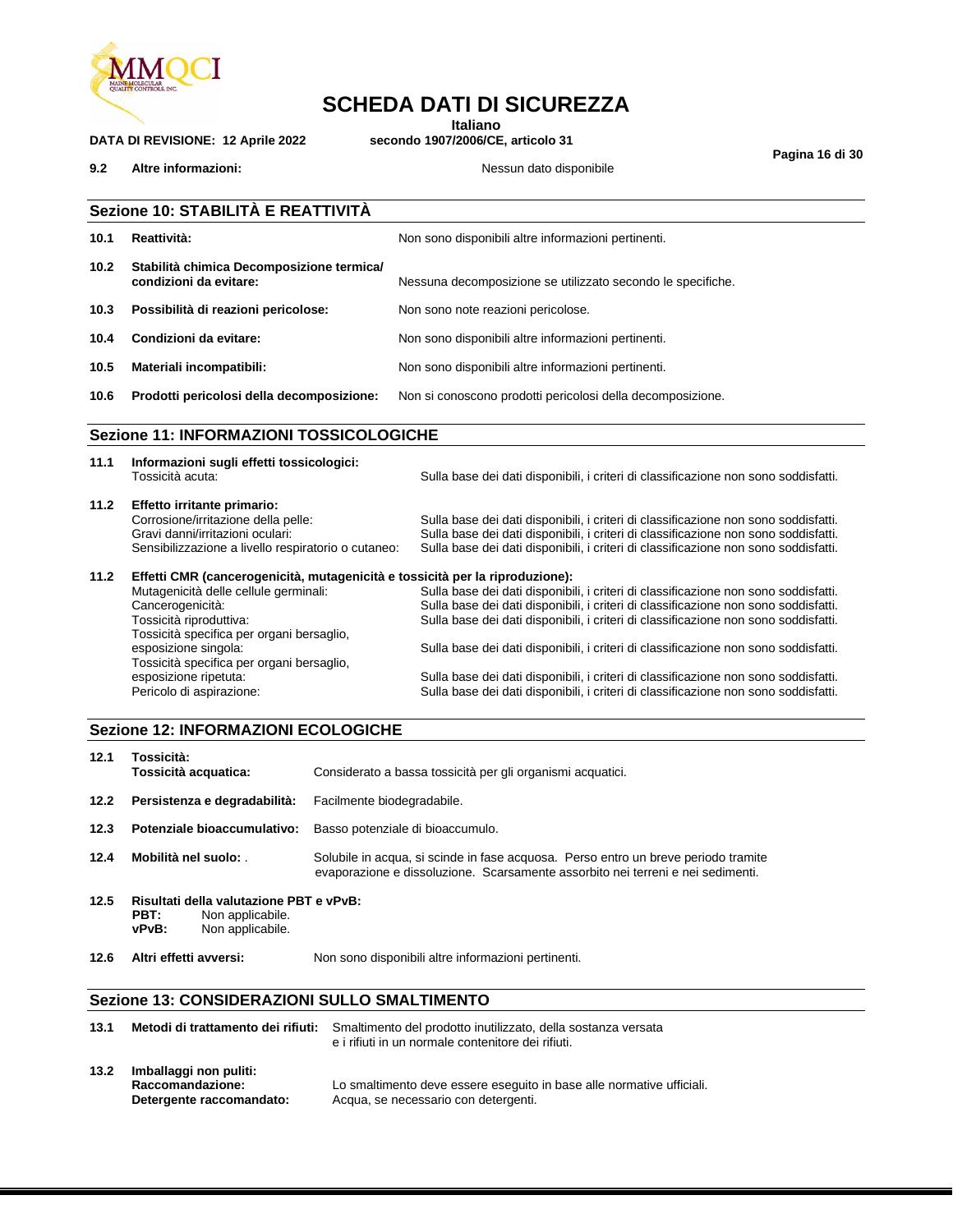

**DATA DI REVISIONE: 12 Aprile 2022** 

### **SCHEDA DATI DI SICUREZZA**

**Italiano**<br>**ITALIANO Secondo 1907/2006/CE, articolo 31** 

**Pagina 17 di 30**

**Sezione 14: INFORMAZIONI SUL TRASPORTO**

| 14.1 | Numero UN:                                                       | ADR, ADN, IMDG, IATA:        | Non regolato    |
|------|------------------------------------------------------------------|------------------------------|-----------------|
| 14.2 | Nome di spedizione corretto UN:                                  | ADR, ADN, IMDG, IATA:        | Non regolato    |
| 14.3 | Classi di pericolo per il trasporto:                             | Classe ADR, ADN, IMDG, IATA: | Non regolato    |
| 14.4 | Gruppo di imballaggio:                                           | ADR, IMDG, IATA:             | Non regolato    |
| 14.5 | Pericoli per l'ambiente:                                         | Inquinante marino:           | No.             |
| 14.6 | Precauzioni speciali per l'utente:                               | Non applicabile              |                 |
| 14.7 | Trasporto sfuso secondo l'allegato II di Marpol e il codice IBC: |                              | Non applicabile |

#### **Sezione 15: INFORMAZIONI SULLE NORMATIVE**

**15.1 Normative/legislazione in materia di salute, sicurezza e ambiente specifiche per la sostanza o miscela: Direttiva 2012/18/UE: Sostanze pericolose specificate, ALLEGATO I:** Nessuno degli ingredienti è elencato. **Normative nazionali:**

**Classe di pericolo per l'acqua:** Classe di pericolo per l'acqua 1 (autovalutazione): leggermente pericoloso per l'acqua.

**15.2 Valutazione della sicurezza chimica:** Non è stata effettuata una valutazione della sicurezza chimica.

**Nome chimico N. CE N. indice N. CAS % Classificazione Marcatura Simbolo Frasi R Alcool etilico 200-578-6 603-002-00-5 64-17-5 10 Nessuno Nessuno**

**Proposizione 65 della California:** Questo prodotto non contiene alcuna sostanza indicata nell'elenco delle sostanze cancerogene note o potenziali della California.

**Valutazione della sicurezza chimica:** Osservare le normative generali di sicurezza del laboratorio quando si manipolano prodotti chimici.

#### **Sezione 16: ALTRE INFORMAZIONI**

SDS preparata da: MMQCI Data di preparazione: Aprile, 2022

Esclusione di responsabilità: Le informazioni contenute nella presente SDS sono fornite esclusivamente come guida. La SDS è stata accuratamente preparata sulla base di riferimenti e test ritenuti affidabili; tuttavia, MMQCI non garantisce l'accuratezza e la completezza dei dati. Qualsiasi utilizzo dei dati deve essere conforme alle normative federali, statali e locali applicabili.

#### *Abbreviazioni e acronimi:*

- *ADR: Accord européen sur le transport des marchandises dangereuses par Route (Accordo europeo relativo al trasporto internazionale su strada di merci pericolose)*
- *IMDG: International Maritime Code for Dangerous Goods (Codice marittimo internazionale sulle merci pericolose)*
- *IATA: International Air Transport Association (Associazione di trasporto aereo internazionale)*
- *GHS: Globally Harmonised System of Classification and Labelling of Chemicals (Sistema mondiale armonizzato di classificazione ed etichettatura delle sostanze chimiche)*

*EINECS: European Inventory of Existing Commercial Chemical Substances (Inventario europeo delle sostanze chimiche commerciali esistenti)*

*ELINCS: European List of Notified Chemical Substances (Elenco europeo delle sostanze chimiche dichiarate)*

- *CAS: Chemical Abstracts Service (Servizio di estratti chimici) (divisione dell'American Chemical Society)*
- *PBT: Persistent, Bioaccumulative and Toxic (Persistente, bioaccumulabile e tossico)*

very Persistent and very Bioaccumulative (Molto persistente e molto bioaccumulabile)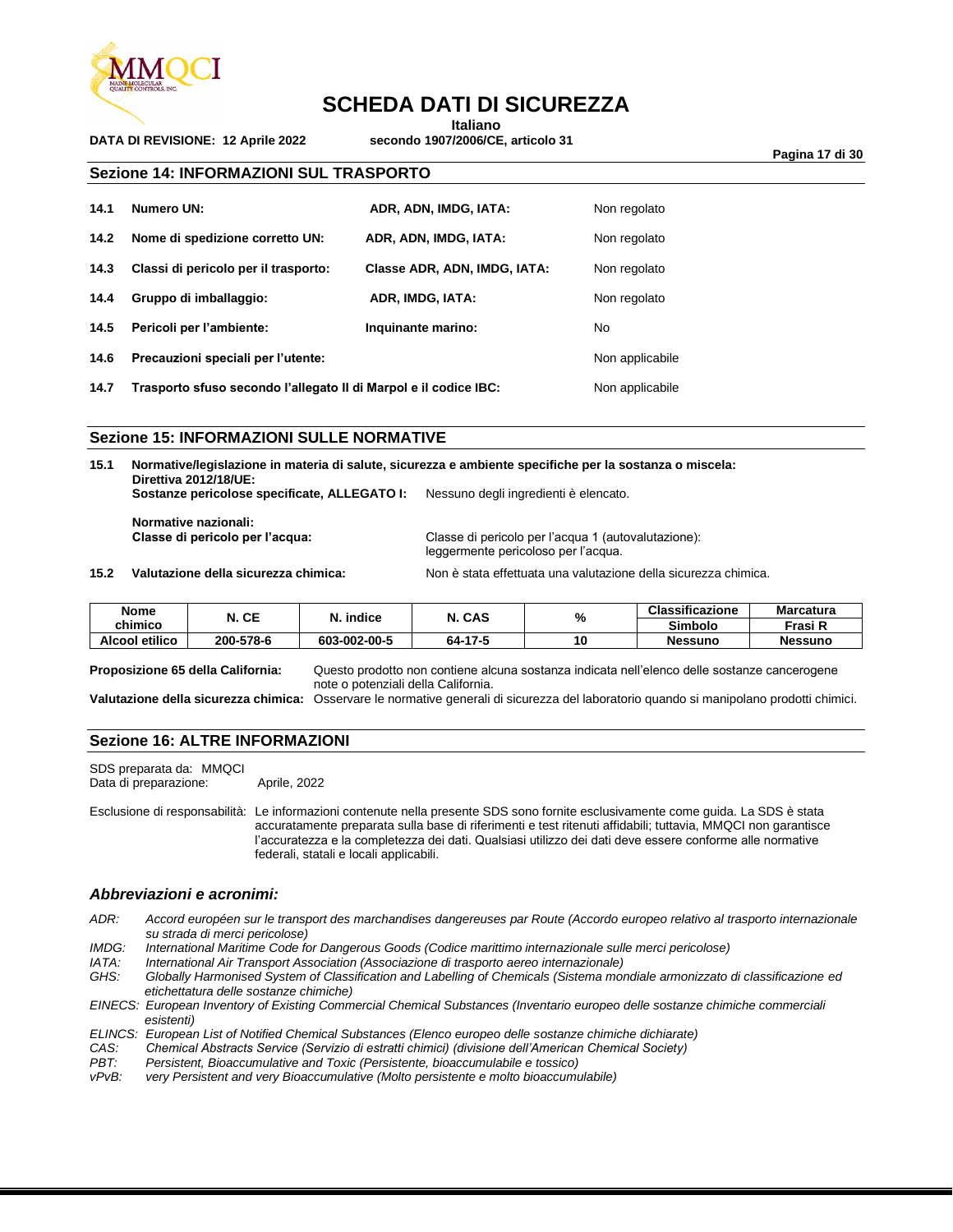

**Português**

**DATA DE REVISÃO: 12 de Abril de 2022 de acordo com o artigo 31.º do Regulamento (CE) n.º 1907/2006**

**Página 18 de 30**

#### **Secção 1: IDENTIFICAÇÃO DA SUBSTÂNCIA/MISTURA E DA SOCIEDADE/EMPRESA**

#### **1.1 Identificador do produto**

**Nome comercial:** Xpert BCR-ABL IS Painel C130, Xpert BCR-ABL 0%IS<br>
Referência: C130, C130-OUS, C13112-5, C13112-5-OUS **Referência:** C130, C130-OUS, C13112-5, C13112-5-OUS

- **1.2** Utilizações identificadas relevantes da substância ou mistura e utilizações desaconselhadas: Setor de uso SU20 Serviços de Saúde Aplicação da substância/mistura
- **1.3** Xpert BCR-ABL IS Painel C130 e Xpert BCR-ABL 0%IS destinam-se à utilização diagnóstica *in vitro* como controlos de qualidade externos para monitorizar o desempenho da deteção quantitativa *in vitro* dos transcritos de ARNm e14a2/b3a2 da translocação BCR-ABL1 e do transcrito ARNm de controlo endógeno de ABL1.

**IDENTIFICAÇÃO DO FORNECEDOR DA FICHA DE DADOS DE SEGURANÇA, FABRICANTE/FORNECEDOR: Mainte Molecular Controls Controls (Fax do fabricante 1986-1072)**<br>
207-885-1079 23 Mill Brook Rd Saco, Maine 04072 (EUA) E-mail: info@mmqci.com [www.mmqci.com](http://www.mmqci.com/)

**1.4 Número de telefone de emergência**: 207-885-1072 (08:30–17:00 [EST])

#### **Secção 2: IDENTIFICAÇÃO DOS PERIGOS**

| 2.1 Classificação da substância ou mistura:<br>Classificação em conformidade com o Regulamento (CE) n.º 1272/2008:                                      | Não aplicável<br>Não aplicável                                   |
|---------------------------------------------------------------------------------------------------------------------------------------------------------|------------------------------------------------------------------|
| 2.2 Elementos do rótulo:<br>Rotulagem conforme o regulamento (CE) N.º 1272/2008:<br>Pictogramas de perigo:<br>Palavra-sinal:<br>Advertências de perigo: | Não aplicável<br>Não aplicável<br>Não aplicável<br>Não aplicável |

**2.3 Outros perigos: Resultados da avaliação PBT e mPmB: PBT:** Não aplicável<br> **mPmB:** Não aplicável **mPmB:** Não aplicável

Este produto não é considerado inflamável em condições laboratoriais normais com base em estudos realizados pela MMQCI.

#### **Secção 3: COMPOSIÇÃO/INFORMAÇÃO SOBRE OS COMPONENTES**

#### **3.1 Caracterização química: Misturas**

| Nome guímico   | N.º CE    | N.º de índice | N.º CAS |    | %             | Classificação   | Rotulagem |
|----------------|-----------|---------------|---------|----|---------------|-----------------|-----------|
|                |           |               |         |    | Símbolo       | <b>Frases K</b> |           |
| Alcool etílico | 200-578-6 | 603-002-00-5  | 64-17-5 | 10 | <b>Nenhum</b> | <b>Nenhuma</b>  |           |

#### **Secção 4: MEDIDAS DE PRIMEIROS SOCORROS**

|  | 4.1 Descrição das medidas de primeiros socorros:                                                                                                                                     |                                                                     |                                                                   |                  |  |                                                                                |  |
|--|--------------------------------------------------------------------------------------------------------------------------------------------------------------------------------------|---------------------------------------------------------------------|-------------------------------------------------------------------|------------------|--|--------------------------------------------------------------------------------|--|
|  | Informações gerais:                                                                                                                                                                  | Não são necessárias medidas especiais.                              |                                                                   |                  |  |                                                                                |  |
|  | Deslocar a pessoa exposta para uma zona ao ar livre. Consultar um médico em caso de queixas.<br>Após inalação:<br>Após contacto com a pele:<br>O produto não costuma irritar a pele. |                                                                     |                                                                   |                  |  |                                                                                |  |
|  |                                                                                                                                                                                      |                                                                     |                                                                   |                  |  | Enxaguar com os olhos abertos durante vários minutos debaixo de água corrente. |  |
|  | Depois ingestão:<br>Enxaguar a boca com água. Procurar cuidados médicos e acompanhamento adequado.                                                                                   |                                                                     |                                                                   |                  |  |                                                                                |  |
|  |                                                                                                                                                                                      | 4.2 Sintomas e efeitos mais importantes, tanto agudos e retardados: |                                                                   | Irritação ocular |  |                                                                                |  |
|  | 4.3 Indicação sobre cuidados médicos urgentes<br>a tuatamantan anusalala usasandulan:                                                                                                |                                                                     | AIZ a la 4 marcha bafamos an Zunando contra a disponibilità della |                  |  |                                                                                |  |

**e tratamentos especiais necessários:** Não há mais informações relevantes disponíveis.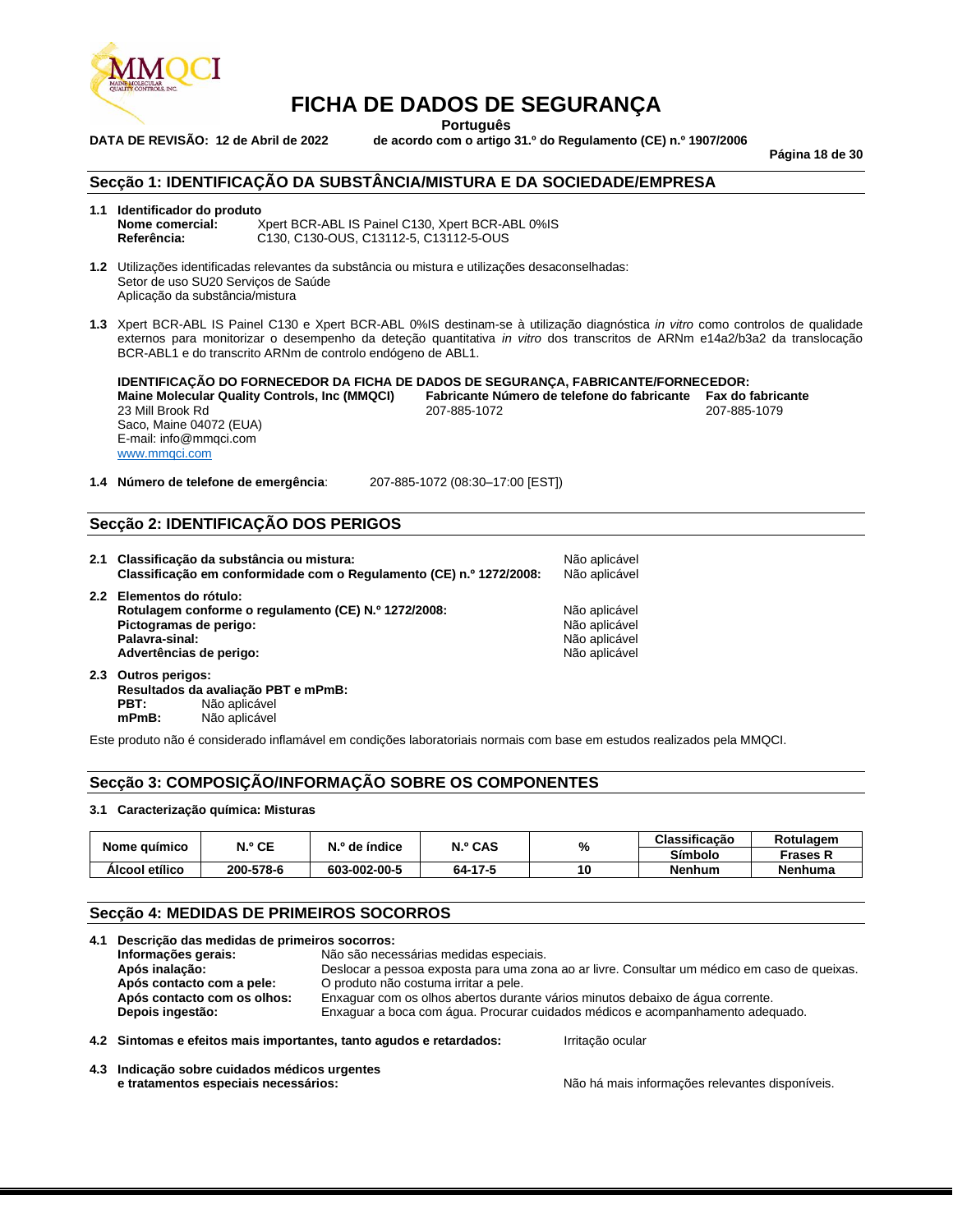

**Português**

**DATA DE REVISÃO: 12 de Abril de 2022 de acordo com o artigo 31.º do Regulamento (CE) n.º 1907/2006**

**Página 19 de 30**

#### **Secção 5: MEDIDAS DE COMBATE A INCÊNDIOS**

| 5.1 | Meios de extinção:<br>Meios adequados de extinção:<br>Meios inadequados de extinção: | Pó seco, areia seca<br>NÃO utilizar jato de água.                                        |  |  |  |
|-----|--------------------------------------------------------------------------------------|------------------------------------------------------------------------------------------|--|--|--|
| 5.2 | Perigos especiais decorrentes da substância ou mistura: Óxidos de carbono            |                                                                                          |  |  |  |
| 5.3 | Recomendações para o pessoal de combate a incêndios:                                 | Usar aparelhos de respiração autónomos para o combate a<br>incêndios, se for necessário. |  |  |  |
| 5.4 | Mais informações:                                                                    | Pulverizar os recipientes por abrir com água a fim de os arrefecer.                      |  |  |  |
|     | Secção 6: MEDIDAS A TOMAR EM CASO DE FUGAS ACIDENTAIS                                |                                                                                          |  |  |  |

| 6.1 | Precauções individuais:                                                        | Usar vestuário de proteção adequado.     |
|-----|--------------------------------------------------------------------------------|------------------------------------------|
| 6.2 | Precauções a nível ambiental:                                                  | Limpar com material absorvente adequado. |
| 6.3 | Métodos e materiais de confinamento e limpeza: Recipiente de eliminação normal |                                          |

**6.4. Remissão para outras secções:** Secção 13 «Considerações relativas à eliminação»

#### **Secção 7: MANUSEAMENTO E ARMAZENAGEM**

| 7.1 | Precauções para um manuseamento seguro: | Manusear de acordo com as instruções presentes no folheto informativo. |
|-----|-----------------------------------------|------------------------------------------------------------------------|
| 7.2 | Condições de armazenagem segura:        | Armazenar entre $-25$ °C e $-15$ °C.                                   |
| 7.3 | Utilizações finais específicas:         | Não há mais informações relevantes disponíveis                         |

#### **Secção 8: CONTROLO DA EXPOSIÇÃO/PROTEÇÃO INDIVIDUAL**

**8.1 Parâmetros de controlo:** Nenhuns

**8.2 Controlo da exposição:** Não se prevê que este produto exija controlos especiais de ventilação. As instalações onde se armazena ou utiliza este produto devem estar equipadas com uma estação de lavagem de olhos.

#### **EQUIPAMENTO DE PROTEÇÃO INDIVIDUAL:**

**Proteção respiratória:** Não é necessária **Proteção ocular:** Óculos de segurança **Proteção da pele:** Bata de laboratório, luvas **Práticas de higiene/trabalho:** Precauções laboratoriais padrão<br>**Ventilação:** Não é necessário **Naticas de la proteção de proteção:** Não é necessário **Outro equipamento de proteção:** 

#### **Secção 9 — PROPRIEDADES FÍSICAS E QUÍMICAS**

| Informações sobre propriedades físicas e químicas de base:     |                                              |
|----------------------------------------------------------------|----------------------------------------------|
| Aspeto:                                                        | Solução aquosa. Não há dados disponíveis     |
| Odor:                                                          | Frutado                                      |
| Limiar olfativo:                                               | Não há dados disponíveis                     |
| pH:                                                            | Não há dados disponíveis                     |
| Ponto de fusão/ponto de congelação:                            | Não há dados disponíveis                     |
| Ponto de ebulição inicial e intervalo de ebulição:             | 86 °C (186,8 °F) (etanol a 10%)              |
| Ponto de inflamação:                                           | 44 °C (111 °F) — copo fechado (etanol a 10%) |
| Taxa de evaporação:                                            | Não há dados disponíveis                     |
| Inflamabilidade (sólido, gás):                                 | Não há dados disponíveis                     |
| Limites superior/inferior de inflamabilidade ou explosividade: | Não há dados disponíveis                     |
| Pressão de vapor:                                              | Não há dados disponíveis                     |
| Densidade de vapor:                                            | Não há dados disponíveis                     |
|                                                                | Não há dados disponíveis                     |
| Solubilidade em água:                                          | Não há dados disponíveis                     |
| Coeficiente de partição n-octanol/água:                        | Não há dados disponíveis                     |
| Temperatura de autoignição:                                    | Não há dados disponíveis                     |
| Temperatura de decomposição:                                   | Não há dados disponíveis                     |
| Viscosidade:                                                   | Não há dados disponíveis                     |
| Propriedades explosivas:                                       | Não há dados disponíveis                     |
| <b>Propriedades comburentes:</b>                               | Não há dados disponíveis                     |
|                                                                | Densidade relativa:                          |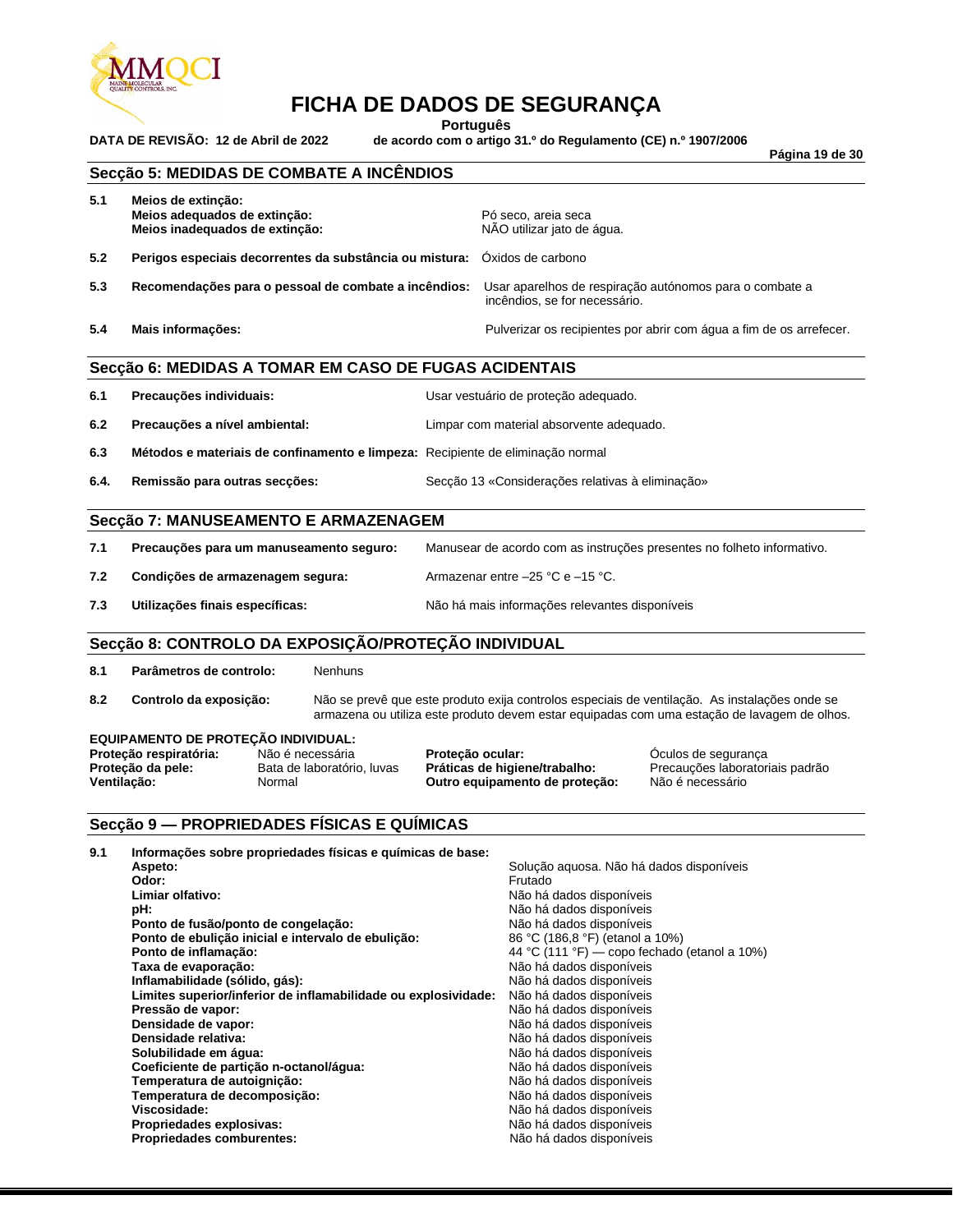

**Português**

**DATA DE REVISÃO: 12 de Abril de 2022 de acordo com o artigo 31.º do Regulamento (CE) n.º 1907/2006**

**Página 20 de 30**

**9.2 Outras informações:** Não há dados disponíveis

|      | Secção 10 - ESTABILIDADE E REATIVIDADE                           |                                                                         |  |  |
|------|------------------------------------------------------------------|-------------------------------------------------------------------------|--|--|
| 10.1 | Reatividade:                                                     | Não há mais informações relevantes disponíveis.                         |  |  |
| 10.2 | Estabilidade química/decomposição<br>térmica/condições a evitar: | Não ocorre decomposição se se utilizar de acordo com as especificações. |  |  |
| 10.3 | Possibilidade de reações perigosas:                              | Nenhuma reação perigosa conhecida.                                      |  |  |
| 10.4 | Condições a evitar:                                              | Não há mais informações relevantes disponíveis.                         |  |  |
| 10.5 | Materiais incompatíveis:                                         | Não há mais informações relevantes disponíveis.                         |  |  |
| 10.6 | Produtos de decomposição perigosos:                              | Nenhum produto de decomposição perigoso conhecido.                      |  |  |

#### **Secção 11 — INFORMAÇÃO TOXICOLÓGICA**

| 11.1 | Informações sobre os efeitos toxicológicos:<br>Toxicidade aguda:             | Com base nos dados disponíveis, não se satisfazem os critérios de classificação. |  |  |  |
|------|------------------------------------------------------------------------------|----------------------------------------------------------------------------------|--|--|--|
| 11.2 | Efeito de irritabilidade primário:                                           |                                                                                  |  |  |  |
|      | Corrosão/irritação cutânea:                                                  | Com base nos dados disponíveis, não se satisfazem os critérios de classificação. |  |  |  |
|      | Lesões oculares graves/irritação ocular:                                     | Com base nos dados disponíveis, não se satisfazem os critérios de classificação. |  |  |  |
|      | Sensibilização respiratória ou cutânea:                                      | Com base nos dados disponíveis, não se satisfazem os critérios de classificação. |  |  |  |
| 11.2 | Efeitos de carcinogenidade e mutagenicidade e efeitos tóxicos na reprodução: |                                                                                  |  |  |  |
|      | Mutagenicidade em células germinativas:                                      | Com base nos dados disponíveis, não se satisfazem os critérios de classificação. |  |  |  |
|      | Carcinogenicidade:                                                           | Com base nos dados disponíveis, não se satisfazem os critérios de classificação. |  |  |  |
|      | Toxicidade reprodutiva:                                                      | Com base nos dados disponíveis, não se satisfazem os critérios de classificação. |  |  |  |
|      | toxicidade para órgãos-alvo específicos                                      |                                                                                  |  |  |  |
|      | (STOT) — exposição única:                                                    | Com base nos dados disponíveis, não se satisfazem os critérios de classificação. |  |  |  |
|      | toxicidade para órgãos-alvo específicos                                      |                                                                                  |  |  |  |
|      | (STOT) — exposição repetida:                                                 | Com base nos dados disponíveis, não se satisfazem os critérios de classificação. |  |  |  |
|      | Perigo de aspiração:                                                         | Com base nos dados disponíveis, não se satisfazem os critérios de classificação. |  |  |  |

#### **Secção 12 — INFORMAÇÃO ECOLÓGICA**

| 12.1 | Toxicidade:<br>Toxicidade aquática:                                                         | Considerado como sendo pouco tóxico para os organismos aquáticos.                                                                                    |
|------|---------------------------------------------------------------------------------------------|------------------------------------------------------------------------------------------------------------------------------------------------------|
| 12.2 | Persistência e degradabilidade:                                                             | Facilmente biodegradável.                                                                                                                            |
| 12.3 | Potencial de bioacumulação:                                                                 | Baixo potencial de bioacumulação.                                                                                                                    |
| 12.4 | Mobilidade no solo:                                                                         | Solúvel em água. Ocorrerá partição na fase aguosa. Desaparece num curto período.<br>Evaporação e dissolução. Pouco absorvido por solos e sedimentos. |
| 12.5 | Resultados da avaliação PBT e mPmB:<br>PBT:<br>Não aplicável.<br>Não aplicável.<br>$mPmB$ : |                                                                                                                                                      |
| 12.6 | Outros efeitos adversos:                                                                    | Não há mais informações relevantes disponíveis.                                                                                                      |

### **Secção 13: CONSIDERAÇÕES RELATIVAS À ELIMINAÇÃO**

| 13.1 | Métodos de tratamento de resíduos:                                                  | Eliminar o produto não utilizado, a substância derramada e os resíduos num recipiente<br>de eliminação normal. |
|------|-------------------------------------------------------------------------------------|----------------------------------------------------------------------------------------------------------------|
| 13.2 | <b>Embalagens contaminadas:</b><br>Recomendação:<br>Produto de limpeza recomendado: | Tem de se eliminar de acordo com os regulamentos oficiais.<br>Agua com produtos de limpeza, se for necessário. |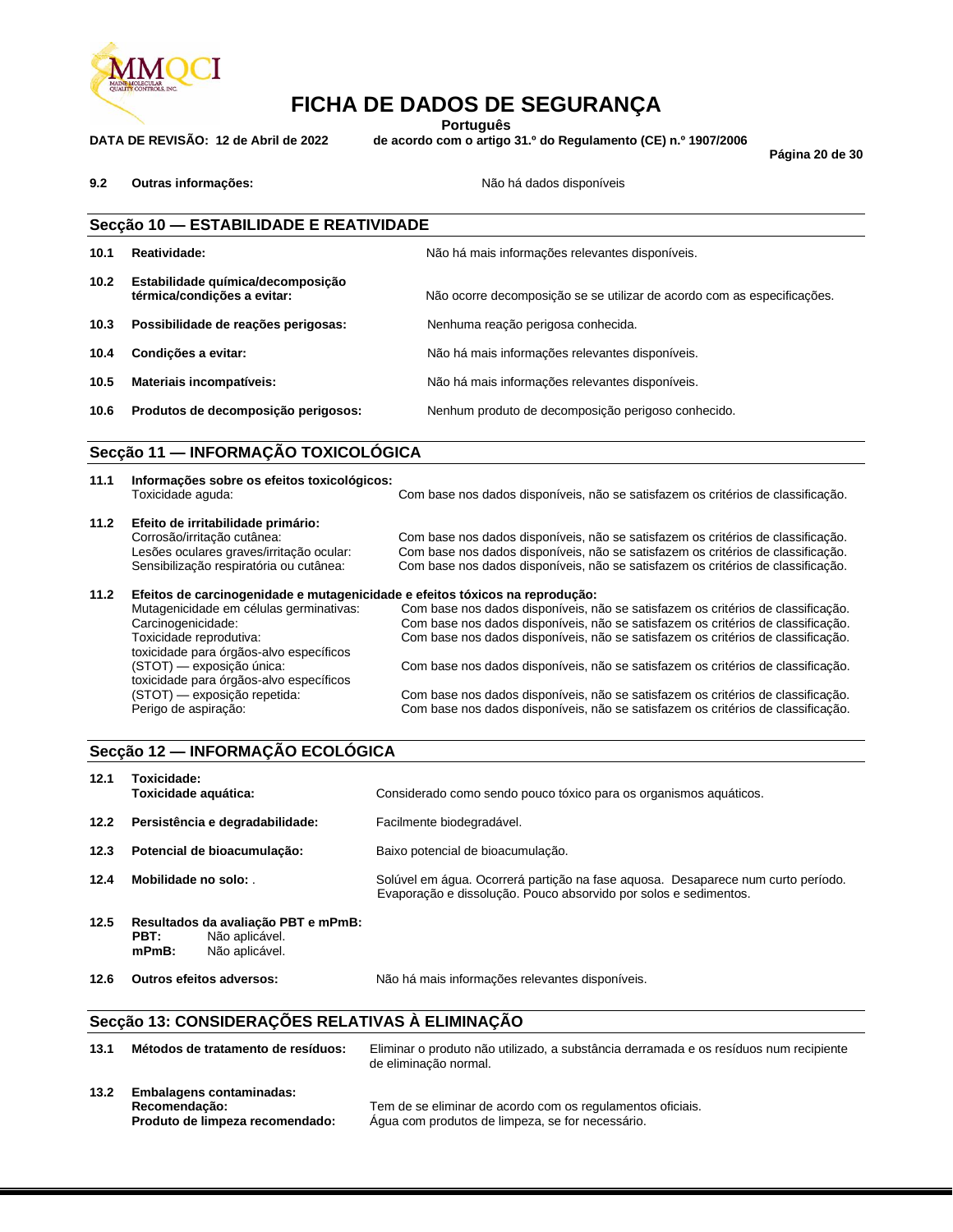

**Português**

**DATA DE REVISÃO: 12 de Abril de 2022 de acordo com o artigo 31.º do Regulamento (CE) n.º 1907/2006**

**Página 21 de 30**

#### **Secção 14: INFORMAÇÕES RELATIVAS AO TRANSPORTE**

| 14.1 | Número ONU:                                                                               | ADR, ADN, IMDG, IATA:        | Não regulado |
|------|-------------------------------------------------------------------------------------------|------------------------------|--------------|
| 14.2 | Designação oficial de transporte da ONU:                                                  | ADR, ADN, IMDG, IATA:        | Não regulado |
| 14.3 | Classes de perigo para efeitos de transporte:                                             | Classe ADR, ADN, IMDG, IATA: | Não regulado |
| 14.4 | Grupo de embalagem:                                                                       | ADR, IMDG, IATA:             | Não regulado |
| 14.5 | Perigos para o ambiente:                                                                  | Poluente marinho:            | Não          |
| 14.6 | Precauções especiais para o utilizador:                                                   | Não aplicável                |              |
| 14.7 | Transporte a granel em conformidade com o anexo II<br>da Convenção Marpol e o Código IBC: | Não aplicável                |              |

#### **Secção 15: INFORMAÇÃO SOBRE REGULAMENTAÇÃO**

**15.1 Regulamentação/legislação específica para a substância ou mistura em matéria de saúde, segurança e ambiente: Diretiva 2012/18/UE: Substâncias designadas**  Nenhum dos componentes se encontra listado. **Regulamentos nacionais: Classe de perigo para a água:** Classe de perigo para a água 1 (autoavaliação): ligeiramente perigoso para a água.

**15.2 Avaliação da segurança química:** Não se efetuou uma avaliação da segurança química.

| Nome           | ላ.º CE    | `' º de índice | <b>N.º CAS</b> | $\mathbf{0}$ | Classificação | Rotulagem       |
|----------------|-----------|----------------|----------------|--------------|---------------|-----------------|
| auimico        |           |                |                | 70           | Símbolo       | <b>Frases N</b> |
| Álcool etílico | 200-578-6 | 603-002-00-5   | 64-17-5        | ۱0           | Nenhum        | Nenhuma         |

**Proposta 65 da Califórnia:** Este produto não contém nenhuma substância presente na lista de agentes cancerígenos conhecidos ou potenciais da Califórnia.

**Avaliação da segurança química:** Respeitar as normas gerais de segurança laboratorial ao manusear produtos químicos.

#### **Secção 16: OUTRAS INFORMAÇÕES**

| FDS preparada por:  | <b>MMQCI</b>  |
|---------------------|---------------|
| Data de preparação: | Abril de 2022 |

Declaração de exoneração de responsabilidade: As informações contidas nesta FDS são fornecidas apenas para orientação. A FDS foi cuidadosamente preparada com base em referências e testes que se acredita serem fiáveis. Contudo, a MMQCI não garante a exatidão e completude dos dados. Qualquer utilização dos dados tem de estar em conformidade com os regulamentos federais, estatais e locais aplicáveis.

#### *Abreviaturas e acrónimos:*

*ADR: Accord européen sur le transport des marchandises dangereuses par Route (Acordo Europeu relativo ao Transporte Internacional de Mercadorias Perigosas por Estrada)*

*IMDG: Código Marítimo Internacional para o Transporte de Mercadorias Perigosas*

*IATA: Associação Internacional de Transporte Aéreo*

*GHS: Sistema Globalmente Harmonizado de Classificação e Rotulagem de Produtos Químicos*

*EINECS: Inventário Europeu das Substâncias Químicas Existentes no Mercado*

*ELINCS: Lista Europeia de Substâncias Químicas Notificadas*

*CAS: Chemical Abstracts Service (divisão da American Chemical Society [Sociedade Americana de Química])*

*PBT: substância Persistente, Bioacumulável e Tóxica*

*mPmB: muito Persistente e muito Bioacumulável*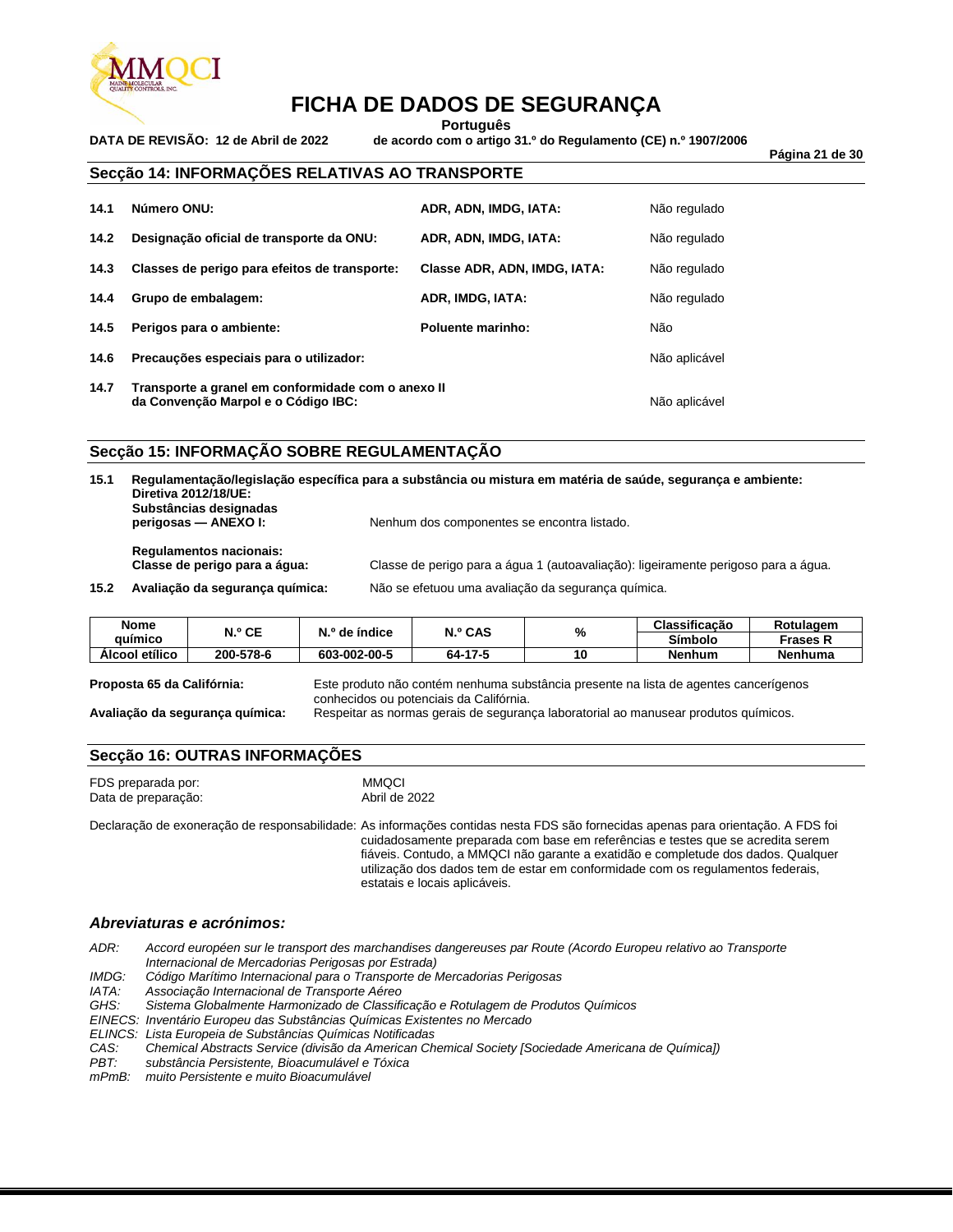

### **HOJA DE DATOS DE SEGURIDAD**

**Español**<br>**según 1907/2006/CE**, artículo 31

**Página 22 de 30**

#### **Sección 1: IDENTIFICACIÓN DE LA SUSTANCIA/MEZCLA Y DE LA SOCIEDAD/EMPRESA**

#### **1.1 Identificador del producto**

**FECHA DE REVISIÓN: 12 de Abril de 2022** 

**Nombre comercial:** <br>**Número de artículo:** C130. C130-OUS. C13112-5. C13112-5-OUS **Número de artículo:** C130, C130-OUS, C13112-5, C13112-5-OUS

- **1.2** Usos pertinentes identificados de la sustancia o mezcla y usos desaconsejados: Sector de uso SU20 Servicios sanitarios Aplicación de la sustancia/mezcla
- **1.3** Xpert BCR-ABL IS Panel C130 y Xpert BCR-ABL 0%IS están destinados para uso diagnóstico in vitro como controles de calidad externos de ensayo para supervisar el rendimiento de la detección cuantitativa *in vitro* del ARNm de translocación BCR-ABL1 de las transcripciones e14a2/b3a2 y la transcripción de ARNm de control endógeno ABL1.

**DATOS DEL PROVEEDOR DE LA HOJA DE DATOS DE SEGURIDAD, FABRICANTE/PROVEEDOR: Maine Molecular Quality Controls, Inc (MMQCI) Número de teléfono del fabricante Número de fa**<br>207-885-1079 207-885-1079 207-885-1079 23 Mill Brook Rd Saco, Maine 04072 (USA) Correo electrónico: info@mmqci.com [www.mmqci.com](http://www.mmqci.com/)

**1.4 Número de teléfono de emergencia**: 207-885-1072 (EST 8:30-17:00)

#### **Sección 2: IDENTIFICACIÓN DE LOS PELIGROS**

- **2.1 Clasificación de la sustancia o mezcla:** No procede **Clasificación según el Reglamento (CE) n.º 1272/2008:** No procede
- **2.2 Elementos de etiquetado: Etiquetado según el Reglamento (CE) n.º 1272/2008:** No procede **Pictogramas de peligro:** No procede en alguna en alguna en alguna en alguna en alguna en alguna en alguna en al<br> **Palabra de advertencia:** No procede Palabra de advertencia: **Indicaciones de peligro:** No procede and **No procede** and **No** procede
- **2.3 Otros peligros: Resultados de la valoración PBT y mPmB: PBT:** No procede<br> **mPmB:** No procede No procede

Este producto no se considera inflamable en condiciones ordinarias de laboratorio según los estudios realizados por MMQCI.

#### **Sección 3: COMPOSICIÓN/INFORMACIÓN SOBRE LOS INGREDIENTES**

#### **3.1 Caracterización química: Mezclas**

| Nombre          | N.º CE    | N.º índice   | N.º CAS | %  | Clasificación  | Etiquetado |
|-----------------|-----------|--------------|---------|----|----------------|------------|
| auimico         |           |              |         |    | Símbolo        | ⊤rases k   |
| Alcohol etílico | 200-578-6 | 603-002-00-5 | 64-17-5 | 10 | <b>Ninguno</b> | Ninguna    |

#### **Sección 4: MEDIDAS DE PRIMEROS AUXILIOS**

|  | 4.1 Descripción de las medidas de primeros auxilios: |                                                                              |  |  |
|--|------------------------------------------------------|------------------------------------------------------------------------------|--|--|
|  | Información general:                                 | No se requieren medidas especiales.                                          |  |  |
|  | En caso de inhalación:                               | Suministrar aire fresco; consultar al médico en caso de molestias.           |  |  |
|  | En caso de contacto con la piel:                     | Por regla general, el producto no irrita la piel.                            |  |  |
|  | En caso de contacto con los ojos:                    | Limpiar el ojo abierto durante varios minutos con aqua corriente.            |  |  |
|  | En caso de ingestión:                                | Enjuagar la boca con agua. Buscar atención médica y un seguimiento adecuado. |  |  |
|  |                                                      |                                                                              |  |  |

**4.2 Principales síntomas y efectos, agudos y retardados:** Irritación ocular

**4.3 Indicación de toda atención médica y de los tratamientos especiales que deban dispensarse inmediatamente:** No se dispone de más información pertinente.No se dispone de más información pertinente.

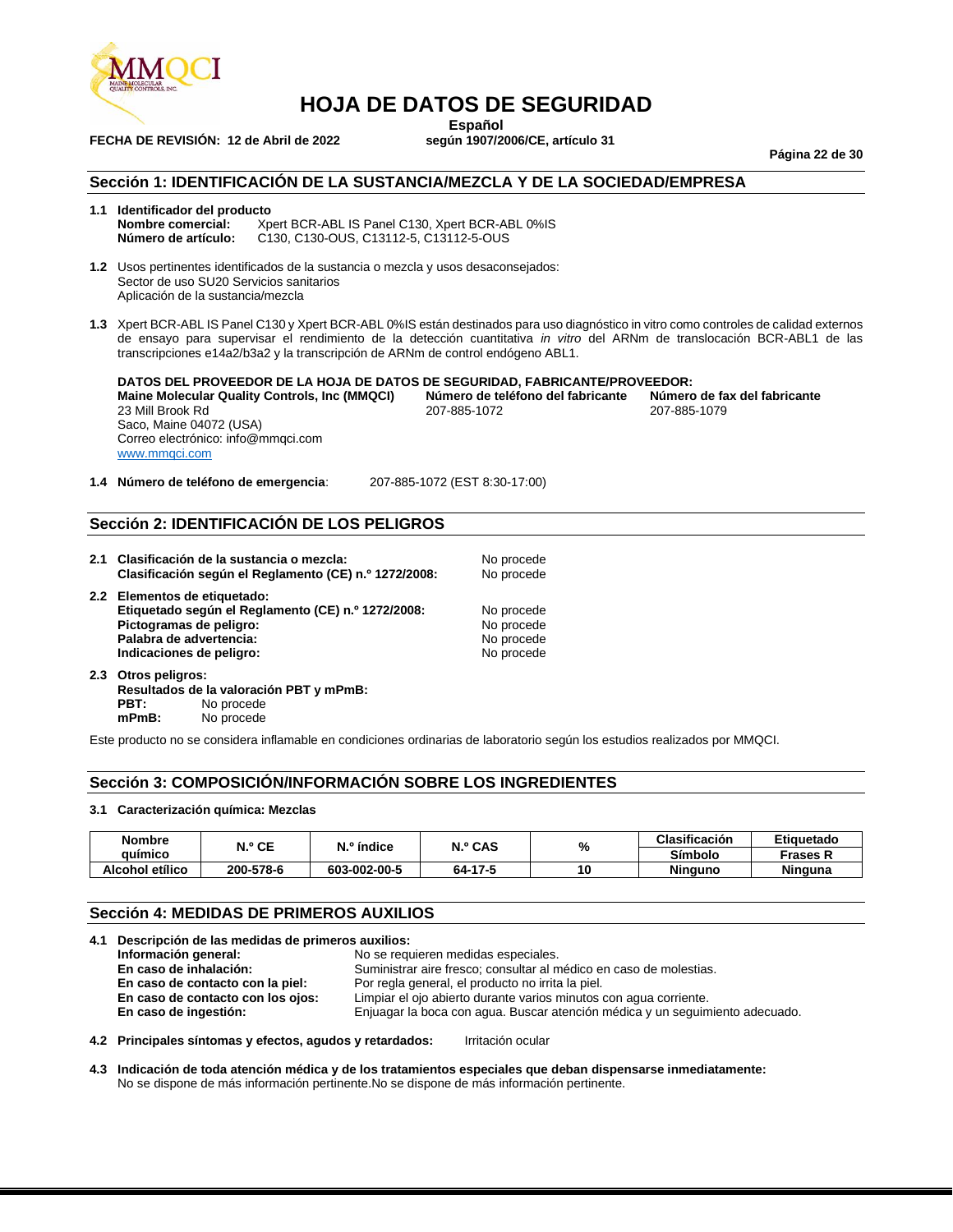

**FECHA DE REVISIÓN: 12 de Abril de 2022** 

### **HOJA DE DATOS DE SEGURIDAD**

**Español**<br>según 1907/2006/CE, artículo 31

**Página 23 de 30**

#### **Sección 5: MEDIDAS DE LUCHA CONTRA INCENDIOS**

| 5.1 | Medios de extinción:                                                         |                                                                                            |
|-----|------------------------------------------------------------------------------|--------------------------------------------------------------------------------------------|
|     | Medios de extinción adecuados:                                               | Polvo seco, arena seca                                                                     |
|     | Medios de extinción inadecuados:                                             | NO utilizar chorros de agua.                                                               |
| 5.2 | Peligros especiales derivados de la sustancia o la mezcla: Oxidos de carbono |                                                                                            |
| 5.3 | Recomendaciones para los bomberos:                                           | Llevar un equipo de respiración autónomo para la lucha contra el<br>fuego si es necesario. |
| 5.4 | Más información:                                                             | Utilizar agua pulverizada para enfriar los contenedores no abiertos.                       |
|     |                                                                              |                                                                                            |

#### **Sección 6: MEDIDAS EN CASO DE VERTIDO ACCIDENTAL**

| 6.1 | Precauciones personales:                     | Llevar ropa de protección adecuada.          |
|-----|----------------------------------------------|----------------------------------------------|
| 6.2 | Precauciones relativas al medio ambiente:    | Limpiar con un material absorbente adecuado. |
| 6.3 | Métodos y material de contención y limpieza: | Contenedor adecuado para la eliminación      |
| 6.4 | Referencia a otras secciones:                | Sección 13 Eliminación                       |

#### **Sección 7: MANIPULACIÓN Y ALMACENAMIENTO**

| 7.1 | Precauciones para una manipulación segura: |  |  |
|-----|--------------------------------------------|--|--|
|     |                                            |  |  |

**7.2 Condiciones de almacenamiento seguro:** Almacenar a una temperatura entre -25 °C y -15 °C.

**7.3 Usos finales específicos:** No se dispone de más información pertinente.

**7.1 Precauciones para una manipulación segura:** Manipular según las instrucciones del prospecto.

#### **Sección 8: CONTROLES DE EXPOSICIÓN/PROTECCIÓN INDIVIDUAL**

**8.1 Valores límite de exposición:** Ninguno

**EQUIPO DE PROTECCIÓN INDIVIDUAL:**

**8.2 Controles de exposición:** No se espera que este producto requiera controles especiales de ventilación. Las instalaciones que almacenan o utilizan este producto deben estar equipadas con una estación de lavado de ojos.

| <b>EQUIPO DE PROTECCION INDIVIDUAL:</b> |                              |                               |                                      |
|-----------------------------------------|------------------------------|-------------------------------|--------------------------------------|
| Protección respiratoria:                | No se requiere               | Protección de los ojos:       | Gafas de seguridad                   |
| Protección de la piel:                  | Bata de laboratorio, quantes | Prácticas de trabajo/higiene: | Precauciones estándar de laboratorio |
| Ventilación:                            | Normal                       | Otros equipos de protección:  | No se requiere                       |

#### **Sección 9: PROPIEDADES FÍSICAS Y QUÍMICAS**

| 9.1 | Información sobre propiedades físicas y químicas básicas:                            |                                                |  |  |  |
|-----|--------------------------------------------------------------------------------------|------------------------------------------------|--|--|--|
|     | Aspecto:                                                                             | Solución acuosa No hay datos disponibles       |  |  |  |
|     | Olor:                                                                                | Afrutado                                       |  |  |  |
|     | Umbral olfativo:                                                                     | No hay datos disponibles                       |  |  |  |
|     | pH:                                                                                  | No hay datos disponibles                       |  |  |  |
|     | Punto de fusión/punto de congelación:                                                | No hay datos disponibles                       |  |  |  |
|     | Punto inicial de ebullición e intervalo de ebullición:                               | 86 °C (186,8 °F) (10 % de etanol)              |  |  |  |
|     | Punto de inflamación:                                                                | 44 °C (111 °F) - vaso cerrado (10 % de etanol) |  |  |  |
|     | Tasa de evaporación:                                                                 | No hay datos disponibles                       |  |  |  |
|     | Inflamabilidad (sólido, gas):                                                        | No hay datos disponibles                       |  |  |  |
|     | Límites superior/inferior de inflamabilidad o explosividad: No hay datos disponibles |                                                |  |  |  |
|     | Presión de vapor:                                                                    | No hay datos disponibles                       |  |  |  |
|     | Densidad de vapor:                                                                   | No hay datos disponibles                       |  |  |  |
|     | Densidad relativa:                                                                   | No hay datos disponibles                       |  |  |  |
|     | Solubilidad en agua:                                                                 | No hay datos disponibles                       |  |  |  |
|     | Coeficiente de reparto: n-octanol/aqua:                                              | No hay datos disponibles                       |  |  |  |
|     | Temperatura de autoinflamación:                                                      | No hay datos disponibles                       |  |  |  |
|     | Temperatura de descomposición:                                                       | No hay datos disponibles                       |  |  |  |
|     | Viscosidad:                                                                          | No hay datos disponibles                       |  |  |  |
|     | Propiedades explosivas:                                                              | No hay datos disponibles                       |  |  |  |
|     | <b>Propiedades comburentes:</b>                                                      | No hay datos disponibles                       |  |  |  |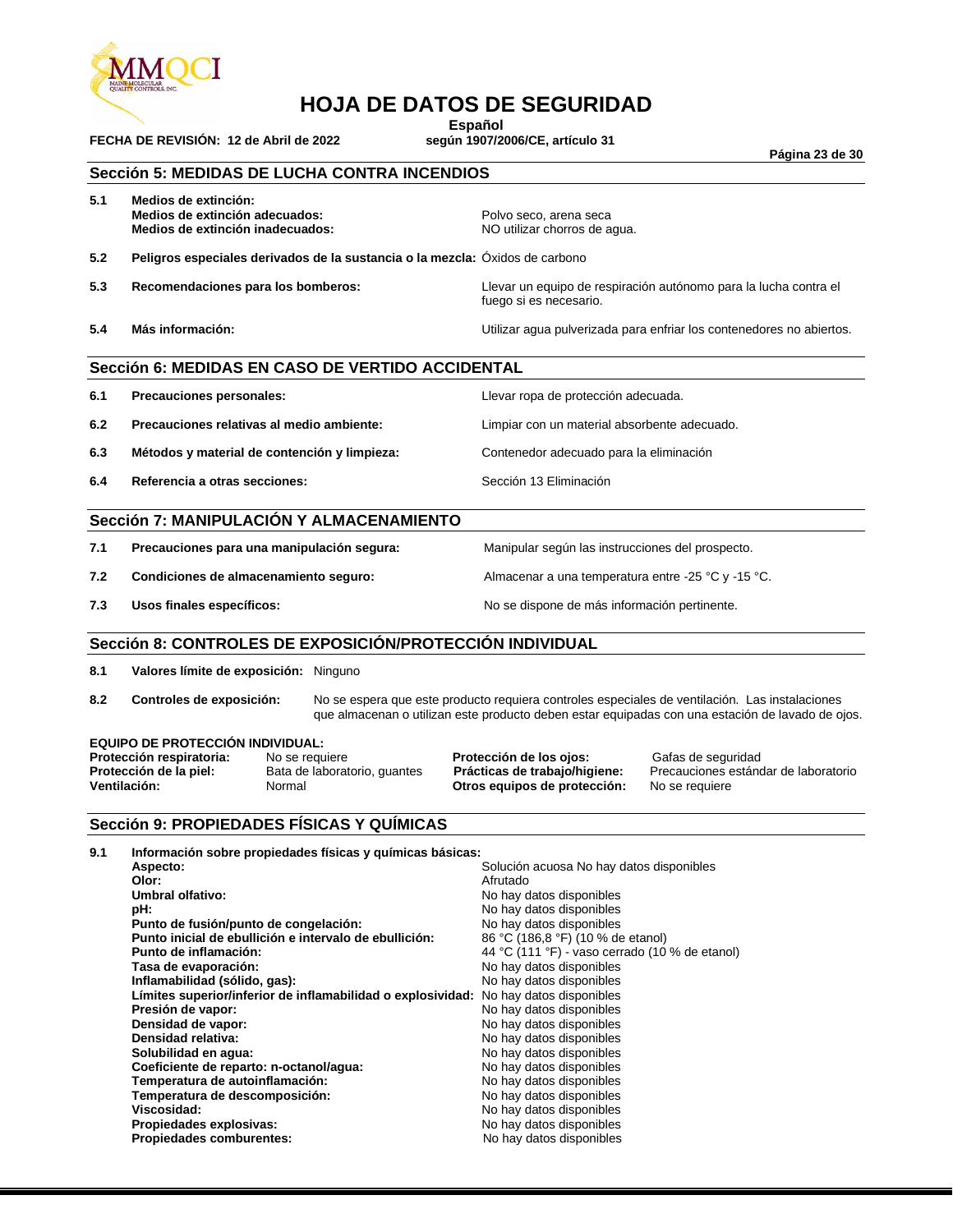

### **HOJA DE DATOS DE SEGURIDAD**

**Español**<br>según 1907/2006/CE, artículo 31

**Página 24 de 30**

|                   | Sección 10: ESTABILIDAD Y REACTIVIDAD                                          |                                                            |  |  |  |
|-------------------|--------------------------------------------------------------------------------|------------------------------------------------------------|--|--|--|
| 10.1              | Reactividad:                                                                   | No se dispone de más información pertinente.               |  |  |  |
| 10.2 <sub>1</sub> | Estabilidad química Descomposición térmica/<br>condiciones que deben evitarse: | No se descompone si se utiliza según las especificaciones. |  |  |  |
| 10.3              | Posibilidad de reacciones peligrosas:                                          | No se conocen reacciones peligrosas.                       |  |  |  |
| 10.4              | Condiciones que deben evitarse:                                                | No se dispone de más información pertinente.               |  |  |  |
| 10.5              | <b>Materiales incompatibles:</b>                                               | No se dispone de más información pertinente.               |  |  |  |
| 10.6              | Productos de descomposición peligrosos:                                        | No se conocen productos de descomposición peligrosos.      |  |  |  |

#### **Sección 11: INFORMACIÓN TOXICOLÓGICA**

| 11.1 | Información sobre los efectos toxicológicos:<br>Toxicidad aguda:                | Según los datos disponibles, no se cumplen los criterios de clasificación.                                                                               |  |  |  |
|------|---------------------------------------------------------------------------------|----------------------------------------------------------------------------------------------------------------------------------------------------------|--|--|--|
| 11.2 | Efecto irritante primario:                                                      |                                                                                                                                                          |  |  |  |
|      | Corrosión/irritación cutánea:                                                   | Según los datos disponibles, no se cumplen los criterios de clasificación.                                                                               |  |  |  |
|      | Lesión/irritación ocular grave:                                                 | Según los datos disponibles, no se cumplen los criterios de clasificación.                                                                               |  |  |  |
|      | Sensibilización respiratoria o cutánea:                                         | Según los datos disponibles, no se cumplen los criterios de clasificación.                                                                               |  |  |  |
| 11.2 | Efectos CMR (carcinogenicidad, mutagenicidad y toxicidad para la reproducción): |                                                                                                                                                          |  |  |  |
|      | Mutagenicidad en células germinales:                                            | Según los datos disponibles, no se cumplen los criterios de clasificación.                                                                               |  |  |  |
|      | Carcinogenicidad:                                                               | Según los datos disponibles, no se cumplen los criterios de clasificación.                                                                               |  |  |  |
|      | Toxicidad para la reproducción:<br>Toxicidad específica en determinados         | Según los datos disponibles, no se cumplen los criterios de clasificación.                                                                               |  |  |  |
|      | órganos (STOT) - exposición única:<br>Toxicidad específica en determinados      | Según los datos disponibles, no se cumplen los criterios de clasificación.                                                                               |  |  |  |
|      | órganos (STOT) - exposición repetida:<br>Peligro de aspiración:                 | Según los datos disponibles, no se cumplen los criterios de clasificación.<br>Según los datos disponibles, no se cumplen los criterios de clasificación. |  |  |  |

#### **Sección 12: INFORMACIÓN ECOLÓGICA**

| 12.1 | Toxicidad:<br>Toxicidad acuática:                                                         | Se considera que tiene una baja toxicidad para los organismos acuáticos.                                                                                       |
|------|-------------------------------------------------------------------------------------------|----------------------------------------------------------------------------------------------------------------------------------------------------------------|
| 12.2 | Persistencia y degradabilidad: Fácilmente biodegradable.                                  |                                                                                                                                                                |
| 12.3 | Potencial de bioacumulación:                                                              | Bajo potencial de bioacumulación.                                                                                                                              |
| 12.4 | Movilidad en el suelo:                                                                    | Soluble en agua, reparto en fase acuosa. Desaparece en un corto periodo de tiempo mediante<br>evaporación y disolución. Se absorbe mal en suelos y sedimentos. |
| 12.5 | Resultados de la valoración PBT y mPmB:<br>PBT:<br>No procede.<br>$mPmB$ :<br>No procede. |                                                                                                                                                                |

**12.6 Otros efectos adversos:** No se dispone de más información pertinente.

#### **Sección 13: CONSIDERACIONES RELATIVAS A LA ELIMINACIÓN**

| 13.1 |                                                                                     | Métodos para el tratamiento de residuos: Deseche el producto no utilizado, la sustancia derramada<br>y los residuos en el contenedor de basura normal. |
|------|-------------------------------------------------------------------------------------|--------------------------------------------------------------------------------------------------------------------------------------------------------|
| 13.2 | <b>Envases contaminados:</b><br>Recomendación:<br>Producto de limpieza recomendado: | Eliminar de acuerdo con la normativa oficial.<br>Agua, si es necesario con productos de limpieza.                                                      |

**9.2 Información adicional: No hay datos disponibles No hay datos disponibles** 

**FECHA DE REVISIÓN: 12 de Abril de 2022**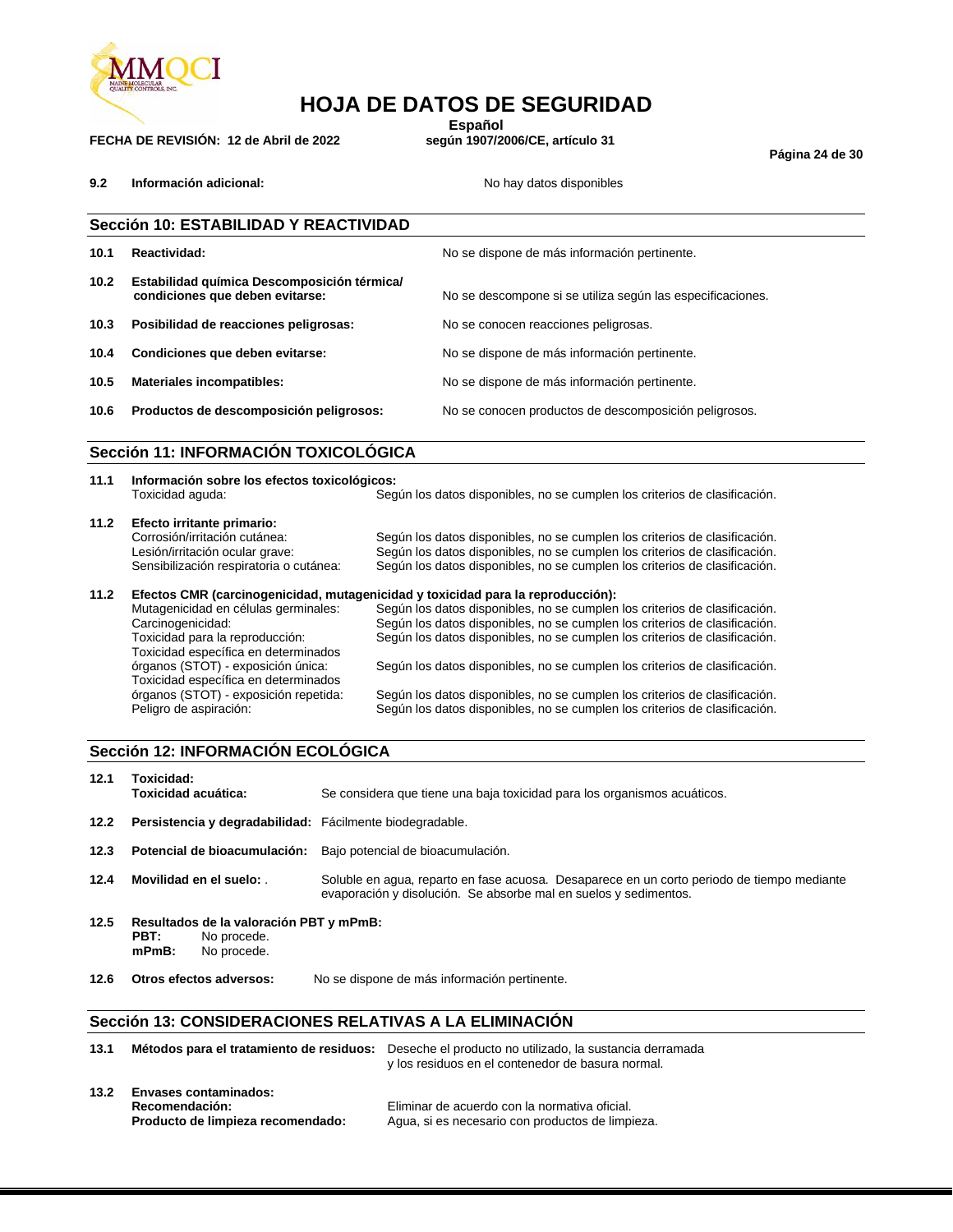

### **HOJA DE DATOS DE SEGURIDAD**

**FECHA DE REVISIÓN: 12 de Abril de 2022** 

**Español**<br>según 1907/2006/CE, artículo 31

**Página 25 de 30**

#### **Sección 14: INFORMACIÓN RELATIVA AL TRANSPORTE**

| 14.1 | Número de las Naciones Unidas:                                              | ADR, ADN, IMDG, IATA:       | No regulado |
|------|-----------------------------------------------------------------------------|-----------------------------|-------------|
| 14.2 | Designación oficial de transporte de las Naciones Unidas:                   | ADR, ADN, IMDG, IATA:       | No regulado |
| 14.3 | Clase(s) de peligro para el transporte:                                     | Clase ADR, ADN, IMDG, IATA: | No regulado |
| 14.4 | Grupo de embalaje:                                                          | ADR, IMDG, IATA:            | No regulado |
| 14.5 | Peligros para el medio ambiente:                                            | Contaminante marino:        | No          |
| 14.6 | Precauciones particulares para el usuario:                                  |                             | No procede  |
| 14.7 | Transporte a granel según el Anexo II del Convenio Marpol y del Código IBC: | No procede                  |             |

#### **Sección 15: INFORMACIÓN REGLAMENTARIA**

**15.1 Reglamentación y legislación en materia de seguridad, salud y medio ambiente específicas para la sustancia o la mezcla: Directiva 2012/18/UE:**

**Sustancias peligrosas designadas - ANEXO I:** Ninguno de los ingredientes aparece en la lista.

**Normativa nacional:**

**Clase de peligro para el agua:** Clase de peligro para el agua 1 (autoclasificación): ligeramente peligroso para el agua.

**15.2 Evaluación de la seguridad química:** No se ha llevado a cabo ninguna evaluación de la seguridad química.

| <b>Nombre</b>      | N.º CE    | N.º índice   | N.º CAS |    | Clasificación  | Etiquetado      |
|--------------------|-----------|--------------|---------|----|----------------|-----------------|
| auímico            |           |              |         | %  | Símbolo        | <b>Frases R</b> |
| Alcohol<br>etílico | 200-578-6 | 603-002-00-5 | 64-17-5 | 10 | <b>Ninguno</b> | Ninguna         |

**Propuesta 65 de California:** Este producto no contiene ninguna sustancia incluida en la lista de California de posibles carcinógenos o carcinógenos conocidos.

**Evaluación de la seguridad química:** Respete las normas generales de seguridad del laboratorio al manipular productos químicos.

#### **Sección 16: OTRA INFORMACIÓN**

Hoja de datos de seguridad preparada por: MMQCI Fecha de preparación:

Descargo de responsabilidad: La información contenida en esta hoja de datos de seguridad se proporciona solo para uso a modo de guía. La hoja de datos de seguridad ha sido cuidadosamente preparada a partir de referencias y pruebas que se consideran fiables; sin embargo, MMQCI no garantiza la exactitud e integridad de los datos. Cualquier uso de los datos debe seguir la normativa federal, estatal y local aplicable.

#### *Abreviaturas y acrónimos:*

*ADR: Accord européen sur le transport des marchandises dangereuses par Route (Acuerdo europeo relativo al transporte internacional de mercancías peligrosas por carretera)*

*IMDG: Código marítimo internacional de mercancías peligrosas*

*IATA: Asociación Internacional de Transporte Aéreo*

Sistema Globalmente Armonizado de clasificación y etiquetado de productos químicos

*EINECS: Inventario europeo de sustancias químicas comerciales existentes*

*ELINCS: Lista europea de sustancias químicas notificadas*

*CAS: Servicio de resúmenes químicos (división de la American Chemical Society)*

*PBT: Persistente, Bioacumulable y Tóxico*

*mPmB: Muy persistente y muy bioacumulable*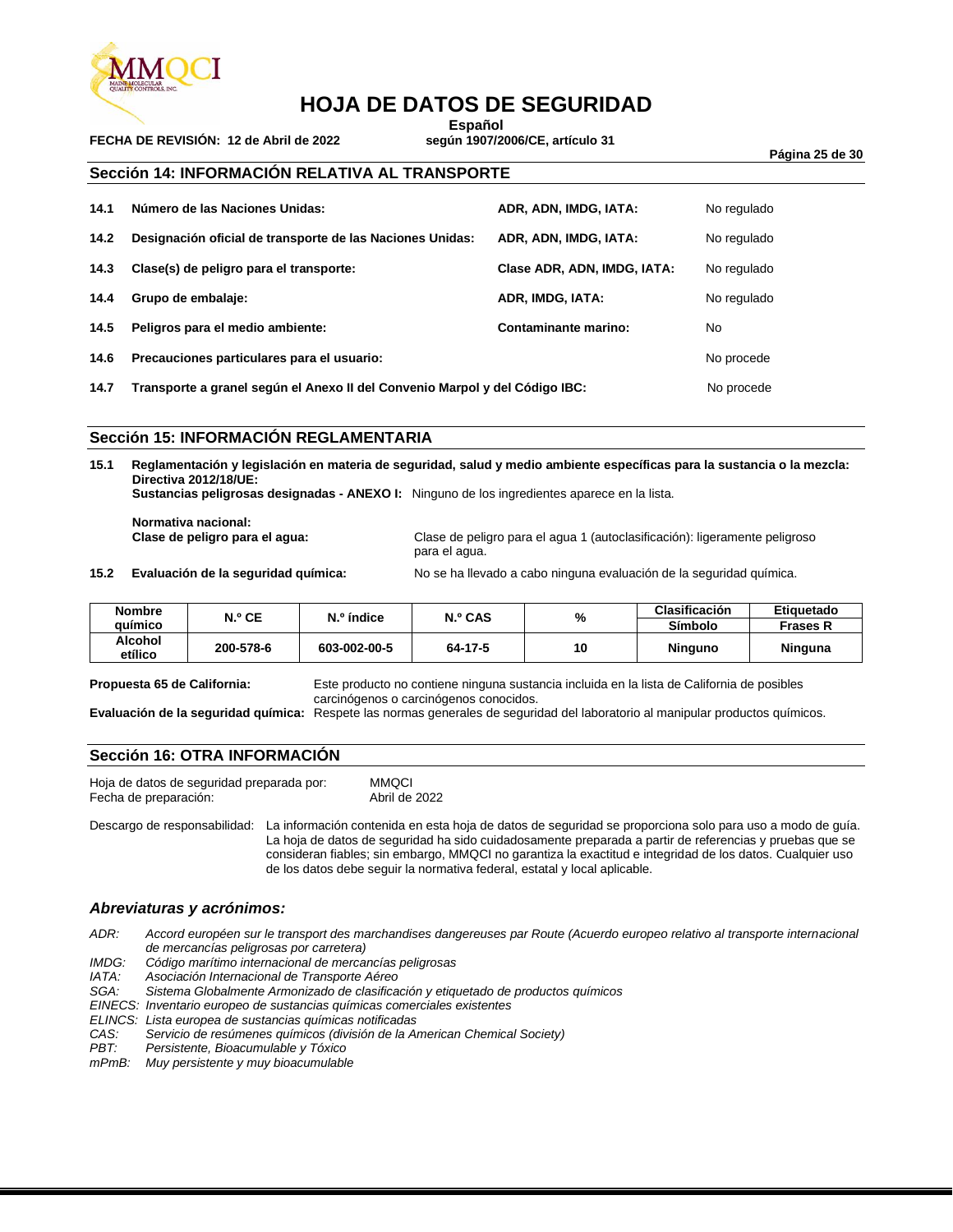

**Nederlands**<br>volgens 1907/2006/EG, Artikel 31

**Pagina 26 van 30**

#### **Sectie 1: IDENTIFICATIE VAN DE STOF/HET MENGSEL EN HET BEDRIJF/DE ONDERNEMING**

# **1.1 Productidentificatie**

**HERZIENINGSDATUM: 12 April 2022** 

**Handelsnaam:** Xpert BCR-ABL IS Panel C130, Xpert BCR-ABL 0%IS **Artikelnummer:** C130, C130-OUS, C13112-5, C13112-5-OUS

**1.2** Relevant vastgesteld gebruik van de stof of het mengsel en afgeraden gebruik: Toepassingssector SU20 gezondheidszorgdiensten Toepassing van de stof/het mengsel

**1.3** Xpert BCR-ABL IS-panel C130 en Xpert BCR-ABL 0%IS zijn bestemd voor in-vitrodiagnostiek als toetsbare externe kwaliteitscontrole om de prestaties van de *in-vitro* kwantitatieve detectie van BCR-ABL1-translocatie-mRNA e14a2/b3a2-transcripts en het ABL1 endogene controle-mRNA-transcript te bewaken.

**DETAILS VAN DE LEVERANCIER VAN HET VEILIGHEIDSINFORMATIEBLAD, FABRIKANT/LEVERANCIER: Maine Molecular Quality Controls, Inc (MMQCI) <br>207-885-1072 <b>Properties 10the COLOGY** 207-885-1079 **Properties 207-885-1079** 207-885-1079 23 Mill Brook Rd Saco, Maine 04072 (VS) E-mail: info@mmqci.com [www.mmqci.com](http://www.mmqci.com/)

**1.4 Telefoonnummer voor noodgevallen**: 207-885-1072 (EST 8:30-17:00)

#### **Sectie 2: GEVARENIDENTIFICATIE**

- **2.1 Classificatie van de stof of het mengsel:** Niet van toepassing **Classificatie conform Verordening (EG) nr. 1272/2008:** Niet van toepassing
- **2.2 Etiketteringselementen:** Etikettering conform Verordening (EG) nr. 1272/2008: Niet van toepassing **Gevarenpictogrammen:** Niet van toepassing<br> **Signaalwoord:** Niet van toepassing<br>
Niet van toepassing **Gevarenaanduidingen:** Niet van toepassing
- **2.3 Andere gevaren: Resultaten van PBT- en vPvB-beoordeling: vPvB:**  $\blacksquare$

**Niet van toepassing** 

**Niet van toepassing** 

beschikbaar.

Dit product wordt op basis van door MMQCI uitgevoerde onderzoeken onder normale laboratoriumomstandigheden niet als ontvlambaar beschouwd.

#### **Sectie 3: SAMENSTELLING/INFORMATIE OVER INGREDIËNTEN**

#### **3.1 Chemische kenmerken: Mengsels**

**behandeling:**

| Chemische<br>naam   | EG-nr.    | Indexnr.     | CAS-nr. | % | <b>Classificatie</b> | Etikettering    |
|---------------------|-----------|--------------|---------|---|----------------------|-----------------|
|                     |           |              |         |   | Symbool              | <b>R-zinnen</b> |
| <b>Ethvlaicohol</b> | 200-578-6 | 603-002-00-5 | 64-17-5 |   | Geen                 | Geen            |

#### **Sectie 4: EERSTEHULPMAATREGELEN**

| Beschrijving van eerstehulpmaatregelen:<br>4.1 |                                                                    |                                                                                                                         |                                  |  |
|------------------------------------------------|--------------------------------------------------------------------|-------------------------------------------------------------------------------------------------------------------------|----------------------------------|--|
|                                                | Algemene informatie:                                               | Geen speciale maatregelen nodig.                                                                                        |                                  |  |
|                                                | Na inademing:                                                      | Frisse lucht toedienen. Arts raadplegen bij klachten.<br>Het product is over het algemeen niet irriterend voor de huid. |                                  |  |
|                                                | Na huidcontact:                                                    |                                                                                                                         |                                  |  |
|                                                | Na contact met de ogen:                                            | Gedurende een aantal minuten het geopende oog onder stromend water spoelen.                                             |                                  |  |
|                                                | Na inslikken:                                                      | Mond spoelen met water. Medische hulp inschakelen en vervolgstappen nemen.                                              |                                  |  |
| 4.2                                            | Belangrijkste symptomen en effecten, zowel acuut als<br>vertraagd: |                                                                                                                         | Irritatie van de ogen            |  |
| 4.3                                            |                                                                    | Indicatie van eventuele onmiddellijke medische zorg en speciale                                                         | Geen andere relevante informatie |  |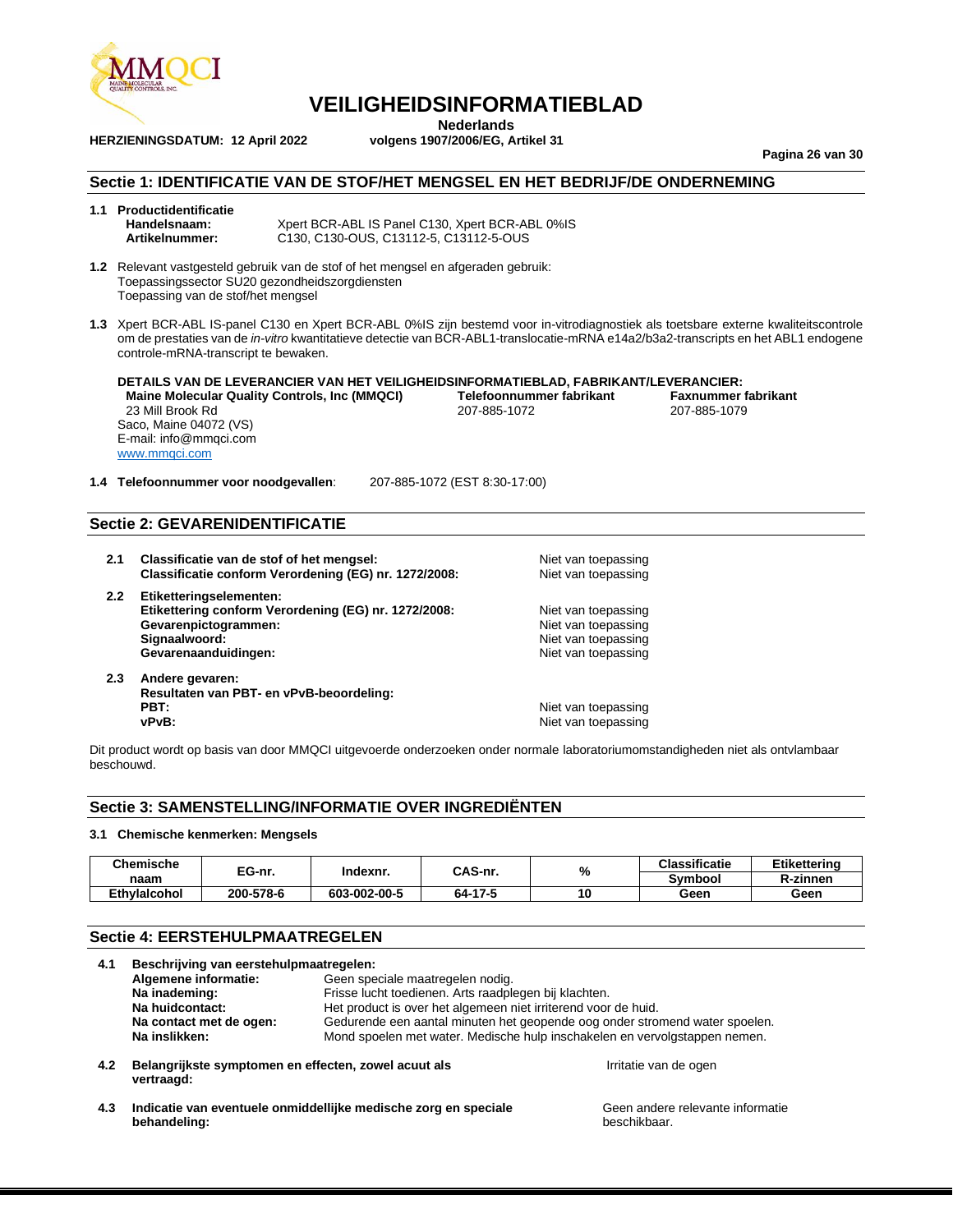

**HERZIENINGSDATUM: 12 April 2022** 

### **VEILIGHEIDSINFORMATIEBLAD**

**Nederlands**<br>volgens 1907/2006/EG, Artikel 31

**Pagina 27 van 30**

|      |                                                                                                                      | Sectie 5: BRANDBESTRIJDINGSMAATREGELEN                    |                                                                                                                                                                                                                              |                                                                              |  |
|------|----------------------------------------------------------------------------------------------------------------------|-----------------------------------------------------------|------------------------------------------------------------------------------------------------------------------------------------------------------------------------------------------------------------------------------|------------------------------------------------------------------------------|--|
| 5.1  | <b>Blusmiddelen:</b><br>Geschikte blusmiddelen:<br>Ongeschikte blusmiddelen:                                         |                                                           | Droog poeder, droog zand<br>GEEN waterstraal gebruiken.                                                                                                                                                                      |                                                                              |  |
| 5.2  | Speciale gevaren in verband met de stof of het<br>mengsel:                                                           |                                                           | Koolstofoxiden                                                                                                                                                                                                               |                                                                              |  |
| 5.3  | Advies voor brandweerlieden:                                                                                         |                                                           | Draag indien nodig zelfstandige ademhalingsapparatuur tijdens<br>het blussen van de brand.                                                                                                                                   |                                                                              |  |
| 5.4  | <b>Meer informatie:</b>                                                                                              |                                                           | Gebruik waterspray om ongeopende containers te koelen.                                                                                                                                                                       |                                                                              |  |
|      |                                                                                                                      | Sectie 6: MAATREGELEN BIJ ACCIDENTELE VRIJGAVE            |                                                                                                                                                                                                                              |                                                                              |  |
| 6.1  | Persoonlijke voorzorgsmaatregelen:                                                                                   |                                                           | Draag geschikte beschermende kleding.                                                                                                                                                                                        |                                                                              |  |
| 6.2  | Voorzorgsmaatregelen voor omgeving:                                                                                  |                                                           | Afvegen met een geschikt absorberend materiaal.                                                                                                                                                                              |                                                                              |  |
| 6.3  |                                                                                                                      | Methoden en materiaal voor insluiten en opruimen:         | Normale afvoercontainer                                                                                                                                                                                                      |                                                                              |  |
| 6.4. | Referentie naar andere secties:                                                                                      |                                                           | Sectie 13 Afvoer                                                                                                                                                                                                             |                                                                              |  |
|      | <b>Sectie 7: HANTERING EN OPSLAG</b>                                                                                 |                                                           |                                                                                                                                                                                                                              |                                                                              |  |
| 7.1  | Voorzorgsmaatregel voor veilige hantering:                                                                           |                                                           | Hanteren volgens de instructies in de bijsluiter.                                                                                                                                                                            |                                                                              |  |
| 7.2  | Omstandigheden voor een veilige opslag:                                                                              |                                                           | Bewaren bij -25 °C tot -15 °C.                                                                                                                                                                                               |                                                                              |  |
| 7.3  | Specifiek eindgebruik:                                                                                               |                                                           | geen andere relevante beschikbare informatie                                                                                                                                                                                 |                                                                              |  |
|      |                                                                                                                      |                                                           | Sectie 8: BLOOTSTELLINGSMAATREGELEN/PERSOONLIJKE BESCHERMING                                                                                                                                                                 |                                                                              |  |
| 8.1  | Limiet voor blootstellingswaarden:                                                                                   |                                                           | Geen                                                                                                                                                                                                                         |                                                                              |  |
| 8.2  | Blootstellingsmaatregelen:                                                                                           |                                                           | Voor dit product zijn naar verwachting geen speciale maatregelen<br>met betrekking tot ventilatie nodig. Faciliteiten waarin dit product<br>wordt opgeslagen en gebruikt, moeten zijn uitgerust met een<br>oogdouchestation. |                                                                              |  |
|      | <b>PERSOONLIJKE BESCHERMING:</b><br>Ademhalingsbescherming:<br>Huidbescherming:                                      | Niet vereist<br>Laboratoriumjas<br>handschoenen           | Oogbescherming:<br>Bedrijfs-/hygiëneprocedures:                                                                                                                                                                              | Veiligheidsbril<br>Standaard<br>voorzorgsmaatregelen van het<br>laboratorium |  |
|      | <b>Ventilatie:</b>                                                                                                   | Normaal                                                   | Andere<br>beschermingsmiddelen:                                                                                                                                                                                              | Niet vereist                                                                 |  |
|      |                                                                                                                      | Sectie 9: FYSISCHE EN CHEMISCHE EIGENSCHAPPEN             |                                                                                                                                                                                                                              |                                                                              |  |
| 9.1  | Verschijningsvorm:<br>Geur:<br>Geurdrempel:<br>pH:<br>Smeltpunt/bevriezingspunt:<br>Initiële kookpunt en kookbereik: | Informatie over fysische en chemische basiseigenschappen: | Waterige oplossing Geen gegevens beschikbaar<br>Fruitig<br>Geen gegevens beschikbaar<br>Geen gegevens beschikbaar<br>Geen gegevens beschikbaar<br>86 °C (186.8 °F) (10% ethanol)                                             |                                                                              |  |

**Vlampunt:** 44 °C (111 °F) – gesloten cup (10% ethanol) **Verdampingssnelheid:** Geen gegevens beschikbaar **Ontvlambaarheid (vast, gas):** Geen gegevens beschikbaar **Bovenste/onderste limieten**  voor ontvlambaarheid of explosiviteit:<br>Dampdruk: **Dampdruk:** Construction of explosiviteit:<br>
Dampdruk: Geen gegevens beschikbaar<br>
Dampdruk: Geen gegevens beschikbaar<br>
Dampdichtheid: Geen gegevens beschikbaar

**Dampdichtheid:** Geen gegevens beschikbaar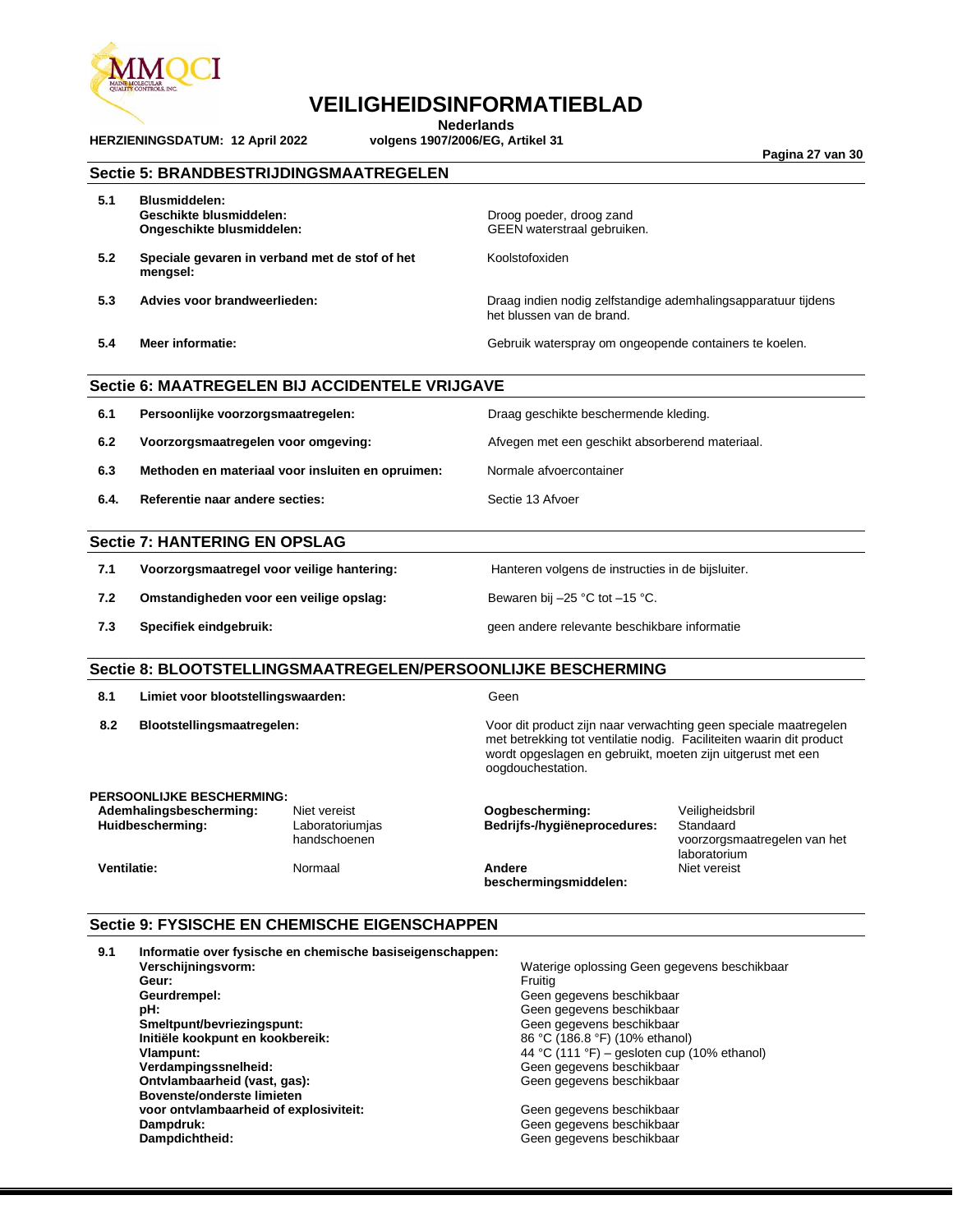

**Nederlands**<br>volgens 1907/2006/EG, Artikel 31

**HERZIENINGSDATUM: 12 April 2022** 

**Oplosbaarheid in water:** Geen gegevens beschikbaar **Verdelingscoëfficiënt: n-octanol/water:** Geen gegevens beschikbaar Zelfontstekingstemperatuur:<br>Ontbindingstemperatuur: **Viscositeit:** Geen gegevens beschikbaar **Explosieve eigenschappen:** Geen gegevens beschikbaar Oxiderende eigenschappen:

Relatieve dichtheid: **Geen gegevens beschikbaar** Geen gegevens beschikbaar

**9.2 Andere informatie:** Christian Material Community Community Geen gegevens beschikbaar

#### **Sectie 10 – STABILITEIT EN REACTIVITEIT**

- **10.1 Reactiviteit:** Geen andere relevante informatie beschikbaar.
- **10.2 Chemische stabiliteit Thermale ontbinding/te vermijden**
- **10.3 Kans op gevaarlijke reacties:** Er zijn geen gevaarlijke reacties bekend.
- **10.4 Te vermijden omstandigheden:** Geen andere relevante informatie beschikbaar.
- **10.5 Niet-compatibele materialen:** Geen andere relevante informatie beschikbaar.
- 10.6 **Gevaarlijke ontbindingsproducten:** Geen schadelijke ontbindingsproducten bekend.

#### **Sectie 11 – TOXICOLOGISCHE INFORMATIE**

- **11.1 Informatie over toxicologische effecten:**
- **11.2 Primair irriterend effect:**

Volgens de beschikbare gegevens is er niet voldaan aan de classificatiecriteria.

Geen ontbinding indien volgens de specificaties gebruikt.

Huidcorrosie/-irritatie: Volgens de beschikbare gegevens is er niet voldaan aan de classificatiecriteria.<br>Ernstig oogletsel/-irritatie: Volgens de beschikbare gegevens is er niet voldaan aan de classificatiecriteria. Volgens de beschikbare gegevens is er niet voldaan aan de classificatiecriteria. Overgevoeligheid m.b.t. de ademhaling/huid: Volgens de beschikbare gegevens is er niet voldaan aan de classificatiecriteria.

| 11.2 | CMR-effecten (carcogeniteit, mutageniteit en toxiciteit voor de voortplanting): |                                                                                  |  |  |
|------|---------------------------------------------------------------------------------|----------------------------------------------------------------------------------|--|--|
|      | Kiemcelmutageniteit:                                                            | Volgens de beschikbare gegevens is er niet voldaan aan de classificatiecriteria. |  |  |
|      | Carcogeniteit:                                                                  | Volgens de beschikbare gegevens is er niet voldaan aan de classificatiecriteria. |  |  |
|      | Voortplantingstoxiciteit:                                                       | Volgens de beschikbare gegevens is er niet voldaan aan de classificatiecriteria. |  |  |
|      | Eenmalige blootstelling aan STOT:                                               | Volgens de beschikbare gegevens is er niet voldaan aan de classificatiecriteria. |  |  |
|      | Herhaalde blootstelling aan STOT:                                               | Volgens de beschikbare gegevens is er niet voldaan aan de classificatiecriteria. |  |  |

#### **Sectie 12: ECOLOGISCHE INFORMATIE**

| 12.1 | Toxiciteit:<br><b>Aquatische toxiciteit:</b>                 | Weinig toxiciteit met betrekking tot aquatische organismen.                                                                                                           |
|------|--------------------------------------------------------------|-----------------------------------------------------------------------------------------------------------------------------------------------------------------------|
| 12.2 | Persistentie en afbreekbaarheid:                             | Direct biologisch afbreekbaar.                                                                                                                                        |
| 12.3 | <b>Bioaccumulatief potentieel:</b>                           | Laag bioaccumulatief potentieel.                                                                                                                                      |
| 12.4 | Mobiliteit in de bodem:                                      | In water oplosbaar, verandert naar waterige fase. Verdwijnt na korte periode door<br>verdamping en oplossing. Wordt slecht geabsorbeerd in de bodem en<br>sedimenten. |
| 12.5 | Resultaten van PBT- en<br>vPvB-beoordeling:<br>PBT:<br>vPvB: | Niet van toepassing.<br>Niet van toepassing.                                                                                                                          |
| 12.6 | Andere nadelige effecten:                                    | Geen andere relevante informatie beschikbaar.                                                                                                                         |

Aspiratiegevaar: Volgens de beschikbare gegevens is er niet voldaan aan de classificatiecriteria.

**Pagina 28 van 30**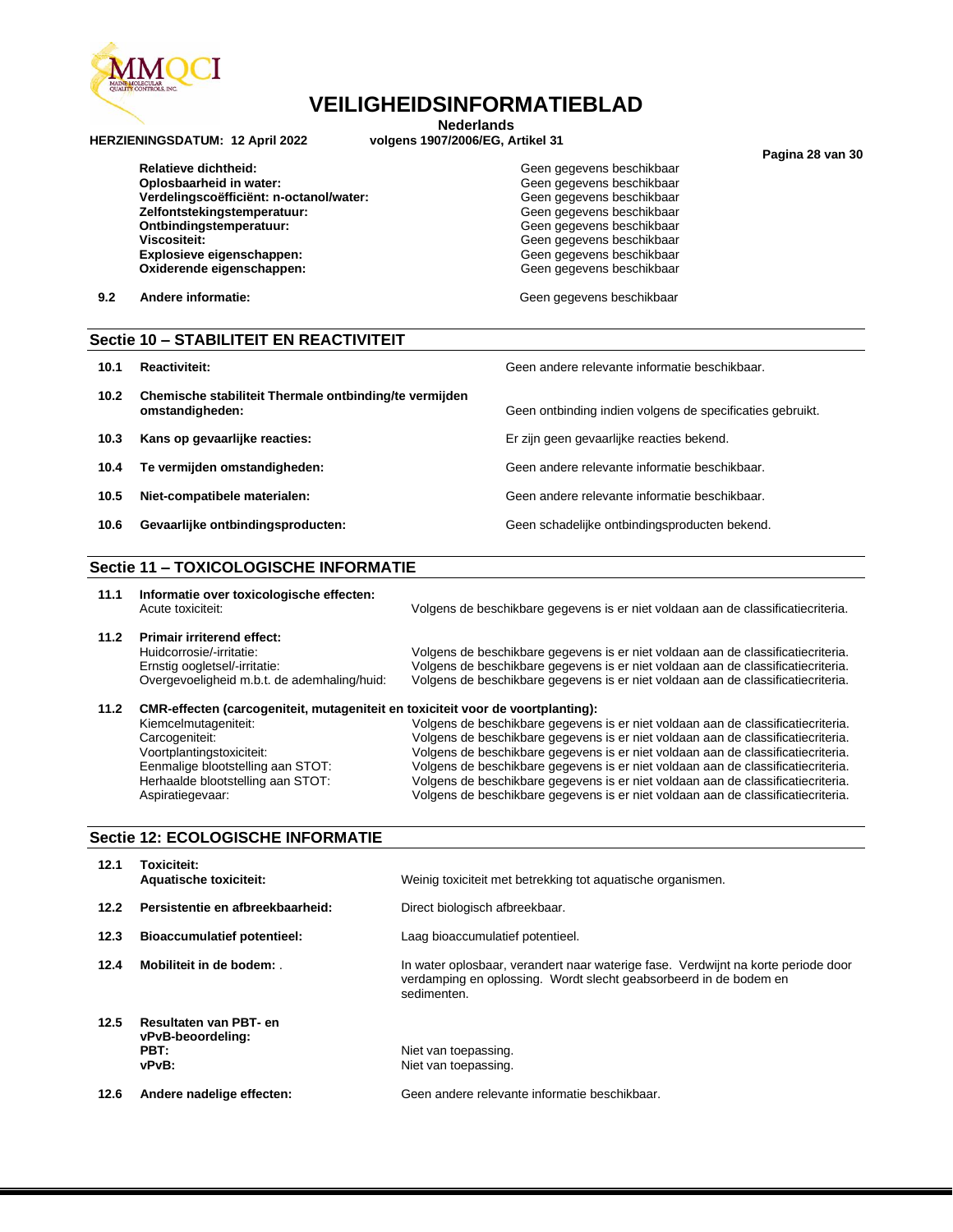

**Nederlands**<br>volgens 1907/2006/EG, Artikel 31

**Pagina 29 van 30**

#### **Sectie 13: OVERWEGINGEN BIJ AFVOER**

**HERZIENINGSDATUM: 12 April 2022** 

|      | <b>Sectie 14: TRANSPORTINFORMATIE</b>                                         |                                                                                                        |
|------|-------------------------------------------------------------------------------|--------------------------------------------------------------------------------------------------------|
| 13.2 | Niet-gereinigde verpakkingen:<br>Aanbeveling:<br>Aanbevolen reinigingsmiddel: | Moet worden afgevoerd volgens de officiële voorschriften.<br>Water, indien nodig met reinigingsmiddel. |
| 13.1 | Behandelingsmethoden voor afval:                                              | Voer ongebruikt product, vrijgekomen stoffen en afval in een normale<br>afvoercontainer af.            |
|      |                                                                               |                                                                                                        |

| 14.1 | UN-nummer:                                                      | ADR, ADN, IMDG, IATA:           | Niet gereguleerd    |
|------|-----------------------------------------------------------------|---------------------------------|---------------------|
| 14.2 | Correcte UN-verzendnaam:                                        | ADR, ADN, IMDG, IATA:           | Niet gereguleerd    |
| 14.3 | Transportgevarenklasse(n):                                      | ADR-, ADN-, IMDG-, IATA-klasse: | Niet gereguleerd    |
| 14.4 | Verpakkingsgroep:                                               | ADR, IMDG, IATA:                | Niet gereguleerd    |
| 14.5 | Omgevingsgevaren:                                               | Marien-vervuilend:              | Nee                 |
| 14.6 | Speciale voorzorgsmaatregelen voor gebruiker:                   |                                 | Niet van toepassing |
| 14.7 | Transport in bulk volgens Bijlage II van Marpol en de IBC-code: |                                 | Niet van toepassing |

#### **Sectie 15: WETTELIJK VERPLICHTE INFORMATIE**

| 15.1 | Veiligheids-, gezondsheids- en omgevingsrichtlijnen/-regelgeving specifiek voor de stof of het middel:<br>Verordening 2012/18/EU:<br>Benoemde gevaarlijke stoffen - BIJLAGE<br>Geen van de ingrediënten is in de lijst opgenomen. |                                                                            |  |
|------|-----------------------------------------------------------------------------------------------------------------------------------------------------------------------------------------------------------------------------------|----------------------------------------------------------------------------|--|
|      | Ŀ.<br>Nationale voorschriften:<br>Watergevarenklasse:                                                                                                                                                                             | Watergevarenklasse 1 (zelf-beoordeling): enigszins gevaarlijk voor water.  |  |
| 15.2 | Beoordeling van chemische veiligheid:                                                                                                                                                                                             | Er geen beoordeling met betrekking tot de chemische veiligheid uitgevoerd. |  |

| 15.2 |  | Beoordeling van chemische veiligheid: | Er gee |
|------|--|---------------------------------------|--------|
|------|--|---------------------------------------|--------|

| <b>Chemische</b>    | EG-nr.<br>naam | Indexnr.     | CAS-nr. | %   | <b>Classificatie</b> | <b>Etikettering</b> |
|---------------------|----------------|--------------|---------|-----|----------------------|---------------------|
|                     |                |              |         |     | Symbool              | <b>R-zinnen</b>     |
| <b>Ethvlaicohol</b> | 200-578-6      | 603-002-00-5 | 64-17-5 | 1 O | Geen                 | Geen                |

|  | <b>California Proposition 65:</b> |
|--|-----------------------------------|
|--|-----------------------------------|

Dit product bevat geen stoffen die zijn opgenomen in de lijst met bekende of potentiële carcinogene stoffen in Californië. **Beoordeling van chemische veiligheid:** Houd de algemene veiligheidsrichtlijnen van het laboratorium in acht bij het hanteren van chemische stoffen.

#### **Sectie 16: ANDERE INFORMATIE**

| Veiligheidsinformatiebla<br>d samengesteld door:<br>Datum van<br>samenstelling: | <b>MMOCI</b><br>April 2022                                                                                                                                                                                                                                                                                                                                                                                                                                                           |
|---------------------------------------------------------------------------------|--------------------------------------------------------------------------------------------------------------------------------------------------------------------------------------------------------------------------------------------------------------------------------------------------------------------------------------------------------------------------------------------------------------------------------------------------------------------------------------|
| Disclaimer:                                                                     | De in dit veiligheidsinformatieblad verstrekte informatie wordt uitsluitend gegeven om als leidraad te worden<br>gebruikt. Het veiligheidsinformatieblad is zorgvuldig samengesteld op basis van referenties en tests die<br>betrouwbaar worden geacht. MMQCI geeft echter geen garanties van de juistheid en volledigheid van de<br>gegevens. Het gebruik van de gegevens moet in overeenstemming zijn met de van toepassing zijnde<br>federale, provinciale en lokale richtlijnen. |